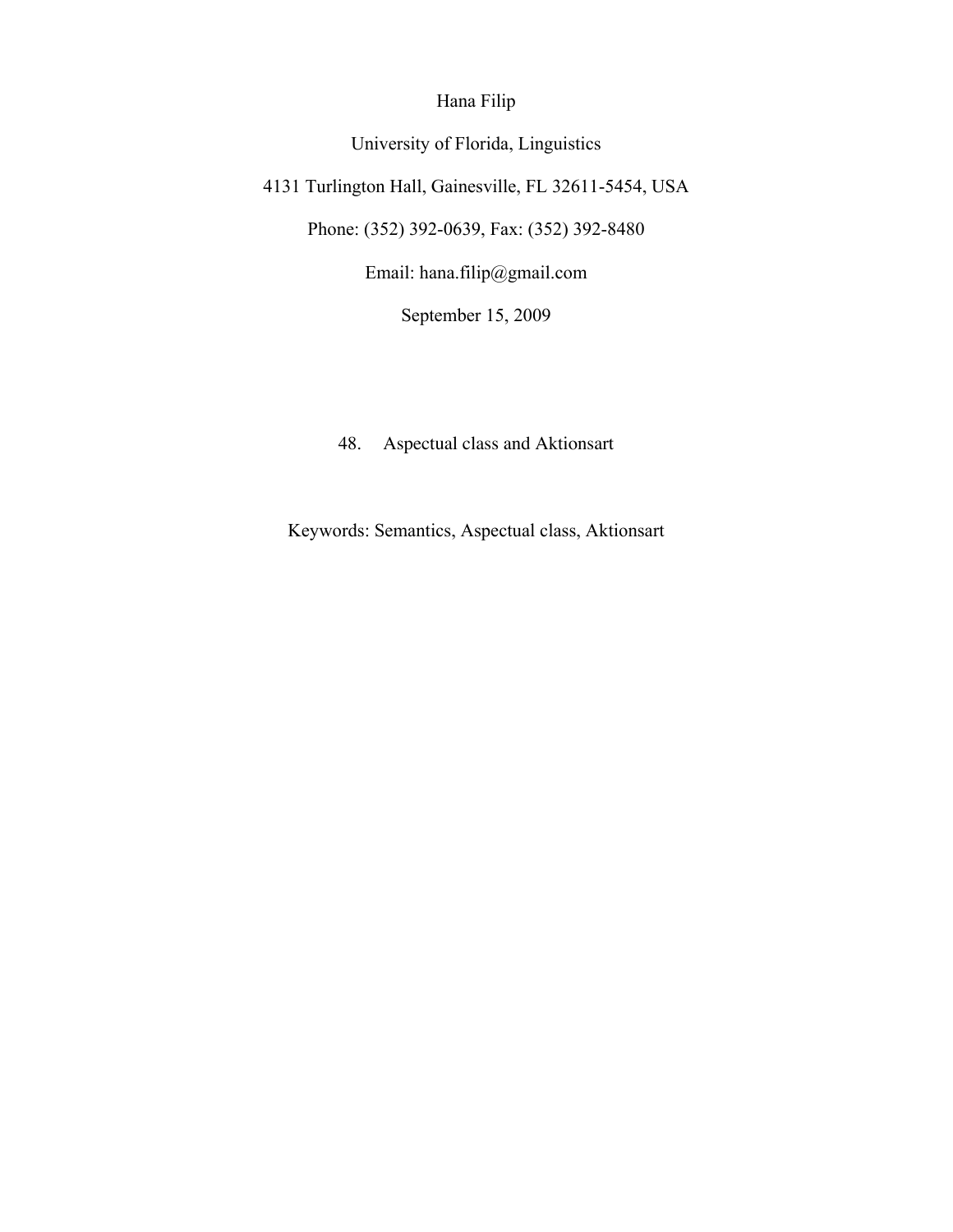#### 48. Aspectual class and Aktionsart

#### Table of contents

- 1. Overview: Main research traditions and terminology
- 2. Origins of the Aristotelian tradition
- 3. Tense logic
- 4. Dowty's aspect calculus
- 5. Event semantics
- 6. Current trends

# 7. References

### Abstract

This contribution provides an overview of the main categories of aspectual class and Aktionsart, and a review of the development of typologies from Aristotle to the present day. Key theories of aspectual classes in linguistics and philosophy are discussed, and their contribution to our understanding of how verb meaning, compositional processes and pragmatic principles of interpretation determine the aspectual class of particular sentences. Meaning components that motivate the assignment of simple verbs and complex predicates to aspectual classes also play a role in other areas of semantic and pragmatic research, namely in the thematic role theory, for example, and intersect with the grammar of measurement and scalar semantics.

#### 1. Overview: Main research traditions and terminology

The grammar of natural languages systematically distinguishes between two kinds of description of states of affairs: those that necessarily involve some end or limit (e.g., *leave, find, die*) and those that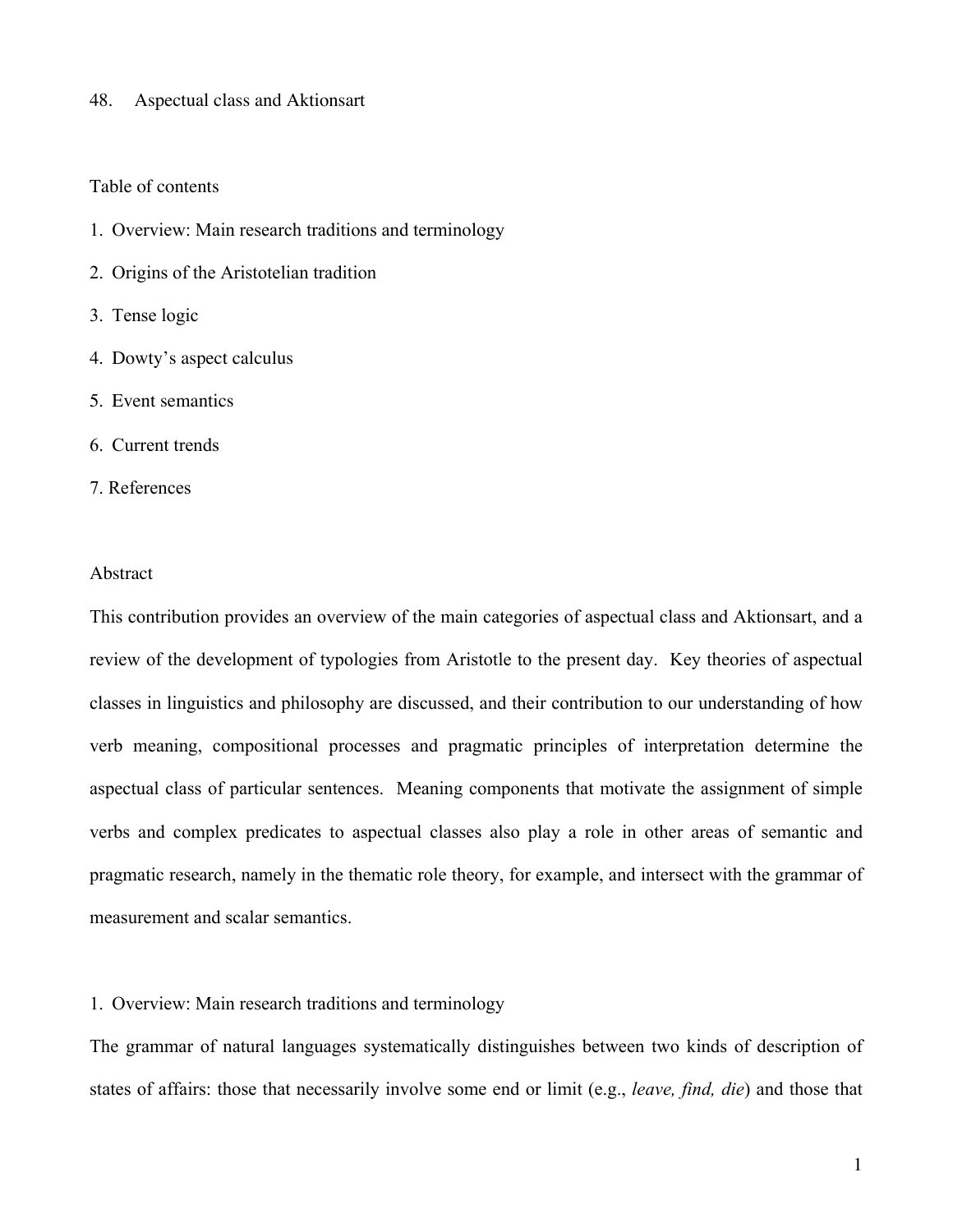do not (e.g., *walk, see, know*). This essential distinction is taken to originate in Aristotle's dichotomy KINÊSIS ('motion', also 'change') vs. ENERGEIA (translated as 'actuality', 'actualization', also 'activity') (*Metaphysics*, Θ6, 1048b, 18-36). While KINÊSEIS are always for the sake of some external end, ENERGEIAI have ends that are 'actualized' as soon as they begin. In contemporary linguistics, this distinction is best known as the TELIC vs. ATELIC distinction, coined by Garey (1957), based on the Greek word *télos* 'goal' or 'purpose'. Telic predicates express "an action tending towards a goal" (Garey 1957:106), while atelic predicates describe situations that "are realized as soon as they begin" (Garey 1957:106). Despite the implication of agentivity inherent in the term 'telic', Garey illustrates his telic class with the non-agentive verb *se noyer* 'to drown', which means that his distinction meshes with subsequent agentivity-neutral Aristotelian classifications (e.g., Bennett & Partee 1972/78/2004, Comrie 1976, Mourelatos 1978/81, Bach 1981).

The semantic (and ontological) nature of this basic distinction and its encoding in natural languages are at the core of the studies in ASPECTUAL CLASS and AKTIONSART (German, lit.: 'manner of action', also used in its plural form AKTIONSARTEN 'manners of action'). These two terms reflect the historical division of the field into two main strands. The English-language term ASPECTUAL CLASS is used co-extensively with the term 'Aristotelian class' (see Dowty 1979:52). What 'Aristotelian' here means is shaped by the works of Oxford philosophers of language and mind, Ryle (1949) and Kenny (1963), with Ryle in turn inspiring Vendler (1957) whose impact on linguistics has been by far the most profound. The early theory formation in linguistics in the late 1960s and in the 1970s was carried by logicians and formal semanticists who laid the methodological foundations within tense logic (Article 56 (Ogihara) *Tense*), Montague Semantics and Generative Semantics (Bennett & Partee 1972/78, Dowty 1979, Montague 1968, 1973, Scott 1970, Taylor 1977). In the 1980s, the domain of aspectual classes was established as an important area of research and also received a new impetus with the advent of event semantics (Bach 1981, 1986) (Article 33 (Maienborn)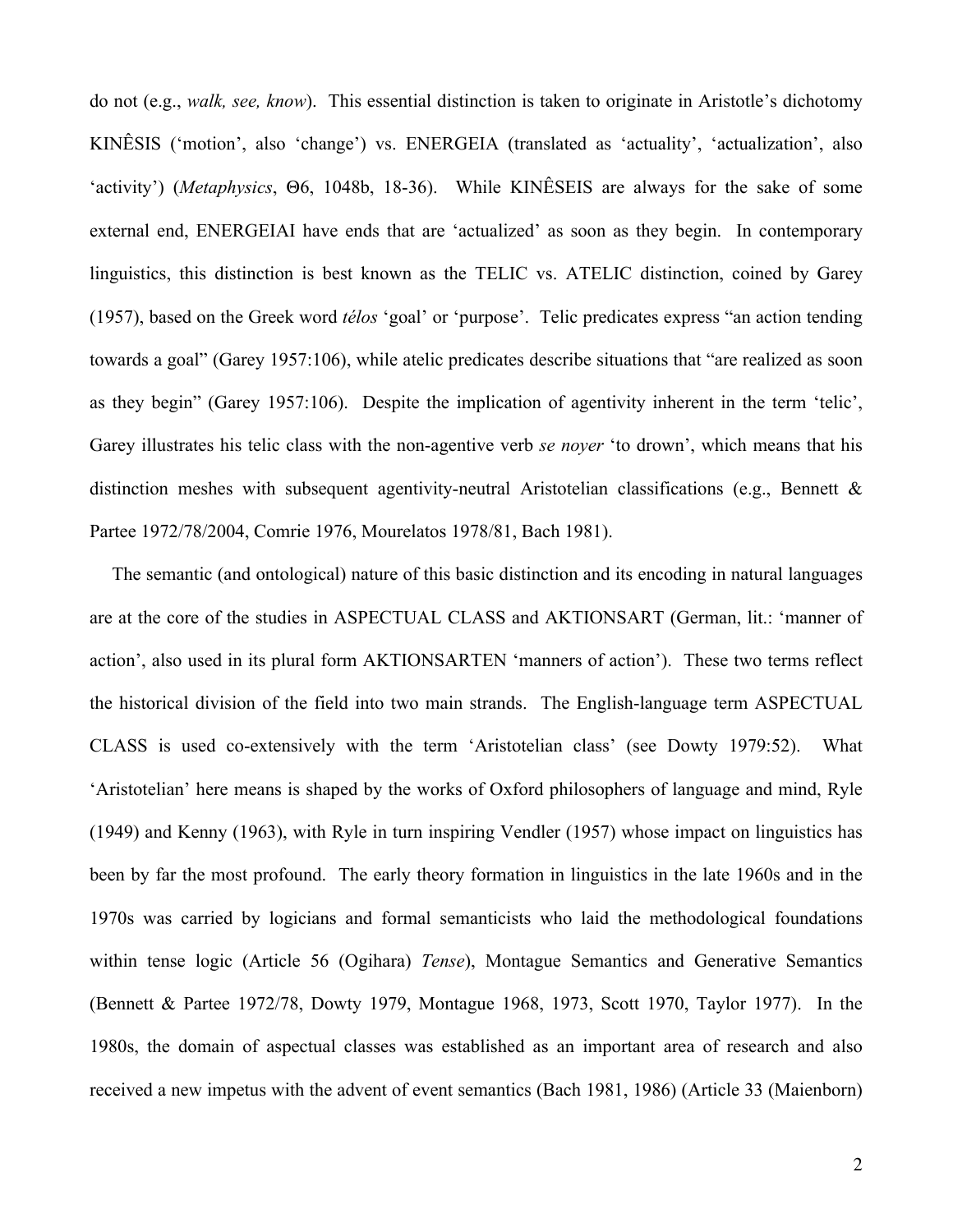*Event semantics*), which forged ties to the semantics of mass terms and plurals (Link 1983, 1987) (Article 45 (Lasersohn) *Mass nouns and plurals*). Much of the work in the Aristotelian tradition was originally motivated by the goal of formulating explanatory hypotheses for the existence of aspectual classes and understanding the nature of compositional processes needed in the derivation of aspectual classes at the level of VP*s* and sentences (Krifka 1986/89, Verkuyl 1971). This in turn stimulated new insights into the syntax-semantics interface (Article 81 (von Stechow) *Syntax and semantics*), lexical semantics of verbs as well as the theory of THEMATIC ROLES and ARGUMENT SELECTION (Dowty 1987, 1991) (Article 18 (Davis) *Thematic roles*). The most recent developments concern the crosslinguistic variation in the encoding of aspectual classes, implications for the status of aspectual classes as (possible) semantic universals (Article 95 (Bach & Chao) *Semantic universals*) and their consequences for theories of language acquisition (Article 105 (Slabakova) *Meaning in second language acquisition*).

The German-language term AKTIONSART(EN) has its roots in the (Proto-)Indo-European (e.g., Sanskrit, Greek, (Old Church) Slavic, Romance, Germanic) and Semitic studies in the continental philology of the late  $19<sup>th</sup>$  and early  $20<sup>th</sup>$  century. The term AKTIONSART(EN) was coined by Agrell (1908) to cover the lexicalization of various 'manners of action' (e.g., terminative, resultative, delimitative, perdurative, iterative, semelfactive, attenuative, augmentative) by means of overt derivational word-formation devices, and set apart from grammatical ASPECT, as instantiated in Slavic languages by its two main formal categories, PERFECTIVE and IMPERFECTIVE (identified earlier by Miklosich 1868-74). The theoretical elaboration of the Aktionsart vs. grammatical aspect distinction was the focus of much of the traditional European descriptive and structuralist research during the first half of the  $20<sup>th</sup>$  century. The relevant discussions mainly regarded form-oriented issues: namely, the differentiation of morphemes dedicated to the encoding of Aktionsart as opposed to grammatical aspect in complex verb forms in Indo-European languages. Debates hinged on what exactly 'grammatical' is supposed to mean, and many settled on 'expressed by INFLECTIONAL

3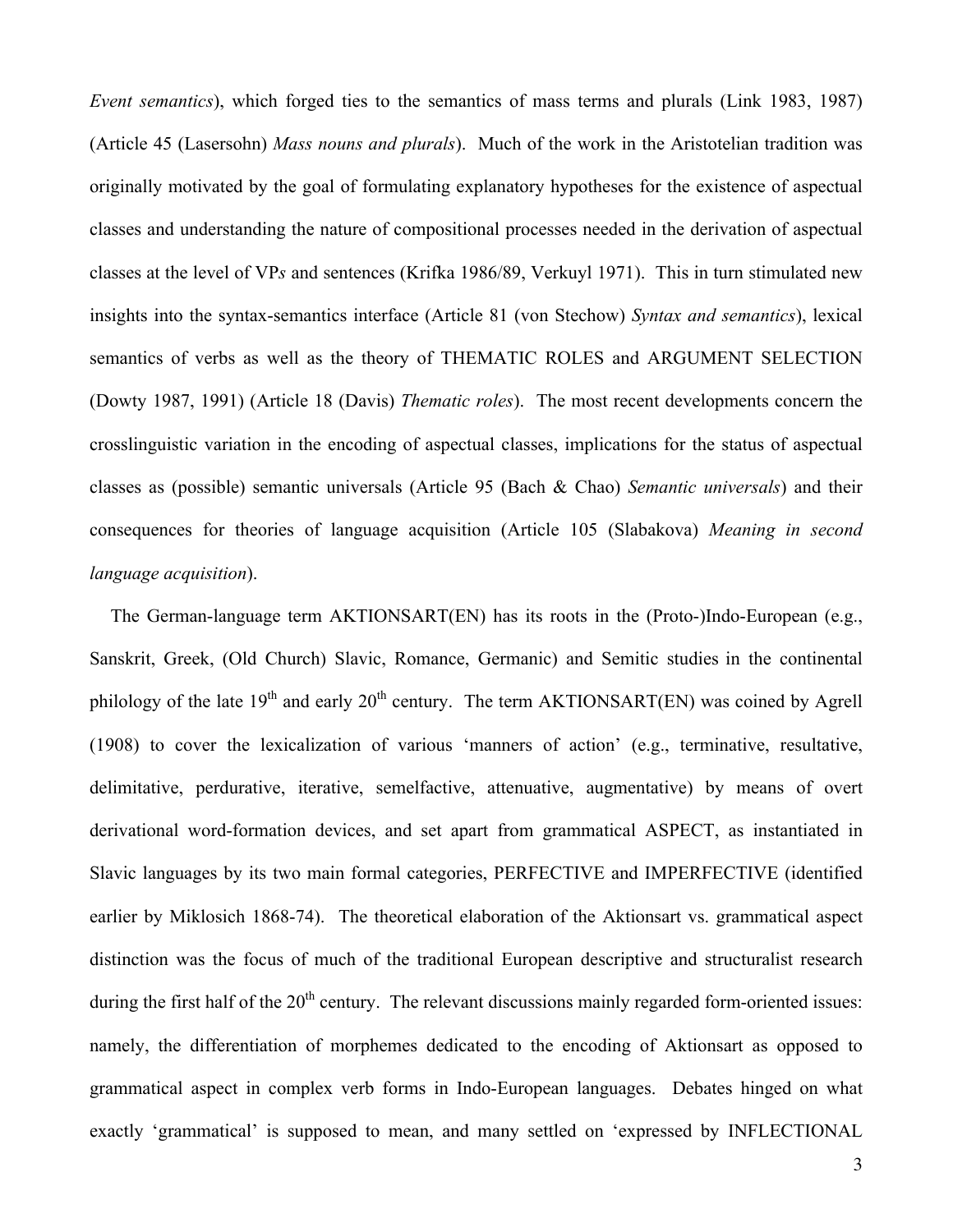morphology', i.e., morphology relevant to syntax (e.g., Anderson 1982) (Article 77 (Kiparsky & Tonhauser) *Semantics of inflection*). This led to the search for the requisite invariant meanings of the perfective and imperfective morphology (for overviews see Comrie 1976, Forsyth 1970) and the markedness theory (Isačenko 1962, Jakobson 1936 and reference therein) introduced theoretical constraints into the relevant discussions, which have since then shaped the aspectual theory. On one dominant view, mainly formulated in Slavic linguistics, the perfective is the marked category in the privative opposition to the unmarked imperfective, and often characterized in terms of some boundary (*predel'nost'* in Russian) with respect to which the described situation is viewed as having reached its end, or can be viewed in its totality (*celostnost' dejstvija* 'totality of an event' in Russian). This idea became widespread in contemporary aspect studies largely due to Comrie's (1976) characterization: "perfectivity indicates the view of a situation as a single whole (…), while the imperfective pays essential attention to the internal structure of the situation" (Comrie 1976:16); generally, the grammatical aspect distinguishes "different ways of viewing the internal temporal constituency of a situation" (Comrie 1976:16). This characterization is aptly highlighted in Smith's (1991/97) term VIEWPOINT ASPECT for grammatical aspect, which is set apart from SITUATION ASPECT, meant to be coextensive with 'aspectual class' in Dowty's (1979) sense. One of the most influential formalizations of the 'viewpoint' semantic characterization of grammatical aspect is given by Klein (1994), who ties Reichenbach's (1947) theory of tense with work in formal semantics: the progressive/imperfective aspect is characterized as 'topic time (i.e., Reichenbach's 'reference time') within event time' (i.e., looking at event from within), and perfective aspect as 'event time within topic time' (i.e., looking at event as a completed whole). The widespread use and intuitive appeal of the 'viewpoint' based characterizations may also stem from the etymological origins of the term 'aspect'. This term is a loan translation of the Slavic term VID, etymologically cognate with 'view' and 'vision', and related to the Latin word *aspectus* translated as 'view', '(the act of) seeing, looking at'. As a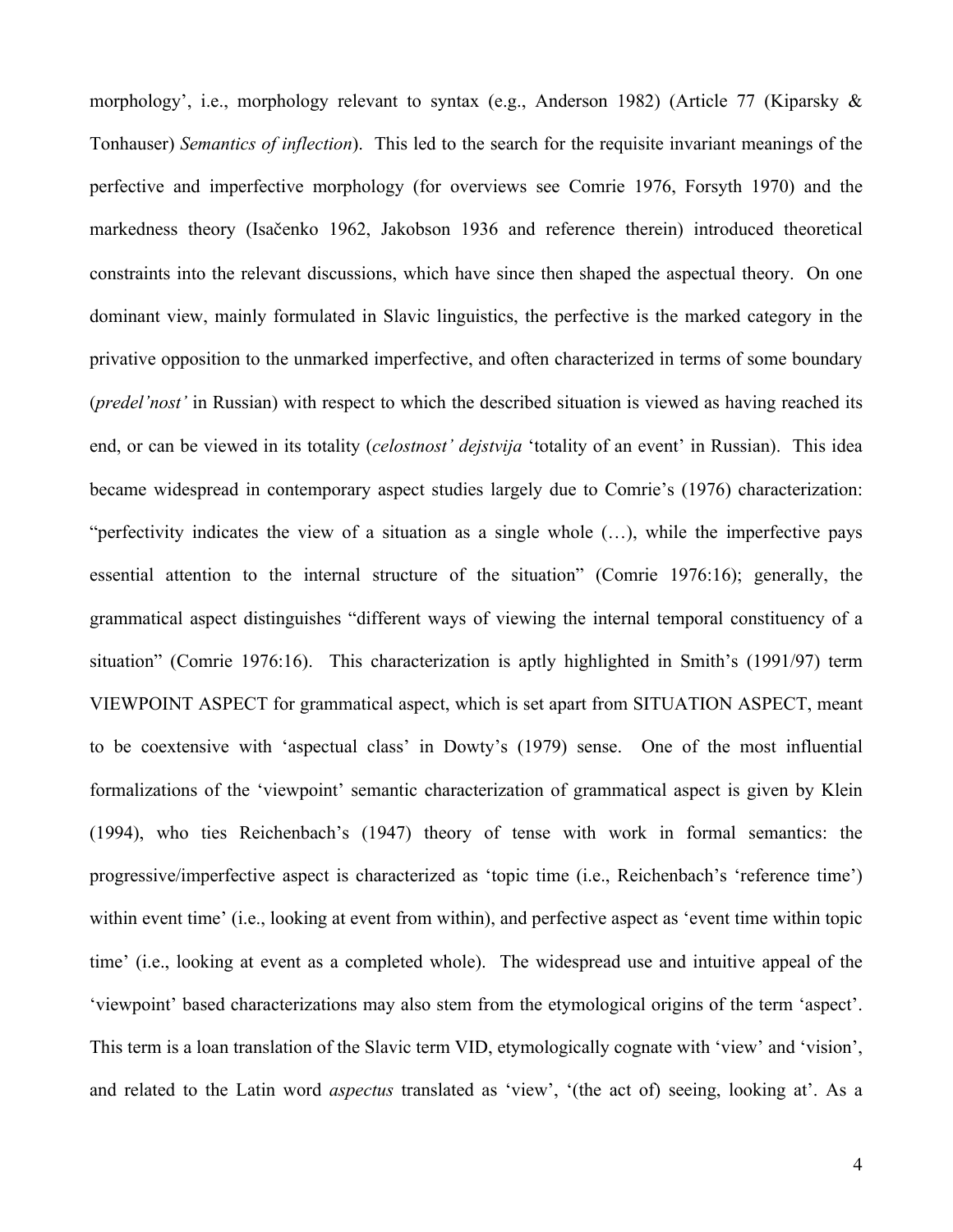linguistic term, *vid* was first used in the early 17<sup>th</sup> century work on Old Church Slavic by Smotritsky (see Binnick 1991:135–214 for a terminological overview).

Starting in the early 1970s, there have been gradually increasing efforts to integrate insights from the two until then largely separate research traditions in which the terms ASPECTUAL CLASS and AKTIONSART originated. In the 1970s, in the European generative grammar frameworks (e.g., Platzack 1979, Verkuyl 1972), the association of the notion of 'Aktionsart(en)' with lexical semantics led to loosening of its dependence on overt derivational morphology and its merging with aspectual classes in the Aristotelian sense of Dowty (1979). In this sense, 'Aktionsart(en)' made entrance into American linguistics in the mid 1980s (Hinrichs 1985). In the late 1960s and the early 1970s, philosophers, logicians and formal semanticists who studied the progressive vs. non-progressive contrast in English (Article 49 (Portner) *Perfect and progressive*) in dependence on the Aristotelian classes became increasingly aware of the studies devoted to grammatical aspect in the continental philology of the  $19<sup>th</sup>$  and early  $20<sup>th</sup>$  century, and in later descriptive and structuralist traditions. The terms 'perfective' and 'imperfective' became standard in contemporary linguistics in the 1970s (Mourelatos 1978/1981:195, fn. 10), mainly through the wide-spread reception of Comrie (1976) and Dowty (1977, 1979). These developments raised difficult questions about the relation between the perfective and imperfective GRAMMATICAL ASPECT, or 'aspectual form' (Dowty 1979:52), and aspectual classes, which also came to be known as LEXICAL ASPECT, and often used not only with reference to expressions at the lexical V level, but also misleadingly at the levels of VPs and sentences. On one proposal, the function of the perfective/imperfective morphology is to encode aspectual classes (Mourelatos 1978/81:194-5), which is taken to justify a single, possibly universal, semantic/conceptual dimension in terms of which phenomena belonging to both the grammatical aspect and aspectual/Aristotelian classes are analyzed. On another widespread view, aspectual classes are to be clearly distinguished from the grammatical aspect, formally and also semantically, as each is taken to require distinct analytical tools (cf. Dahl 1985, Depraetere 1995, Dowty 1977, 1979, Filip 1993/99,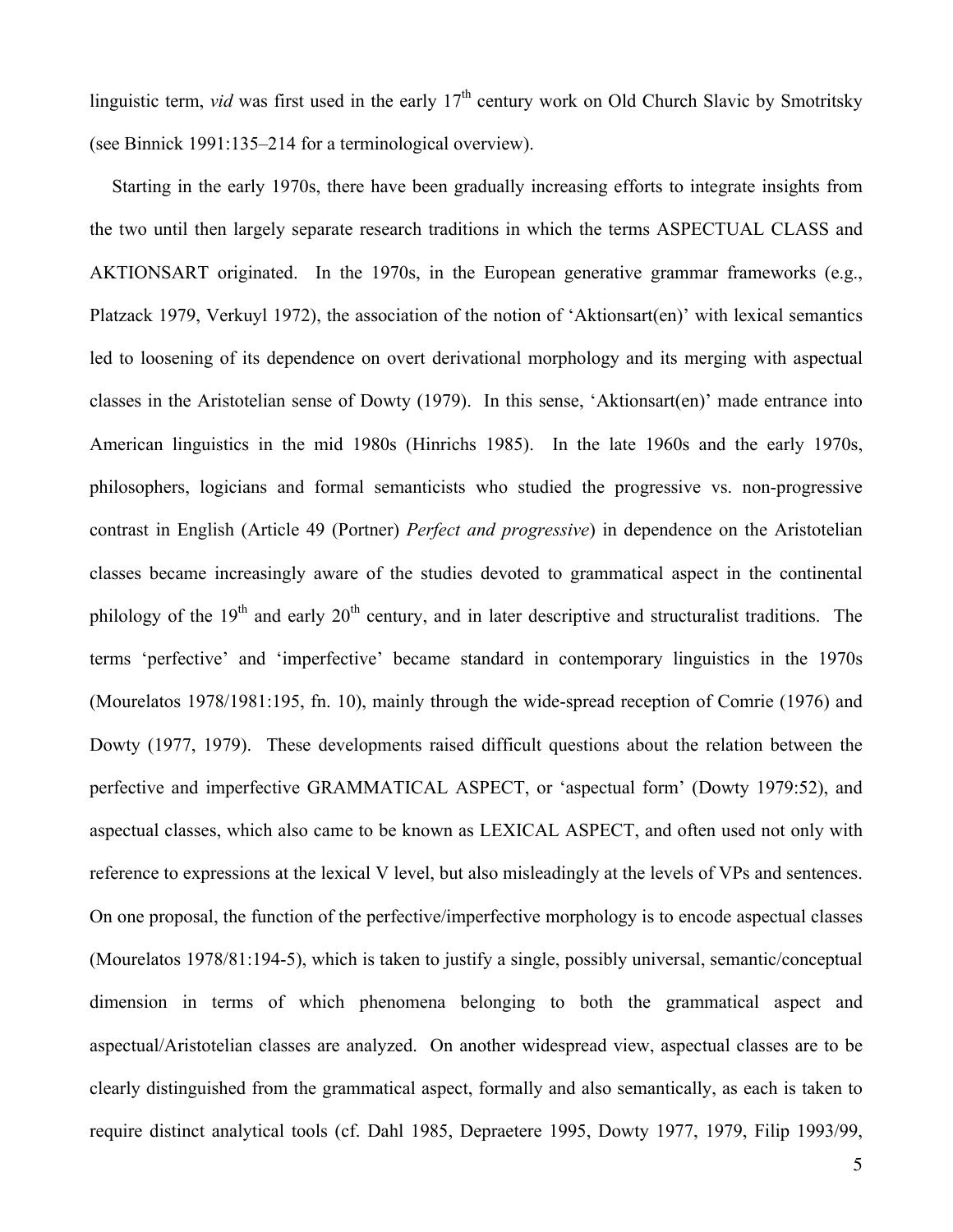Klein 1994, Smith 1991/97, among others). The field has reached an impasse regarding these two positions.

#### 2. Origins of the Aristotelian tradition

#### 2.1 Ryle, Kenny and Vendler

Ryle (1949) coined the term ACHIEVEMENTS for end-oriented actions (Ryle 1949:149) and contrasted them with ACTIVITIES lacking any end, goal or result over and above that which consists in their performance (Ryle 1949:150). The criterion of agentivity distinguishes ACHIEVEMENTS involving some result preceded by an intentional 'subservient task activity' (*score a goal, prove the theorem, win a race*) from 'purely lucky achievements' like *notice* that are not agentive: \**My mother carefully noticed the spot* (Ryle 1949:151). Kenny (*Action, Emotion and Will*, 1963) introduces a clear distinction between ACTIVITIES and STATES, and sets them apart from PERFORMANCES that are specified by their ends: "[a]ny performance is describable in the form: 'bringing it about that *p*'" (Kenny 1963:178), whereby "every performance must be ultimately the bringing about of a state or of an activity" (ibid.) in order to prevent an infinite regress. Kenny motivated his three classes with diagnostic tests which now belong to the standard toolkit for detecting aspectually relevant meaning components (cf. Dowty 1979:55ff., Parsons 1990:34-39). For example, activity and performance predicates freely occur in the progressive, but not all state predicates can. In the simple present tense, activities (*John smokes*) and performances (*John wins a race*) have a habitual interpretation, while states do not (*John loves cigars*). Performance predicates prohibit the conclusion of "x has φ-ed" from "x is φ-ing", but activity predicates often allow it.

Vendler (1957) defines four classes that are intended to capture "the most common time schemata implied by the use of English verbs" (Vendler 1957:144):

(1) STATES: *desire, want, love, hate, dominate*;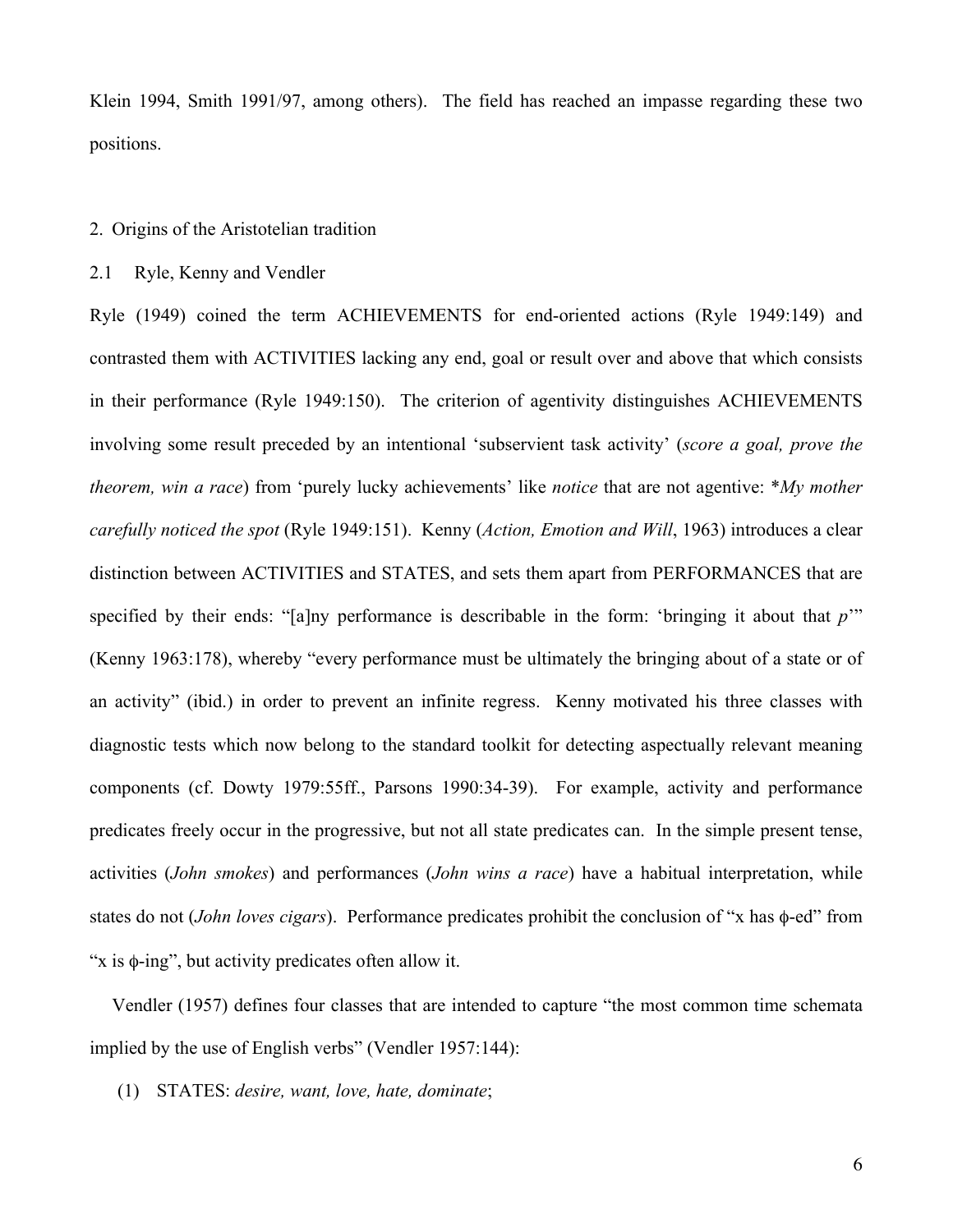ACTIVITIES: *run, walk, swim, push (a cart)*;

ACHIEVEMENTS: *recognize, reach, find, win (the race), start/stop/resume, be born/die*;

ACCOMPLISHMENTS: *run a mile, paint a picture, grow up, recover from illness*.

Both accomplishments and activities involve *periods of time*, but only accomplishments also require that they be unique and definite (Vendler 1967:149). Both states and achievements involve *time instants*, but only achievements "occur at a single moment" (Vendler 1967:147), while states hold at *any* instant during the interval at which they are true (Vendler 1967:149). The idea that *only* activities and accomplishments 'go on in time' is taken to motivate their compatibility with the 'continuous tense', i.e., the progressive, a property not shared by states and achievements. Hence, Vendler uses the progressive test to group activities and accomplishments into one basic class and states with achievements into another. Activities are distinguished from accomplishments due to their differential behavior with temporal adverbials. As (2) shows, only accomplishment predicates freely combine with *in NP* modifiers like *in an hour*. (The interpretation of *in NP* that is relevant for this test measures the extent of events described by accomplishment predicates, the irrelevant interpretation concerns the measure of time until their onset from 'now' or some other reference point, see also Vendler 1957:147.) In contrast, only activity predicates can be freely modified with *for NP* temporal adverbials.

| (2) |                               | in an hour | for an hour |                       |
|-----|-------------------------------|------------|-------------|-----------------------|
|     | a. John ran a mile in an hour | N          | $\ast$      | <b>ACCOMPLISHMENT</b> |
|     | b. John reached the summit    | $\ast$     | $\ast$      | <b>ACHIEVEMENT</b>    |
|     | c. John ran                   | *          |             | <b>ACTIVITY</b>       |
|     | d. John knew the answer       | *          |             | $\mathsf{TATE}$       |

Although the progressive and *in/for* tests are widely used, caution must be taken in their application. Vendler's achievements, just like his accomplishments, can appear in the progressive: *he is winning the race / dying / reaching the top / leaving* (Dowty 1977, Mourelatos 1978/1981:193). This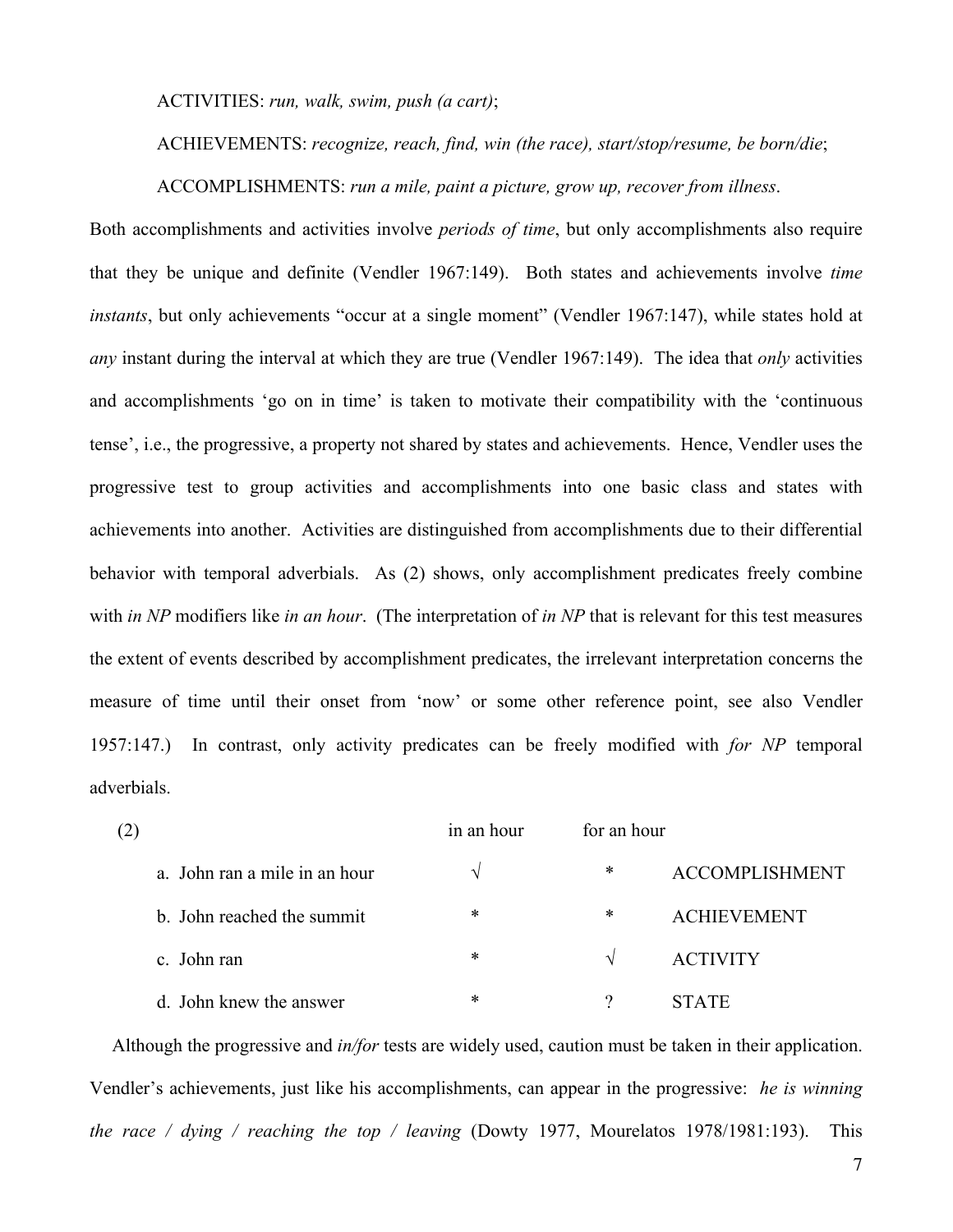effectively undermines Vendler's key diagnostic test for the separation between achievements and accomplishments, which is one of the most criticized weaknesses of his classification. In addition, most states can be used in the progressive, albeit often with special interpretations: *I'm really loving the play, I'm understanding you but I'm not believing you* (Bach 1981:77), *I am understanding more about quantum mechanics as each day goes by* (Comrie 1976:36, also Zucchi 1998, among others). There are states that pattern with activities, rather than with achievements, as they are compatible with *for NP* temporal adverbials: *Locals believed for years that a mysterious monster lurked in the lake*.

In connection with the temporal adverbial *in/for* test, Vendler introduced one of the most important criterial properties into aspect studies: namely, the semantic property of homogeneity. Only activities like "running and its kind go on in time in a homogeneous way; any part of the process is of the same nature as the whole" (Vendler 1957:146). If John ran *for an hour*, then, at any time during that hour it was true that John ran. In contrast, accomplishments are not homogeneous. If John wrote a letter *in an hour*, then it is not true that he wrote a letter at any time during that hour. This in turn follows from the characterizing property of accomplishments: namely, they "proceed toward a terminus which is logically necessary to their being what they are" (Vendler 1957:146), and which implies that they consist of ordered parts, none of which includes this terminus, apart from the very last one.

# 2.2 Areas of research in linguistics

It is not entirely clear whether the Aristotelian categories that Ryle, Kenny and Vendler envisioned are of linguistic or ontological nature, which raises the following basic questions: Are these categories inherent in descriptions, in predicates of natural languages? Or, are they properties of states of affairs in the domain, inherent in 'nonlinguistic things in the world' (Parsons 1990:20)? (Article 108 (Kelter & Kaup) *Conceptual knowledge*, *categorization and meaning*.) Some believe they are true ontological categories (Bach 1986, Parsons 1990:34). Others question this possibility (Gill 1993) or even reject it (Filip 1993/99, Krifka 1986/89, Partee 2000). The plausibility of the latter view may be illustrated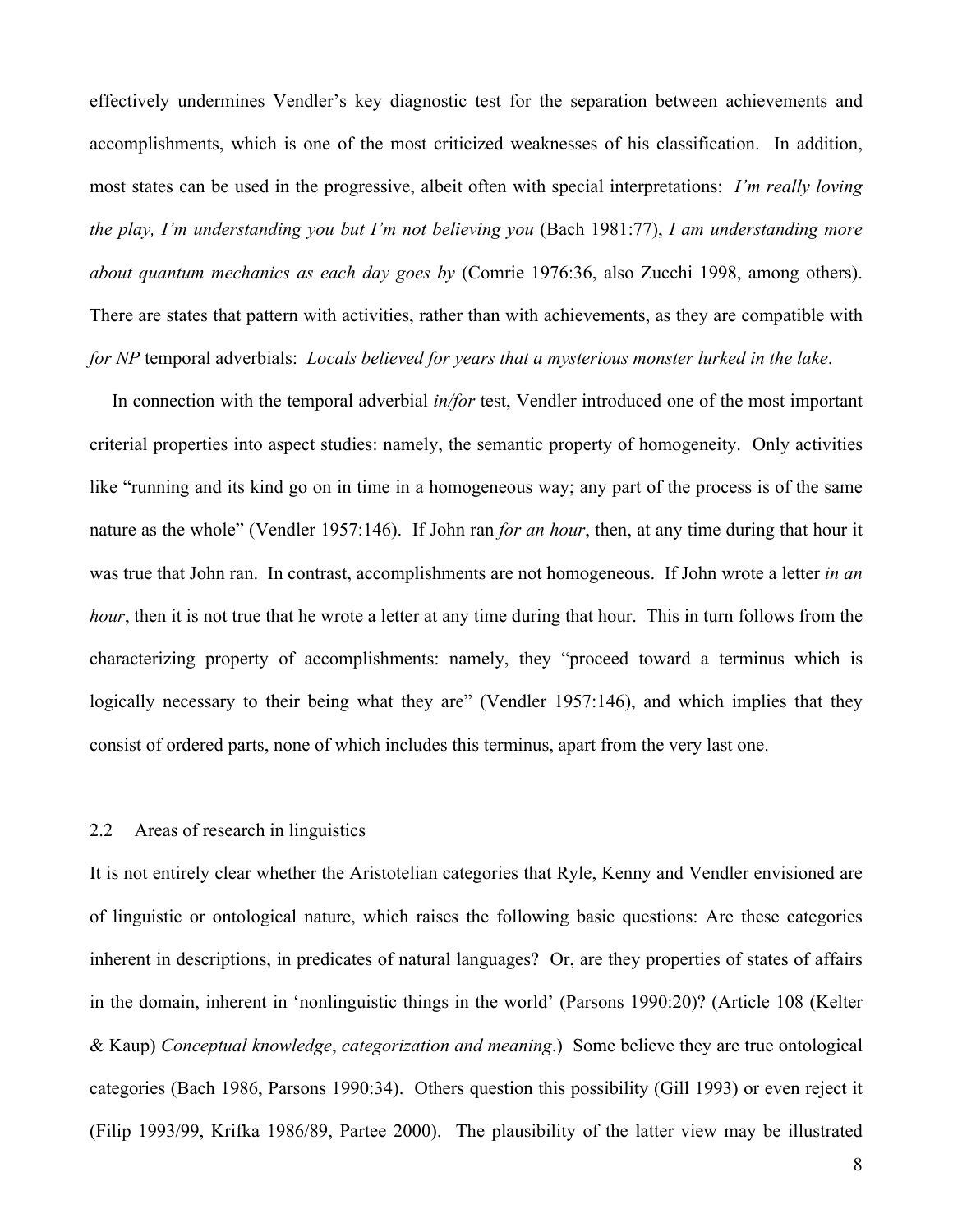with the following example. Seeing Ben eat ice cream, we have a choice among a number of possibilities to describe this situation, including *Ben ate ice cream* (activity/atelic) and *Ben ate a bowl of ice cream* (accomplishment/telic). There is nothing in the nature of the world itself that would force us to use one description and not the other. It is predicates that offer us different choices in the description of the world's phenomena and that impose categorization schemas on the world. Aristotelian classes then concern predicates of natural languages and it makes sense to speak of 'accomplishment predicates' or 'telic predicates', but not of 'accomplishment events' or 'telic events' (Krifka 1998:207).

Although Vendler's (1957) classification has enjoyed the most widespread use, its four-fold division as well as the program of motivating it in terms of "the most common time schemata implied by the use of English verbs" (Vendler 1957:144) have been subjected to much criticism and revisions. First, Vendler's own examples clearly indicate that his classes do not just concern the meaning of individual verb lexemes or surface verbs. Second, the grounding of Vendler's classes--or any Aristotelian classes for that matter--is not to be seen in purely temporal properties of moments and intervals of time, but is at least partly if not entirely based on properties that are not of temporal nature. Turning to the first point, all agree with Dowty (1979) that Vendler's (1957) attempt "to classify surface verbs once and for all" (Dowty 1979:62) into Aristotelian classes is "somewhat misguided" (ibid.). The reason for this has to do with the observation that verbs manifest a considerable variability in their assignment to aspectual classes in dependence on their context of use, and hence the aspectual class of basic (underived) verbs does not always (fully) determine the aspectual class of their projections. Consequently, the domain of Vendler's classification in natural languages extends from basic verbs to at least VPs, and according to some, following Verkuyl (1972) and Dowty (1972, 1979), it also extends to sentences, since they take the (external) subject (argument) to be one among the determining factors of aspectual classes. Dowty (1979:185) goes even further in extending the empirical scope of Aristotelian categorization by concluding that it "is not a categorization of verbs, it

9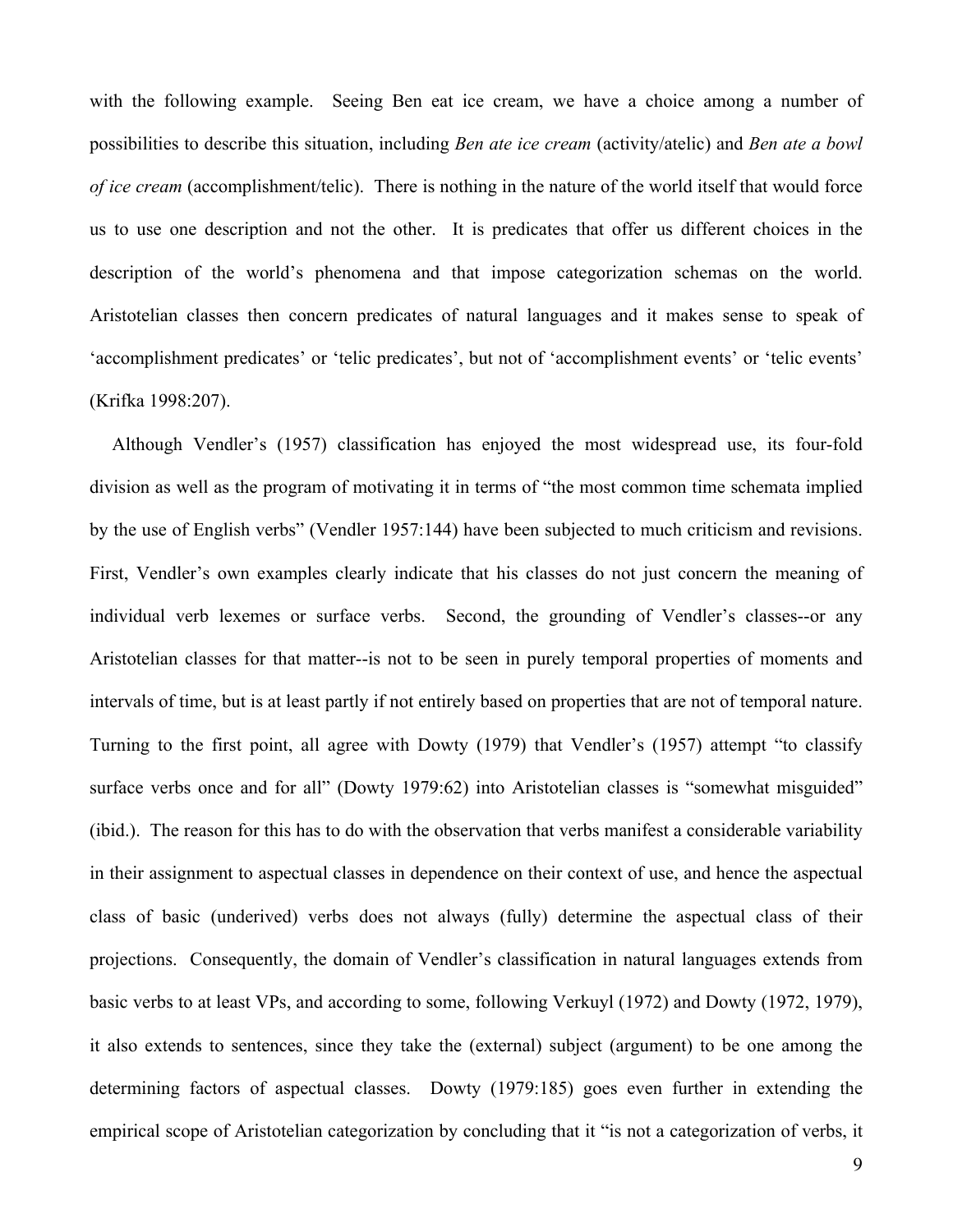is not a categorization of sentences, but rather of the propositions conveyed by utterances, given particular background assumptions by speaker and/or hearer about the nature of the situations under discussion". This insight has only gradually been gaining prominence, and although it is now generally accepted across a wide spectrum of theoretical frameworks (Bennett & Partee 1972/78, Depraetere 2007, Filip 1993/99, Jackendoff 1996, Kratzer 2004, Krifka 1986/89, 1992, Langacker 1990, Levin & Rappaport Hovav 2005, Partee 1999, among others), the integration of the relevant pragmatic and cognitive principles of interpretation into full-fledged theoretical frameworks remains one of the outstanding problems.

At the same time, Dowty's conclusion, also independently later recognized by many others, raised doubts whether Aristotelian categories constitute generalizations over classes of predicates that ought to be a part of the grammar of natural languages. Two main arguments can be provided in defense of their grammatical status. First, they are grammatically significant due to the way in which they interact with the syntactic and morphological structure in natural languages (Dowty 1979:185, L.Carlson 1981). Second, when a given verb, a verb phrase or a sentence changes its aspectual class in dependence on context, this change follows systematic patterns. For instance, epistemic verbs like *know* or *understand* predictably shift from their dominant state sense to an achievement 'insight' sense in the context of time-point adverbials like *suddenly* or *once*: *And then suddenly I knew!* (Vendler 1957:153), *Once Lisa understood (grasped) what Henry's intentions were, she lost all interest in him* (Mourelatos 1978/81:196). To take another example, virtually any activity verb can have an accomplishment sense in an appropriate linguistic context, possibly in interaction with extra-linguistic knowledge. One triggering context is the temporal *in NP* adverbial, as in *Today John swam* [i.e., a certain distance] *in an hour* (Dowty 1979:61), another is the embedding under a phasal verb, as in *Today John finished/stopped/started swimming early* (ibid.). Verbs derived from gradable adjectives ('degree achievements' in the sense of Dowty 1979) predictably alternate between the activity and accomplishment interpretation in dependence on temporal adverbials: *The soup cooled for/in 10* 

10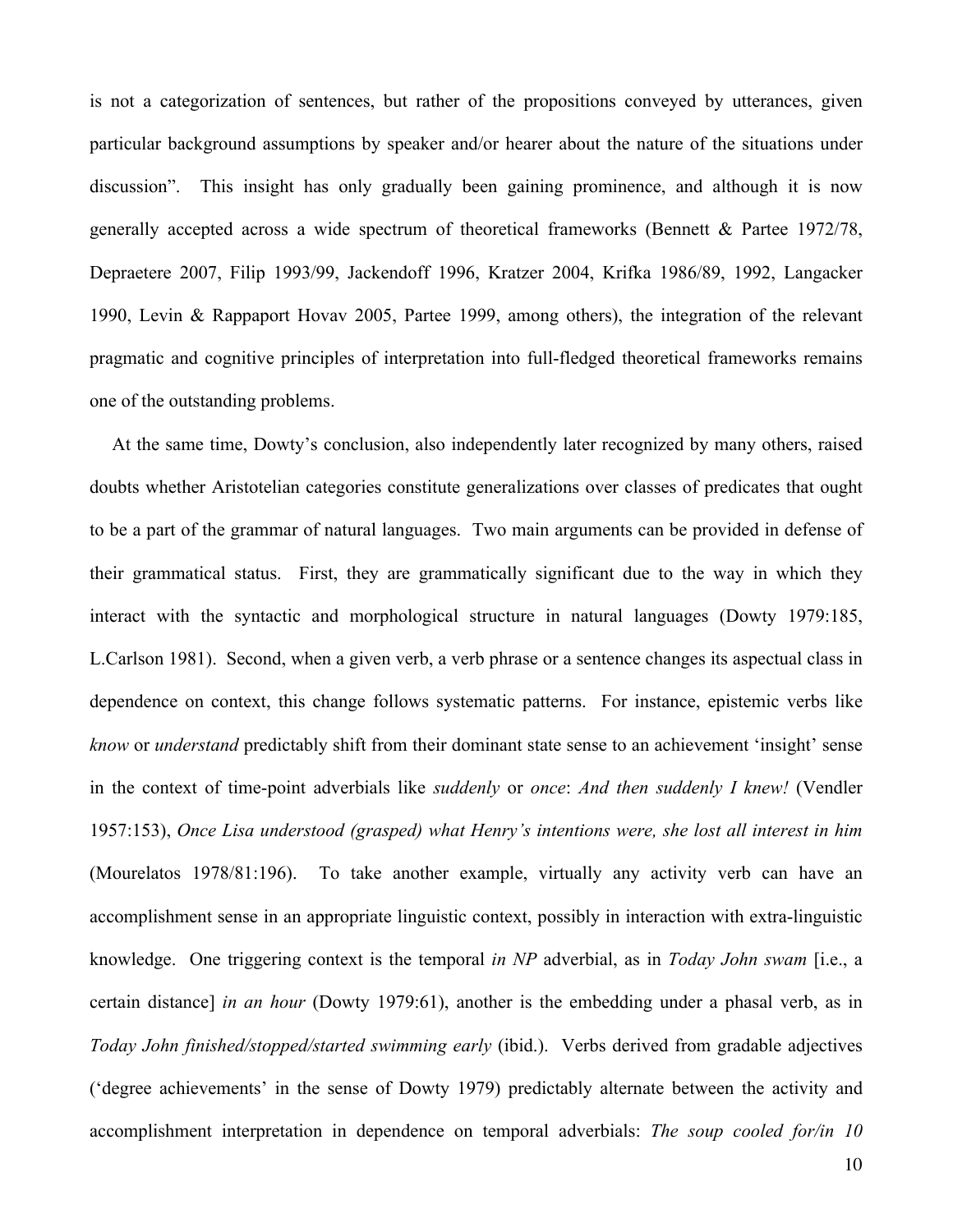*minutes*. It is precisely the task of a theory of aspectual classes to formulate correct and testable predictions about such patterns. The strategy is to derive aspectual classes in a systematic way from the meaning of verbs in interaction with the properties of temporal modifiers, phasal verbs, verbal affixes, adverbs of quantification (Article 53 (Maienborn & Schäfer) *Adverbs and adverbials*), tense operators (e.g., present tense), grammatical aspect operators (e.g., progressive) as well as quantificational and referential properties of nominal arguments (Article 43 (Keenan) *Quantifiers,*  Article 44 (Dayal) *Bare noun phrases*, Article 46 (Lasersohn) *Mass nouns and plurals*). The main theoretical focus of recent and contemporary aspectual studies is on the compositional processes implicated in the observed patterns, and we have a number of competing proposals to analyze data that are of non-compositional nature, including underspecification (Article 23 (Egg) *Semantic underspecification*), ambiguity (Article 22 (Kennedy) *Ambiguity and vagueness*), general lexical rules, aspect shift and coercion (see e.g., de Swart 1998) (Article 24 (de Swart) *Mismatches and coercion*), null morphology, and constructional approaches (Article 85 (Kay & Michaelis) *Constructional meaning*).

As semanticists today agree, it is the meaning components lexicalized in verbs that constitute a large part of the explanation for the way in which aspectual properties of VPs and sentences are derived from their parts. They motivate Vendler's (1957/67) rudimentary time schemata associated with surface verbs, and later more explicit characterizations by means of temporal meaning postulates, as in Taylor (1977). This idea, which originated in the works of Verkuyl (1972) and Dowty (1972, 1977, 1979), raises two main questions that are still discussed today: (1) What exactly are the aspectually relevant meaning components, how are they related to each other and how do they uniquely determine the relevant Aristotelian classes and no other? (2) How are aspectually relevant meaning components lexicalized in verbs related to their other meaning components and how do they interact with the syntactic, morphological and semantic structure of sentences in natural languages? Answers to such questions expose the basic need for clarifying the empirical basis for a well-motivated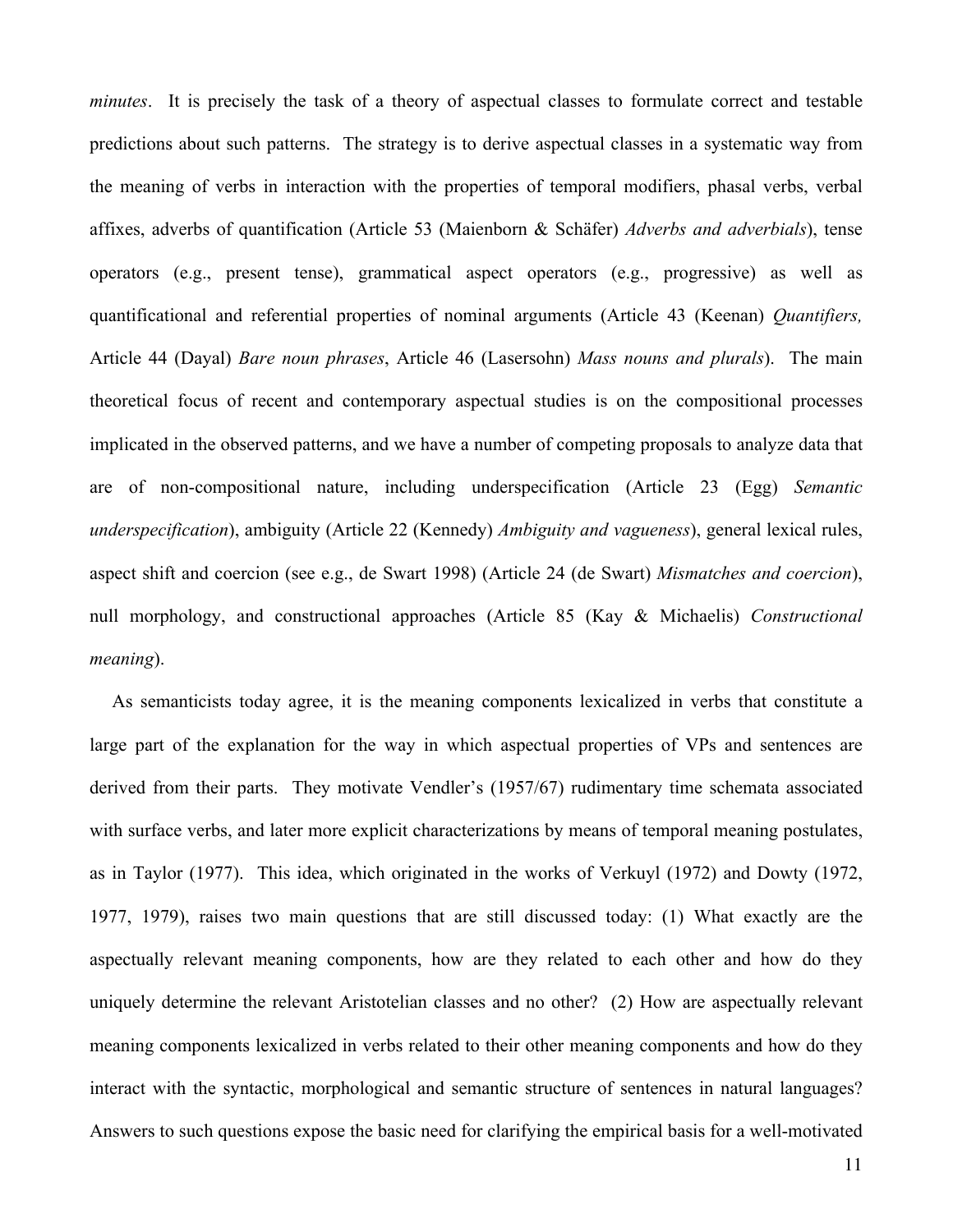theory of Aristotelian classes. What is still needed are *reliable* criteria that would allow us to provide systematic answers to the above questions. It is not always entirely clear what exactly the diagnostic criteria used by various researchers test for in linguistic expressions, and since the most common linguistic tests were developed based on English data (Dowty 1979:55ff.), not all the tests are transferable across natural languages, due to language-specific properties, and those that seem to be require some clarification whether they in fact access the same aspectually relevant properties in different languages (see Sasse 2002). Moreover, the diagnostic tests commonly used (Dowty 1979:55ff.) do not converge on coherent categories, such as Vendler's, but identify overlapping clusters which merely distinguish subsets of such categories (Dowty 1979:60, Parsons 1989) or supersets.

The second main point regards the temporal grounding of Vendler's classes, and generally any aspectual classes of the Aristotelian type. In accordance with Vendler's (1957/67) explicit statements, they are commonly identified with 'temporal aspect' (L.Carlson 1981), the 'temporal constitution of verbal predicates' (Krifka 1992), or the 'temporal contours' introduced by verbs (Levin & Rappaport Hovav 2005), which would seem to suggest that their purely temporal grounding is taken for granted. Indeed, much of the research on aspectual classes was conducted within tense logic (introduced by Prior 1957 1967) (Article 56 (Ogihara) *Tense*), and related modal logic (Article 57 (Hacquard) *Modality*), starting in the late 1960s until the early 1980s (Section 3). However, Vendler (1957:149) himself, despite his emphasis on temporal criteria, cautions that the time element is insufficient observing that non-temporal factors like the presence or absence of an object argument, speaker's intention (Vendler 1957:143) and agentivity (Vendler 1957:149), for example, also play a role. Since Dowty's decompositional analysis (Section 4) and the advent of event semantics in the 1980s (Section 5) (Article 33 (Maienborn) *Event semantics*), non-temporal criteria have been gaining prominence among aspectually relevant meaning components lexicalized in verbs. In this connection, we see the rise of mereologically-based properties (Bach 1981, 1986), which are defined based on the part-whole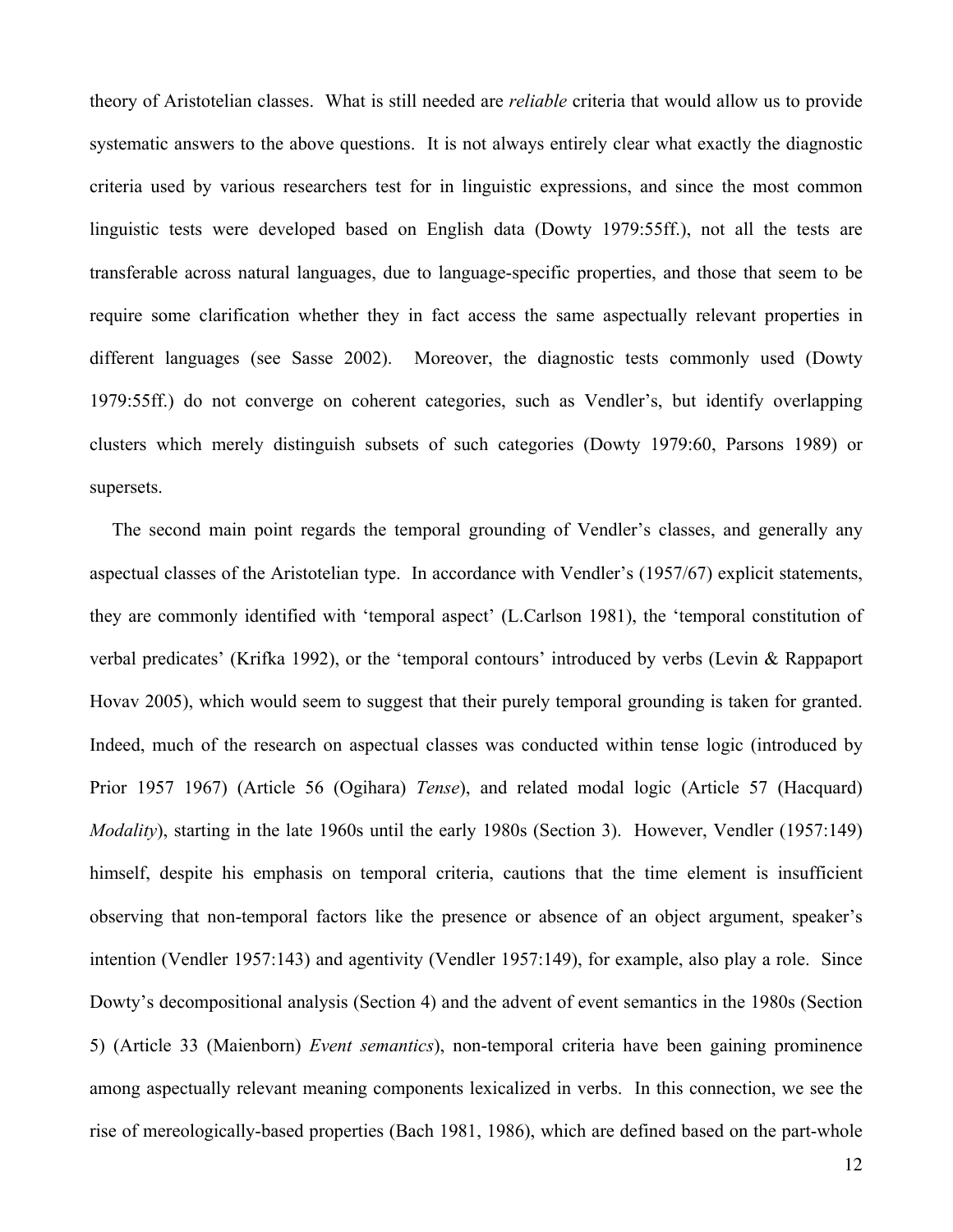structure of space-occupying objects, as originally proposed by Taylor (1977). Starting in the 1990's, aspectually relevant meaning components have been derived from the concepts used to structure space and from scalar semantics (Section 6). The inclusion of such non-temporally grounded properties into the inventory of aspectually relevant properties raises questions about the purely temporal grounding of Aristotelian categories in general, namely, to what extent they are emergent properties arising from the interaction of more basic properties that are not of purely temporal nature (see also Dowty 1979). This also led to refinements of the empirical test grounds for aspectual classes and to classifications of verb meanings that cannot be neatly aligned with Vendler's four-way schema.

Despite mounting evidence to the contrary, many scholars still take Vendler's classification as a linguistic fact, or at least a convenient point of reference, routinely crediting Dowty (1979) for introducing Vendler's classes into linguistics and providing arguments in their support. What is often failed to be recognized or fully appreciated is that Dowty (1979) does not just provide a decompositional analysis of Vendler's classes, but instead proposes an alternative classification (Dowty 1979, *Chapter 3.8;* see below Section 4), and others have followed suit since then. Dowty's revised classification comes close to Mourelatos' (1978/81) tripartite agentivity-neutral classification into STATES, PROCESSES (Dowty's 'indefinite change of state' predicates) and EVENTS (Dowty's 'definite change of state' predicates) (Section 5.1), which in turn is commonly used with some refinements in event semantics (starting with Bach 1981, 1986 and Parsons 1990) (Section 5.2). In sum, while Aristotelian aspectual classes are now established as generalizations over classes of predicates in the grammar of natural languages, their exact number and kind is not, and certainly Vendler's classification, despite its prominence, cannot be taken for granted. Hence, the two most basic questions still remain to be answered: What is the classification schema of aspectual classes and Aktionsart(en) that best fit the natural language data? What constitutes valid empirical evidence (like linguistic tests) for such a classification schema? (Article 12 (Krifka) *Varieties of semantic evidence.*)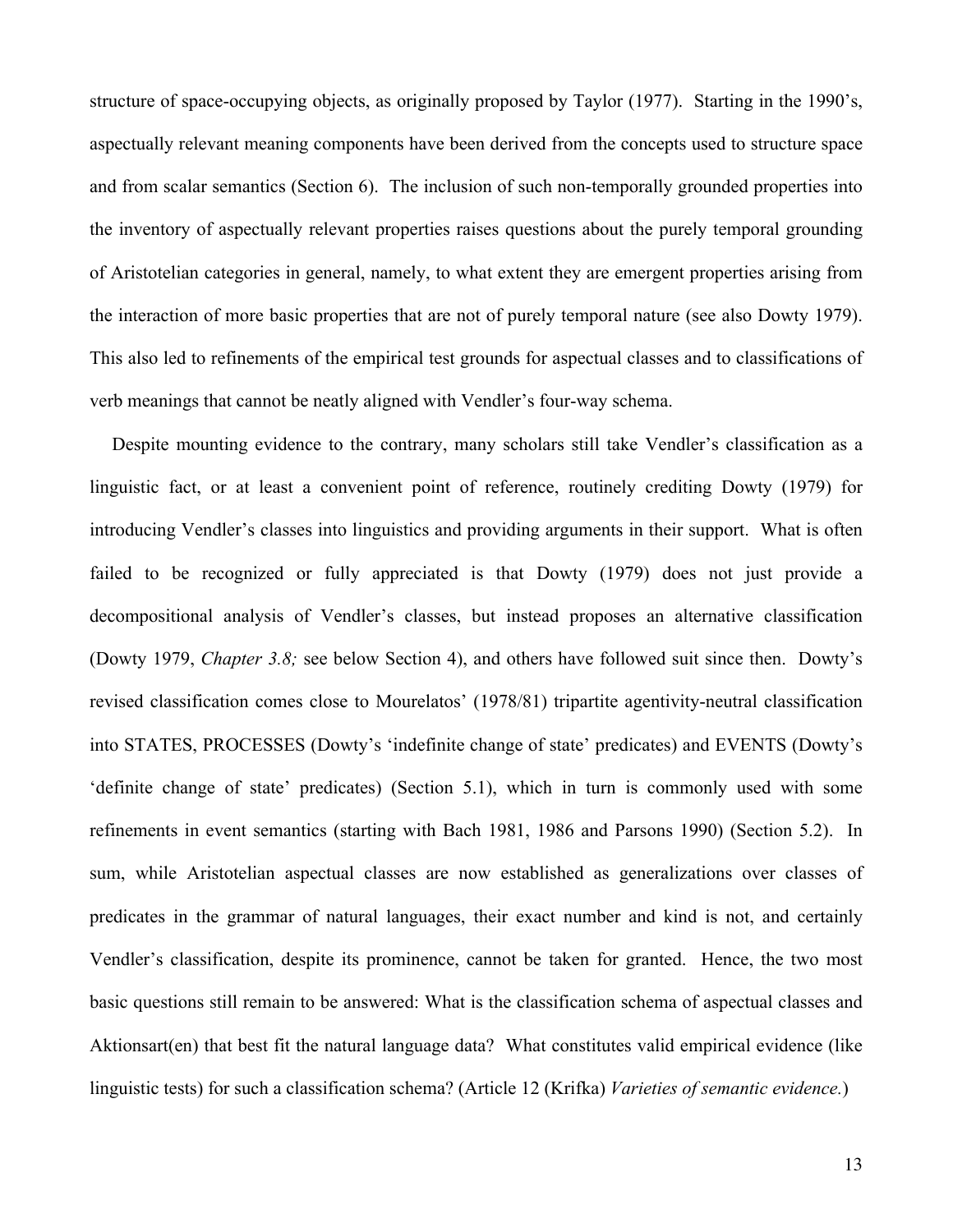#### 3. Tense logic

Aristotelian categories proved to be indispensable for the analyses of the contrast between simple and progressive sentences (Article 49 (Portner) *Perfect and progressive*) and stimulated analyses of verb meanings within a formal (model-theoretic) semantics (Article 33 (Zimmermann) *Model-theoretic semantics*). The point of departure is Montague's characterization of the progressive in English (see Montague 1973): a progressive sentence is true at a given time *t* if and only if the corresponding nonprogressive sentence is true at every moment throughout some open interval around *t* (see also Montague 1968, Scott 1970). This, however, fails to give us the right results for Kenny's (1963) entailment test (Section 2.1): namely, it wrongly predicts that *Jones is walking to Rome* entails *Jones has walked to Rome*, and from *Jones is walking* we can conclude *Jones has walked* just in case additional temporal and pragmatic assumptions about evaluation times are made. These problems stem from the Priorian tense logic presupposed by *PTQ*, in which sentences (under a given interpretation) are true at a moment of time. While this treatment is suitable for sentences with state predicates (*John has long arms, John is drunk*) or with punctual predicates (*The rock hit the window*), it fails for sentences like *John builds a house*, because it makes no sense to speak of their truth or falsity at a single moment of time.

Such observations led Bennett & Partee (1972/1978/2004) to revise tense logic by taking the notion of a true sentence at an interval of time as basic, which marks the inception of INTERVAL SEMANTICS as a new branch of tense logic (Article 56 (Ogihara) *Tense*). In order to improve on *PTQ*'s analysis of the progressive, they propose an INTERVAL-WITHIN-A-SUPERINTERVAL characterization: A progressive sentence is true at an interval *I* if and only if *I* is a moment of time, and there exists an interval *I'* which contains *I*, and *I* is not an endpoint for *I'*, and the non-progressive form of the sentence is true at *I'*. The semantic difference between VPs like *walk to Rome* and *walk*, which gives rise to different entailments when they are used in the progressive, is characterized in terms of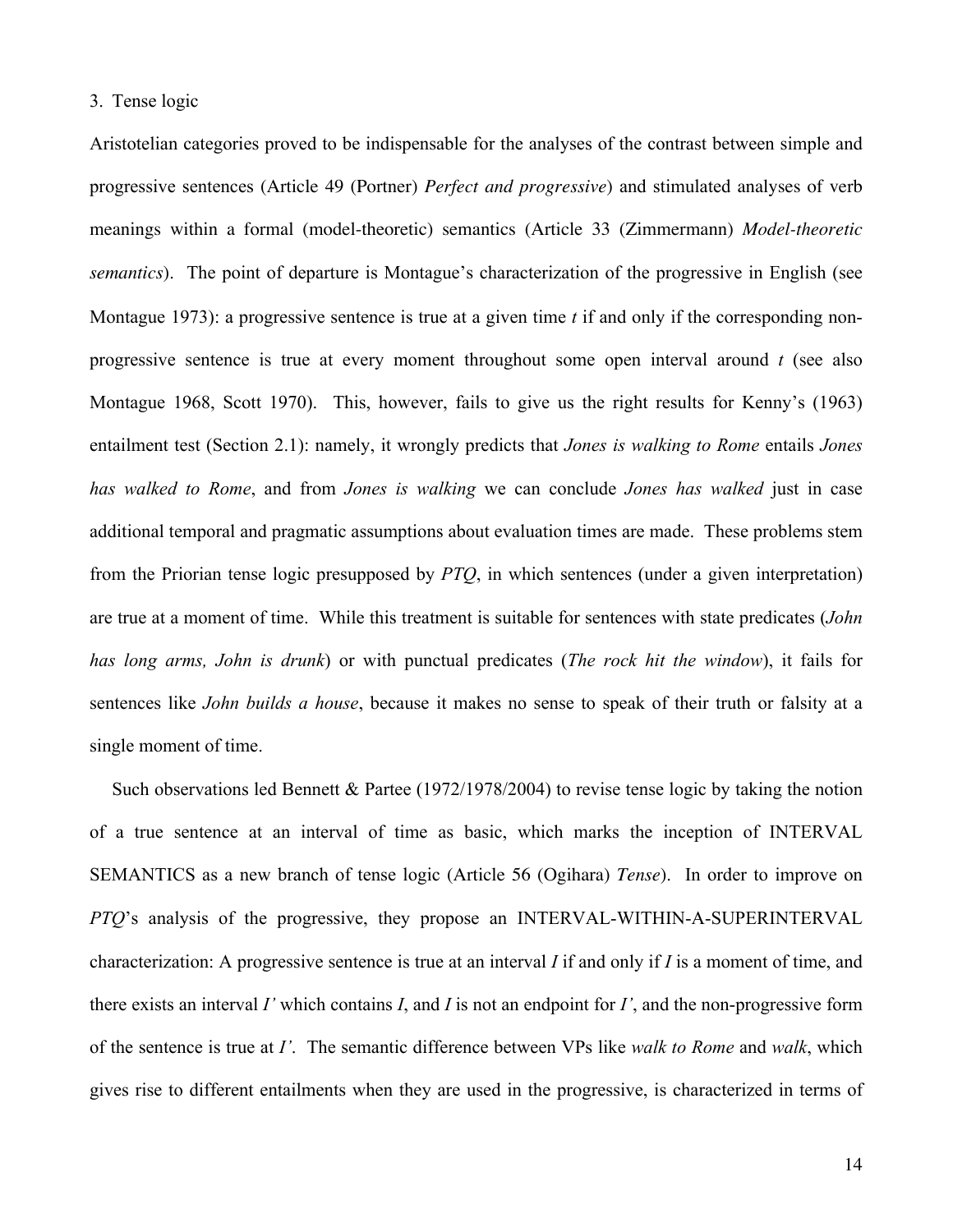part-whole relations that structure intervals at which they are evaluated. (This idea foreshadows mereologically-based analyses of Aristotelian aspectual classes in event semantics in the 1980s.) *Walk to Rome* belongs to the class of NONSUBINTERVAL VPs: "If it took an hour to walk to Rome, one did not walk to Rome within the first thirty minutes of the hour" (Bennett & Partee 1972/78/2004:72). *Walk* falls under SUBINTERVAL VPs that "have the property that if they are the main verb phrase of a sentence which is true at some interval of time *I*, then the sentence is true at every subinterval of *I* including every moment of time in *I*" (ibid.). Now, given that *walk to Rome* is nonsubinterval, and given that the progressive sentence does not require for its truth at *I* that there be any complete (past) interval at which the non-progressive sentence is true (in contrast to *PTQ*), it follows that *Jones is walking to Rome* does *not* entail *Jones has walked to Rome.* While this is the right result, the intervalwithin-a-superinterval analysis also requires that the conditions for the truth of *Jones is walking to Rome* state that Jones must reach Rome at some time in the future. This requirement is too strong, because *Jones is walking to Rome* is true and can be felicitously uttered, even if Jones only covers a part of the path leading to Rome and never reaches Rome. This problem became known as the 'imperfective paradox' (see Dowty 1977) or the 'partitive puzzle' (see Bach 1986), and its solution is still sought by linguists and philosophers alike (see Parsons 1990, Landman 1992, Portner 1998, Higginbotham 2004, among others) (Article 49 (Portner) *Perfect and progressive*). When it comes to subinterval VPs in the progressive like *walk* in *Jones is walking*, the interval-within-a-superinterval analysis faces the following problem, observed by Taylor (1977:218) and Bach (1981:71): namely, it requires that the property of walking hold for the referent of *Jones* at all the single moments within some larger interval of walking, including its very first moment. This requirement is too strong, because what intuitively qualifies as walking takes up a subinterval larger than a single moment of time, i.e., a non-progressive sentence like *John has walked* is only true at certain sufficiently large proper subintervals of *Jones is walking*, and what they are requires appeal to pragmatics (see also Taylor 1977:218). But this means that the inference of *John has walked* from *Jones is walking* has the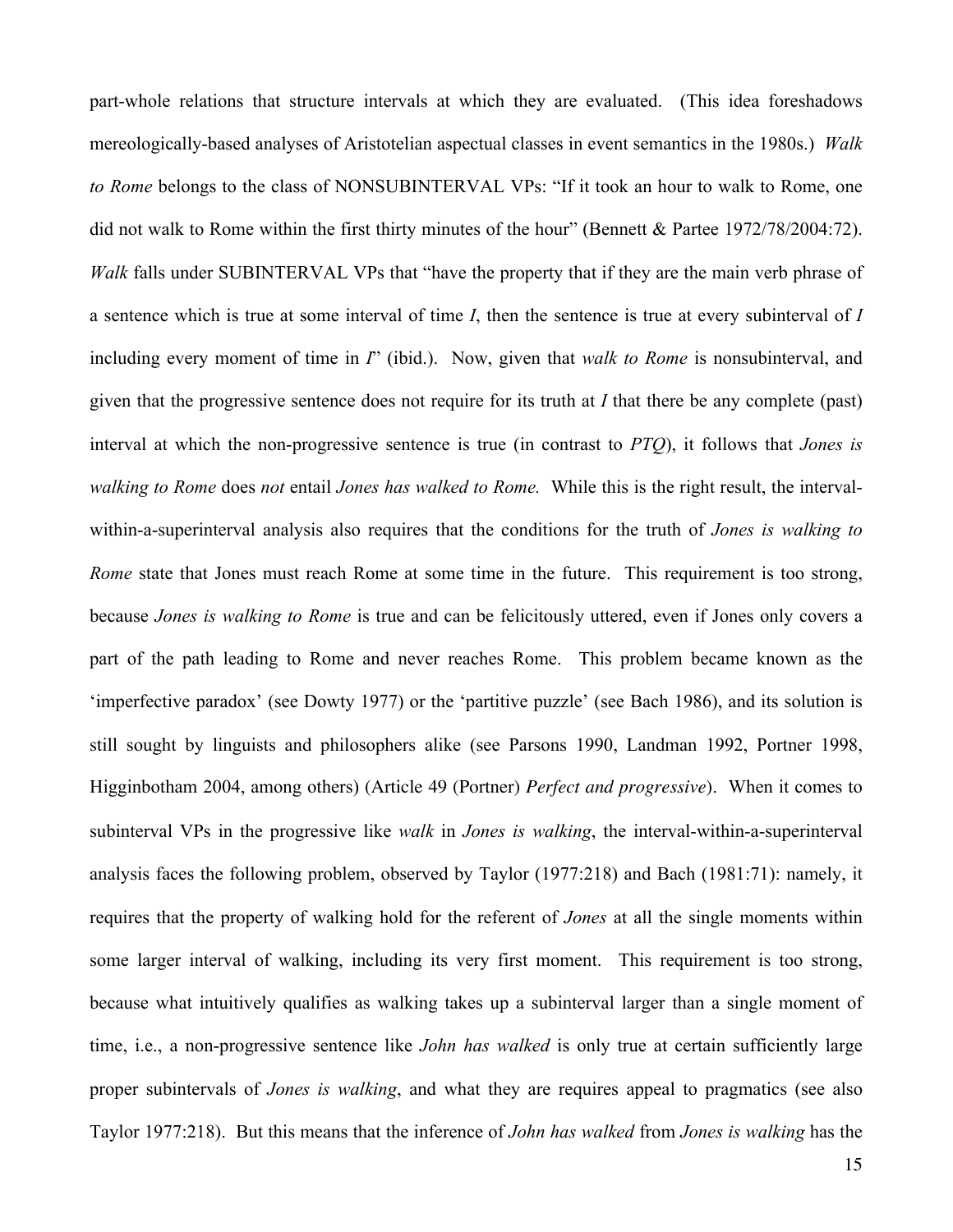status of a pragmatic inference, rather than of a semantically (logically) valid entailment.

Throughout the 1970s and the 1980s, analyses within interval semantics led to significant advances in the study of aspectual classes and their interaction with tense, grammatical aspect and adverbial phrases (van Benthem 1983, Dowty 1979, 1982, Heny 1982, Moens & Steedman 1988, Richards 1982, Rohrer 1980). This work sharpened our understanding of the explanatory depth of the analyses of verb meanings based on properties of intervals and moments of time, and what is more, it also uncovered the limits of such analyses. The problems related to a purely tense-logical characterization of Aristotelian classes led Taylor (1977) to proposing a new research program for their study grounded in space-time analogies. Taylor (1977) presupposes an interval-based semantics, just like Bennett & Partee (1972), but cites Dowty (1977) as the relevant previous work. His main goal is to provide an analysis of Aristotelian classes, namely, *state, energeia* and *kinêsis*, which he characterizes in terms of temporal meaning postulates (see Dowty 1979:166ff. for a summary), and their differential interactions with the progressive. Its main function, according to Taylor (1977:206), is to distinguish a particular time, typically a moment, within a larger interval in which the corresponding non-progressive sentence would be true. This distinction is irrelevant for sentences that contain state predicates like *be hirsute* or *know French*, because they hold for their arguments at *any single* moment within larger intervals at which they are true. Consequently, combined with the progressive they are odd or ungrammatical, because the progressive contributes a meaning component that is not informative. Making it possible for a sentence to hold true at single moments of time is the key temporal property of state predicates setting them apart from all non-states. The latter entail a change of state and hence must be evaluated at intervals *larger than a single moment of time*. Intuitively, a change is a transition from one state of affairs to another, and therefore, in order to judge whether a change of state predicate is true of an individual, we need information about the physical state of the world at two distinct moments at least, i.e., at an interval (see e.g., Dowty 1979:168, Kamp 1980). Since non-state predicates must be evaluated at intervals larger than a moment of time, the progressive contributes a meaning component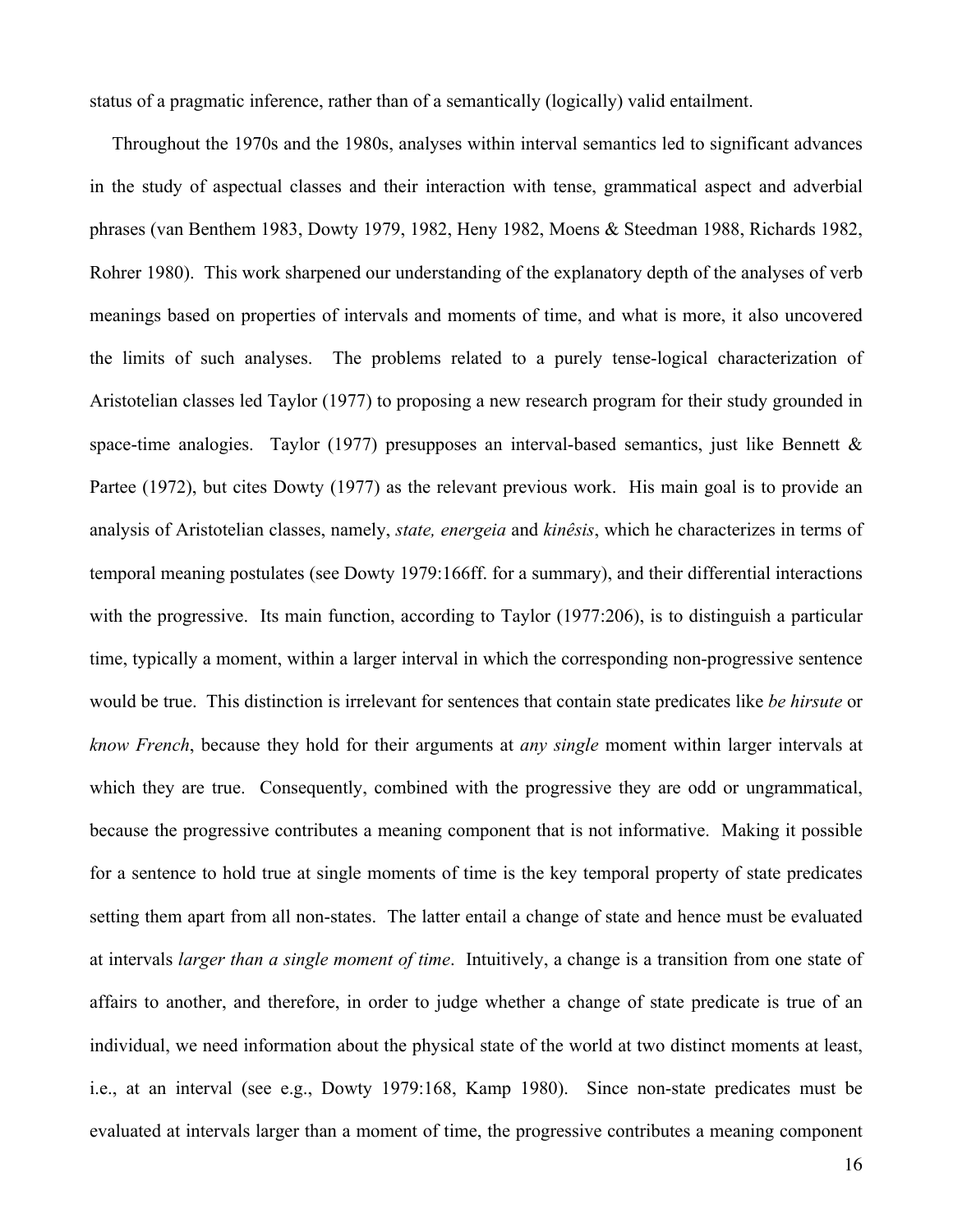that is informative and hence their combination is well-formed. Non-state predicates are divided into *energeia* like *walk* (Bennett & Partee's subinterval VPs) and *kinêsis* like *walk to Rome* (Bennett & Partee's nonsubinterval VPs). A purely temporally based delimitation of these two main classes is complicated by their behavior with respect to the subinterval property. While all *kinêsis* verbs are false at all the subintervals of main intervals at which they are true, *energeia* verbs fail to exhibit a uniform behavior with respect to the subinterval property. Some like *fall* or *blush* are true at all the subintervals larger than a moment, but others like *walk* are true at subintervals that are not only larger than a moment but sufficiently large (see also above). In order to clarify this temporal distinction, Taylor (1977) draws analogies to the spatial properties of objects in the denotation of nouns. *Energeia* verbs like *fall* or *blush* have denotations that pattern with HOMOGENEOUS mass nouns like *gold* in so far as their proper parts are alike. In contrast, the denotations of *energeia* verbs like *walk* pattern with HETEROGENEOUS mass nouns like *fruitcake* in so far as what they describe is divisible only down to certain MINIMAL PROPER PARTS whose size depends on pragmatic factors. To complete the space-time analogy, sentences with *kinêsis* (nonsubinterval) predicates like *walk to Rome* have denotations that are indivisible just like those of sortal nouns like *cat*. In sum then, substances (described by sortal nouns like *cat*) are to stuffs (described by mass nouns like *gold*) like the temporal properties of *kinêsis* (nonsubinterval) predicates (*walk to Rome*) are to (subinterval and homogeneous) *energeia* predicates (*blush*).

Taylor's (1977) space-time analogy has wide-reaching theoretical consequences, since it implies that principles of individuation that apply to the denotations of nouns can be used as the basis for a theory of events, and aspectually relevant properties of verbs can be understood in terms of structural analogies to the meanings of count and mass nouns (Article 97 (Doetjes) *Count/mass distinction*). Taylor's (1977) programmatic proposal was also instrumental in a shift from purely temporally-based theories of aspectual classes to mereologically-based ones developed in event semantics starting in the early 1980s (Section 5.1-5.3). At the same time, Taylor's (1977) work is instructive in so far as it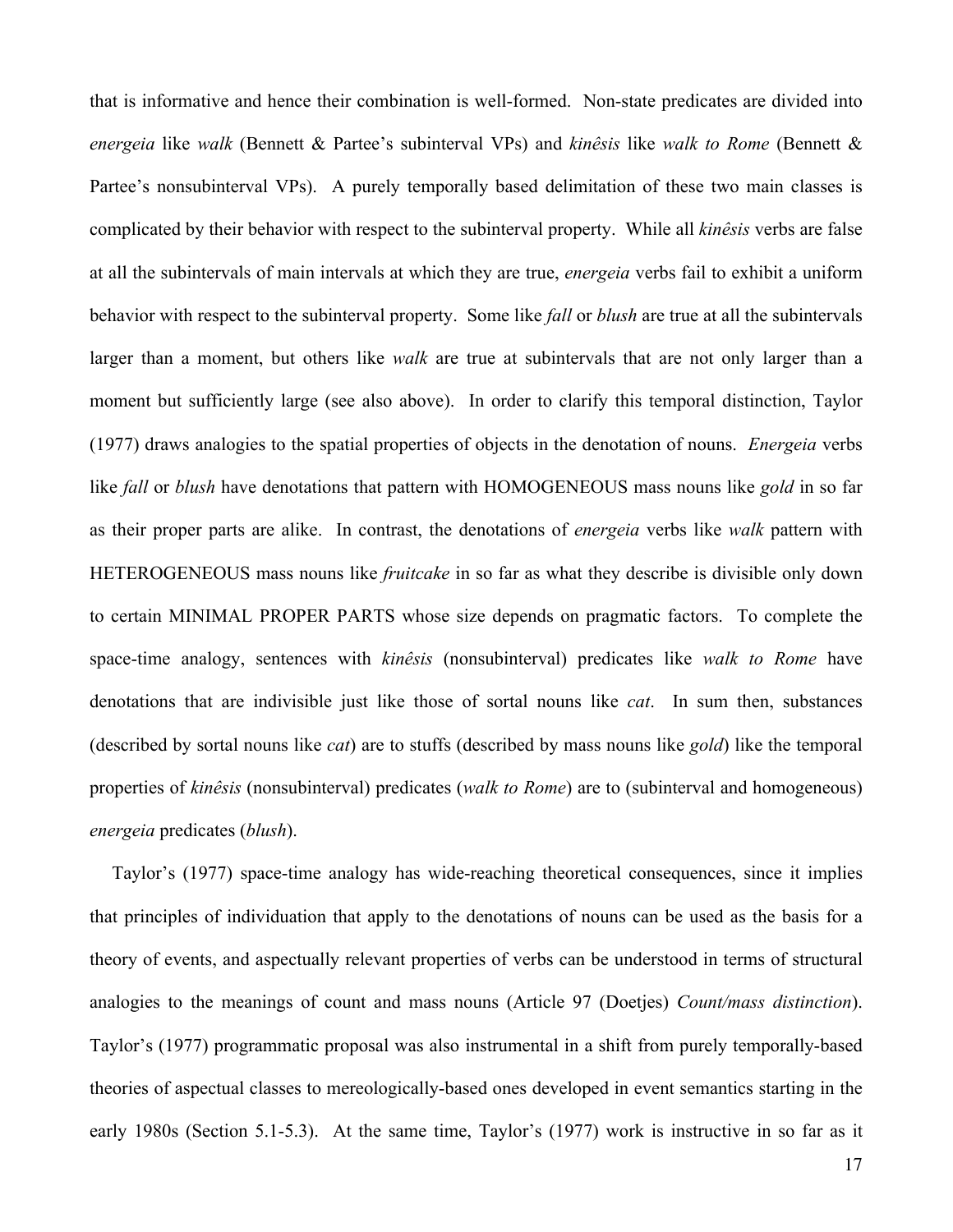brings to the fore the pervasive and subtle difficulties that we encounter when we try to characterize aspectual classes by means of properties that are based in our intuitions how entities are related to their proper parts. For instance, Taylor (1977) uses *stab* as a paradigm example for his *kinêsis* (nonsubinterval) predicates and *table* for sortal count nouns, but both have divisible denotations that may have proper parts describable by *stab* and *table*. (Mourelatos (1978/81) uses *clock* instead of Taylor's (1977) *table*, which is no less problematic, since there are clocks consisting of smaller clocks.) Such examples are also problematic for subsequent mereologically-based characterizations of count (sortal) nouns and telic predicates based on their intuitive indivisibility: namely, the property of ANTISUBDIVISIBILITY proposed by Bach (1981) (Section 5.2) and QUANTIZATION by Krifka (1986/89) (Section 5.3 and Section 6).

### 4. Dowty's aspect calculus

Dowty (1979) defines a new framework for a decompositional analysis (Article 7 (Engelberg) *Lexical decomposition*, Article 17 (Engelberg) *Frameworks of decomposition*) of aspectual classes and a new program for the integration of lexical semantics with a model-theoretic semantics (Article 33 (Zimmermann) *Model-theoretic semantics*). Dowty's main thesis is that the temporal properties associated with aspectual classes, as captured in Taylor's (1977) temporal meaning postulates, are grounded in the change of state entailments and their absence in the different classes (Dowty 1979:167) and in our expectations about the way changes happen over time (ibid.185). The implementation of this thesis requires the background of an interval-based semantics and motivates three main aspectual classes, given in *Table 1*: namely, states, activities and definite (single/complex) changes of state.

| momentary     |           | interval                    |                 |               |
|---------------|-----------|-----------------------------|-----------------|---------------|
| no change     | no change | change                      |                 |               |
|               |           | indefinite change           | definite change |               |
| Non-Agentive: |           | Non-Agentive: Non-Agentive: | Non-Agentive:   | Non-Agentive: |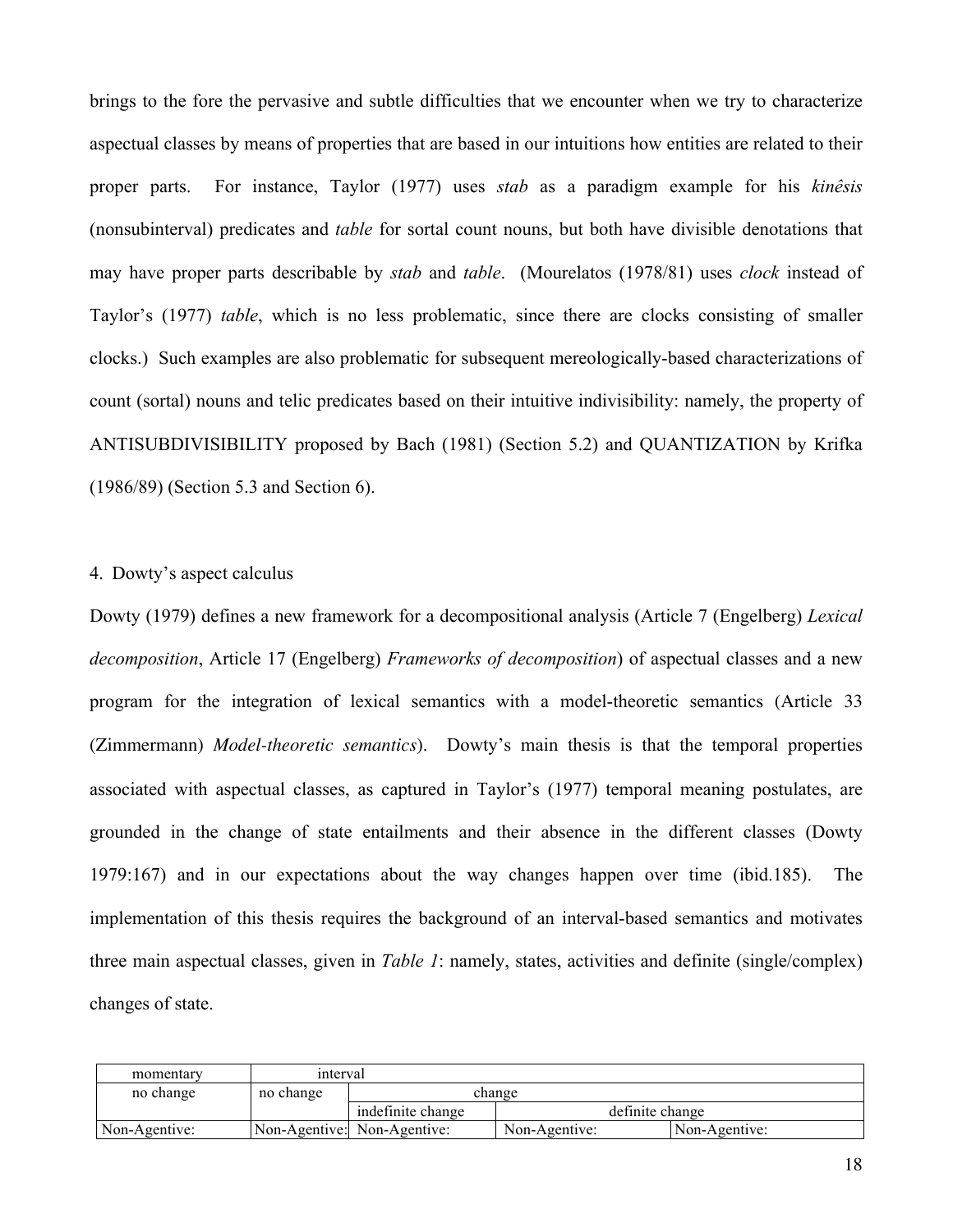| be empty; know             | sit, stand, lie |                    | make noise, roll, rain   notice, realize, ignite | flow from $x$ to $y$ , dissolve                       |
|----------------------------|-----------------|--------------------|--------------------------------------------------|-------------------------------------------------------|
| Agentive:                  | Agentive:       | Agentive:          | Agentive:                                        | Agentive:                                             |
| (possibly) be a hero       | sit, stand, lie | move, laugh, dance | reach, kill, point out                           | build (a house), walk from                            |
|                            |                 |                    | (something to someone)                           | $x$ to y, walk a mile                                 |
| habituals in all classes I |                 |                    |                                                  |                                                       |
| <b>STATES</b>              |                 | <b>ACTIVITIES</b>  |                                                  | <b>SINGLE CHANGE OF STATE COMPLEX CHANGE OF STATE</b> |

Table 1: Aspectual classes: Dowty (1979, Chapter 3.8.3 A Revised Verb Classification)

The aspectual classes are defined by means of formulas of aspect calculus, which provides tools for a decompositional analysis of predicates in general and allows us to represent systematic relations among classes of verbs as well as their shared selectional restrictions and entailments. In formulas of aspect calculus, state predicates are basic elements from which non-state predicates are formed by means of the vocabulary of standard first-order logic and three main abstract predicates: namely, DO (agentivity), BECOME (definite change of state) and CAUSE (causation) (Dowty 1979:71, 122). Although state predicates are taken to be 'aspectually simple and unproblematic' (Dowty 1979:71), Dowty's difficulties with fitting them into appropriate aspectual classes reveal that their semantic and ontological status is significantly more puzzling than that of most non-state predicates, and their relation to temporal notions is often unclear (see also Bach 1981, Carlson 1977, Chierchia 1995, Comrie 1976, Fernald 2000, for example). Following suggestions in Taylor (1977) and Carlson (1977), Dowty (1979:184) settles on the main distinction between *momentary states* vs. *interval states*, using the compatibility with the progressive construction as the main diagnostic test. *Momentary state* predicates are incompatible with the progressive, because they are true at single moments of time (see Taylor (1977) in Section 3). *Interval state* predicates, which correspond to Carlson's (1977) STAGE-LEVEL state predicates (Article 47 (Carlson) *Genericity*), freely occur in the progressive, because they have truth conditions involving intervals (Dowty 1979:176, also Section 3 above), which in turn follows from the fact that they describe temporary (i.e., changeable) properties of individuals (Dowty 1979:177ff.).

Non-state predicates fall into two main classes, depending on the type of change they entail. One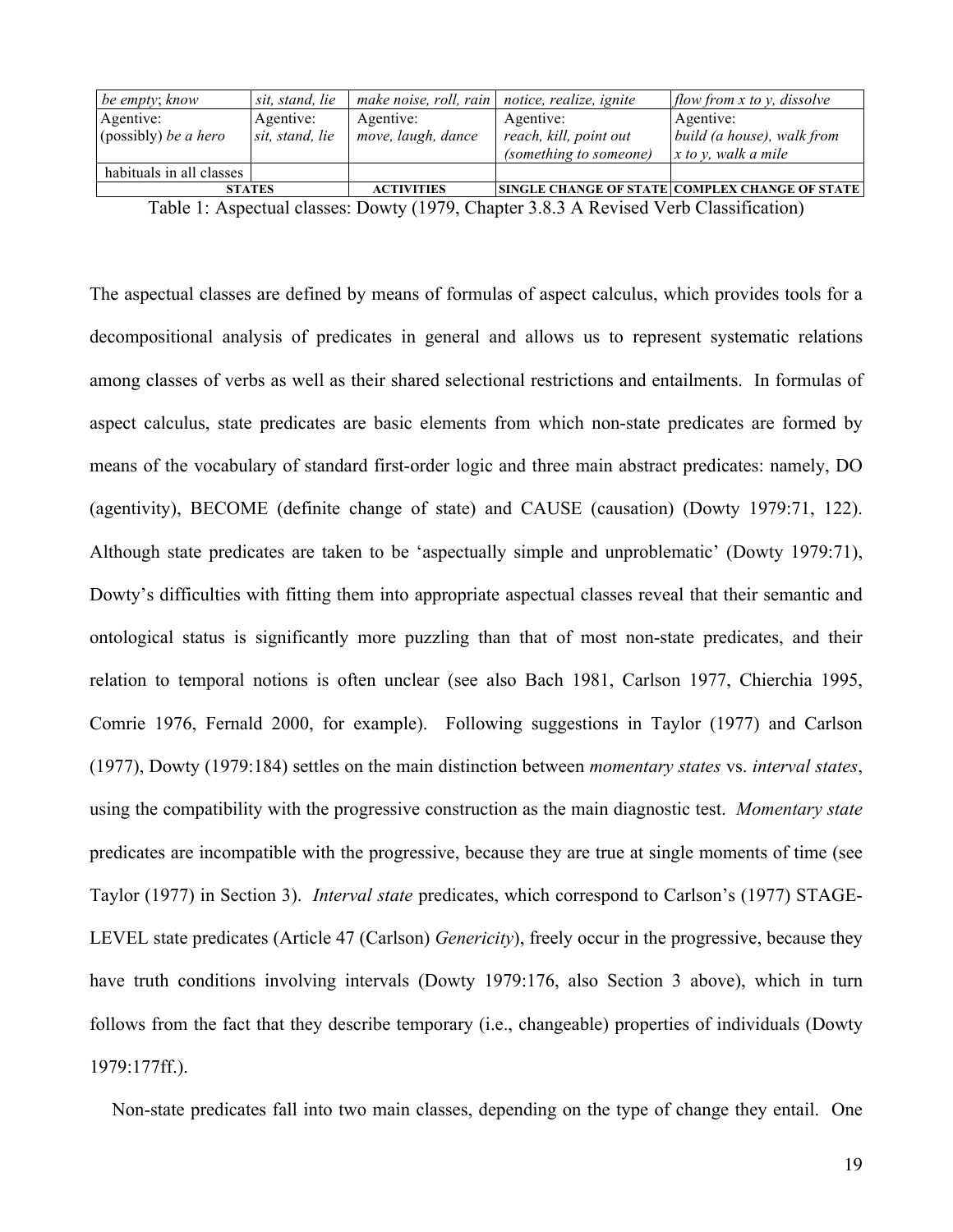class comprises predicates that entail an INDEFINITE CHANGE of state (see Dowty 1979:169ff.) like *move*, for instance, since *any* change of location it describes qualifies as a situation of moving. Among other examples are *push a cart, raise the thermostat, dim the lights* (Dowty 1991:568). The other class comprises predicates that entail a DEFINITE CHANGE of state. A paradigm example is *reach*, since only a change with respect to a definite location, specified by its object, will qualify as a situation described by *reach*. The entailment of a 'definite change of state' is represented by means of a oneplace predicate BECOME $\phi$ , which is true at a (minimal) time interval *t* at whose initial bound  $\neg \phi$  holds and at whose final bound  $\phi$  holds (Dowty 1979:140ff.), where  $\phi$  is a state (outcome, result) or an activity sentence (ibid. 124-5). The semantics of BECOME is inspired by von Wright's (1963, 1968) notion of a 'change of state' (Dowty 1979:74ff.) and Kenny's (1963) performances (Dowty 1979:77- 78), which entail the bringing about of a state or an activity (Section 2.1). Definite of change of state predicates are divided into SINGLE DEFINITE CHANGES OF STATE (inchoatives, Dowty's achievements) and COMPLEX DEFINITE CHANGES OF STATE (causatives, Dowty's accomplishments) (Dowty 1979:184). These two subclasses are derivationally related building on the analysis of the inchoative/causative alternation in Generative Semantics (Lakoff 1965, Gruber 1967): namely, single definite change of state predicates (3b) are derived from basic state predicates (3a) by means of BECOME, and they in turn serve as arguments of the CAUSE predicate (3c) in the derivation of complex definite change of state predicates.

- (3) a. The room was empty. **empty'**(room)
	- b. The room emptied by 11pm. BECOME **empty'**(room)
	- c. John emptied the room. [John does something] CAUSE [BECOME **empty'**(room)]

CAUSE is treated as a bisentential operator,  $[\phi \text{ CAUSE } \psi]$ , following Vendler (1967), Geis (1970), McCawley (1971), among others (Dowty 1972, 1979:71, 91, 122). DO (Ross 1972) is intended to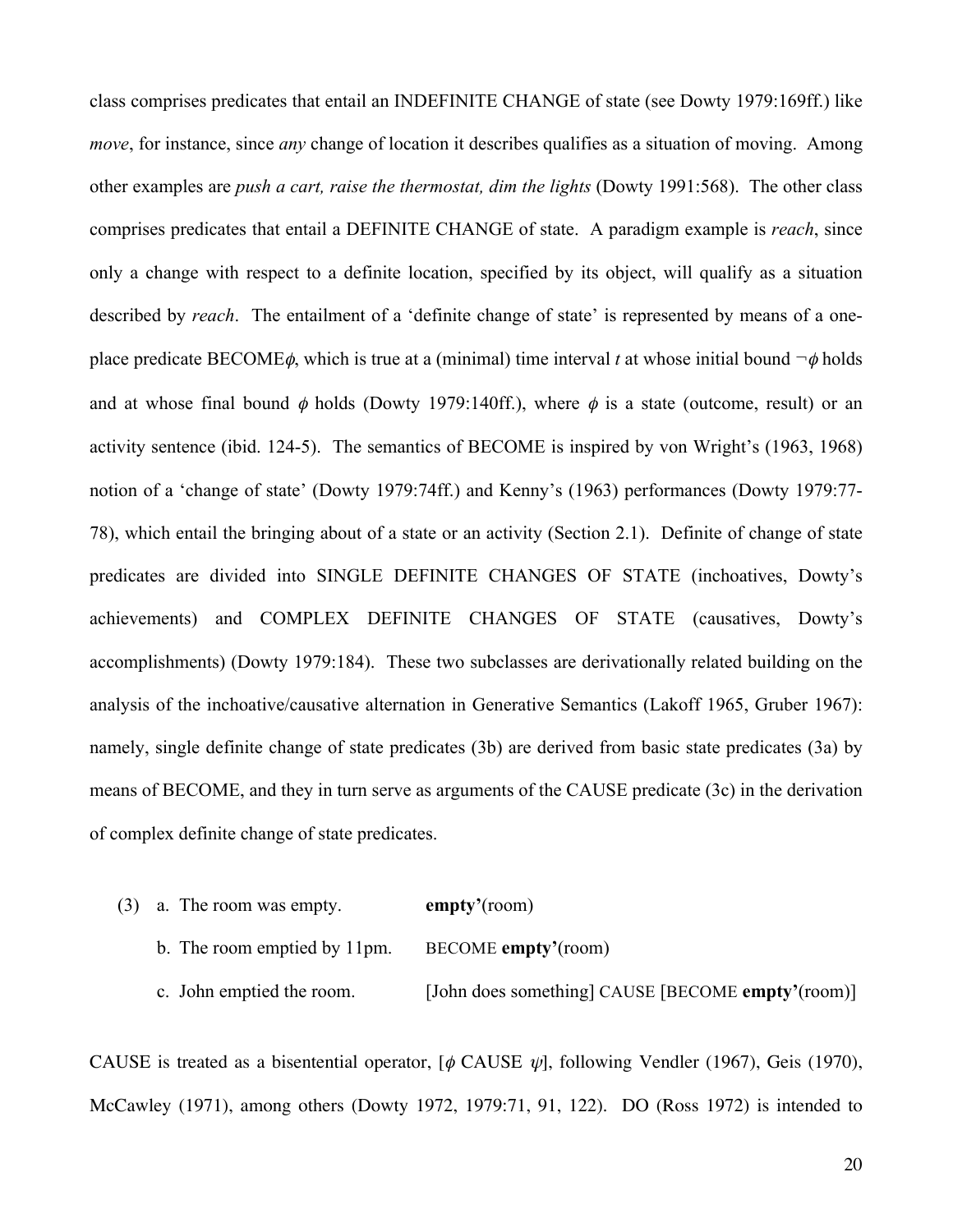represent agentivity, but many agentive ACTIVITY verbs correspond to primitive non-logical predicate constants, which has the drawback that they are representationally indistinguishable from basic states in Dowty's aspect calculus. This inconsistency in the application of DO is somewhat attenuated by the fact that each aspectual class is split into an agentive and a non-agentive subclass, as *Table 1* shows, with the net effect that agentivity is dissociated from aspectual classes. In the 1970's the idea that agentivity has a different status from the properties that cross-classify aspectual classes became established also in other aspect classifications (see e.g., Comrie 1976, Mourelatos 1978/81; also Section 5.1 below) and today it is accepted across a wide range of theoretical frameworks.

Given that agentivity, represented by DO, is orthogonal to aspectual classes, BECOME and CAUSE are the key components in Dowty's aspect calculus. They stimulated some of the most fruitful debates regarding Dowty's decompositional analysis with respect to aspectual classes and also other parts of the grammar of natural languages (Article 17 (Engelberg) *Frameworks of decomposition*). They tend to revolve around three main issues. First, what is controversial is the logical status of BECOME and CAUSE as sentential operators and the kinds of arguments they take. Dowty (1979) defines CAUSE as a bisentential operator, but the majority of subsequent proposals (Chierchia 2004, Levin  $\&$ Rappaport Hovav 1998, Parsons 1990, von Stechow 1995, to name just a few) assume a bievent structure of causatives (already proposed by Davidson 1967, Miller & Johnson-Laird 1976, Schank 1973). As Parsons (1990:108-9) observes, it is counterintuitive to analyze what is caused as a proposition instead of an event; moreover, there is little evidence for CAUSE to function as an operator taking scope over sentences, because it does not interact with other scope bearing operators, such as quantifiers, nor does it create opacity. Similar objections can be raised against Dowty's treatment of BECOME. Second, what is not well understood and agreed upon is the relation of BECOME and CAUSE to each other and how they combine with other meaning components in the logical representation of predicates to yield aspectual classes and also finer-grained semantically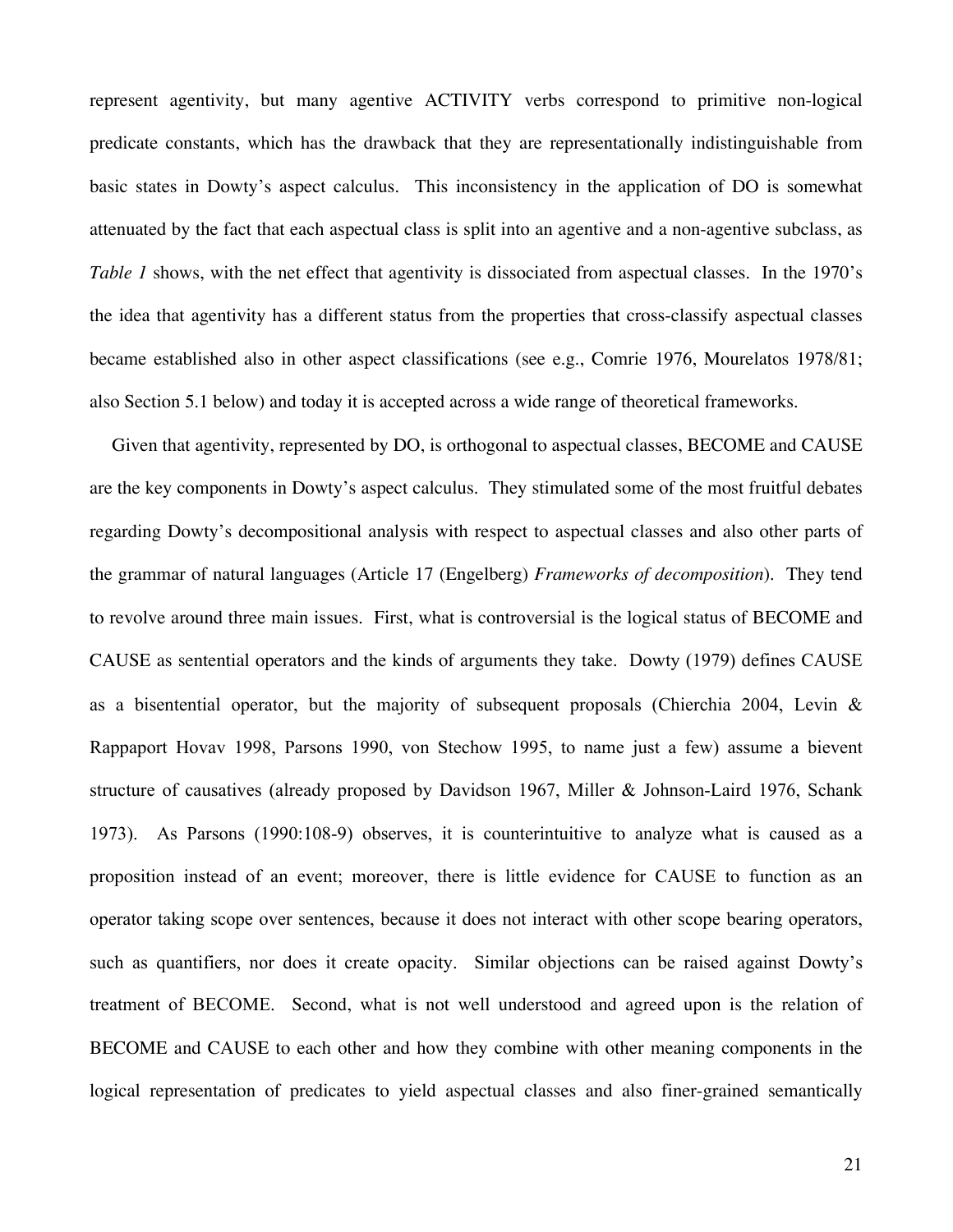coherent lexical classes of verbs. In current aspect studies, the notion of a 'definite change of state' represented by BECOME is identified with the core of telicity, namely with its inchoativity or transition component (see e.g., Pustejovsky 1991, Tenny & Pustejovsky (eds.) 2000). Hence, the mutual independence of BECOME and CAUSE in the aspect calculus can be taken as implying a strong claim about the separation of telicity from causation in the organization of lexical semantic information, and at the level of sentential semantics. However, Dowty (1979) does not take this implication to its logical conclusion, because he uniformly analyzes accomplishments as causatives (Dowty 1979:124-5, Chapter 3.8.3, and elsewhere), which is unjustified (see below). Third, there is no unanimity concerning the empirical domain of application of BECOME, which is shared by accomplishments and achievements, and no agreement on what constitutes empirical evidence for treating a predicate as causative, cross-linguistically and in a particular language (Alexiadou et al. 2004). It is, therefore, unsurprising that the nature of accomplishments and achievements as well as that of their superordinate category of telicity have been subjected to different interpretations and revisions since Dowty's (1979) original proposal, with the result that the boundary of a set of telic predicates and the line between accomplishments and achievements have been in a constant flux. It is worth mentioning that Dowty (1991) appears to extend the causative analysis to certain achievement verbs, which are not causative in his 1979 work, when he characterizes verbs like *emerge, submerge, deflate, bloom, vaporize* and *decompose* as "achievement verbs which entail a complex rather than simple change of state" (Dowty 1991:571, fn.15). They constitute a subclass of unaccusatives (Rosen 1984), which as a whole class are taken to be causative, according to Chierchia (2004) and Pustejovsky (1995), among others. Reanalyses of classes of verbs as causatives, as we see in Dowty's (1979, 1991) work, are not uncommon, and the adequacy of existing proposals is best judged in connection with the insights gained in the research on causation in closely related fields of cognitive science, most importantly in philosophy and psycholinguistics.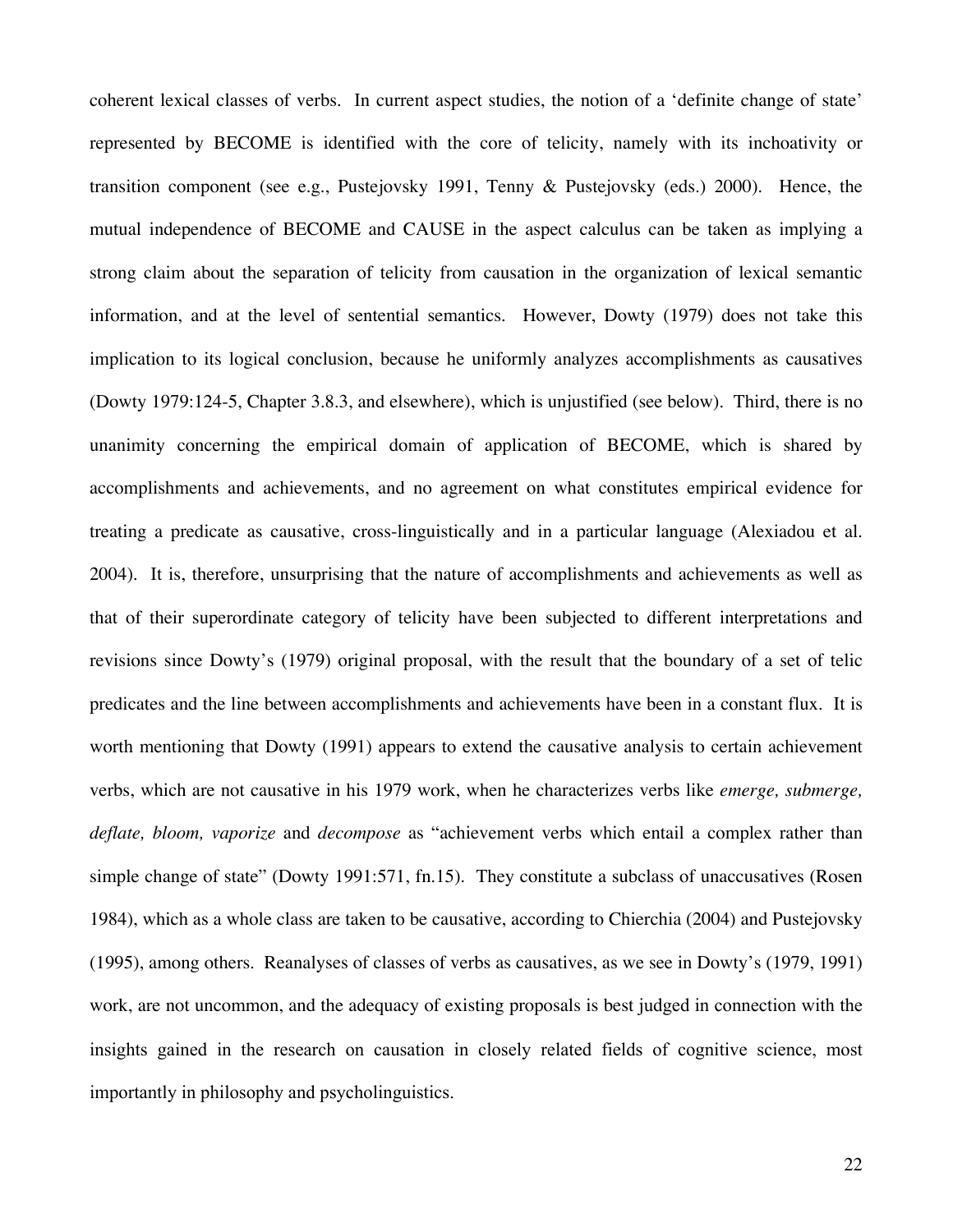Within the three main areas outlined above, two particular issues bear closer examination: namely, Dowty's uniform treatment of accomplishments as causatives and the notion of a 'definite change of state' represented by  $BECOME\phi$ . In treating accomplishments as causatives, Dowty (1979:183) follows Vendler (1957), but in departure from Vendler Dowty (1979) takes causation to be the single most important meaning component separating accomplishments from achievements, while agentivity and temporal extent are irrelevant (ibid.183). Vendler's accomplishments are restricted to agent initiated actions that are temporally extended, and achievements largely correspond to non-agentive punctual occurrences. Dowty's accomplishments are temporally extended (*build a house*) or punctual (*shoot someone dead, break the window*), agentive or non-agentive (e.g, *the collision mashed the fender flat*). Dowty's achievements cut across the agentivity/non-agentivity line (e.g., *notice, kill*, see Dowty 1979:184), and can be either punctual or nonpunctual (e.g, *melt, freeze,* see Van Valin 1990:223, fn.2). Also contrary to Vendler, Dowty (1979:183) observes that the lack of temporal extent is not necessarily correlated with the lack of agentivity. His examples are *reach the finish line, arrive in Boston*. Notice that both *reach* and *arrive* can freely occur with intentional subject-oriented modifiers: *Susan intentionally arrived in Seoul a few days in advance of the conference*, *We deliberately reached his doorstep an hour later than the time printed on the gilded invitation.* A uniform treatment of accomplishments as causatives has attained a considerable prominence in contemporary aspect studies (Croft 1991, Erteschik-Shir & Rapoport 2004, Foley & Van Valin 1984, Jackendoff 1990:75,128, and references therein). We also commonly find decompositional analyses with events as primitive elements, in which directed motion predicates are decomposed into a causing motion event and a caused resultant state of reaching some goal (Croft 1991, Jackendoff 1990:75,128, see already Talmy 1972).

However, a uniform causative analysis of accomplishments is fraught with numerous problems, and in what follows, two will be briefly summarized. First, causation is neither a necessary nor a sufficient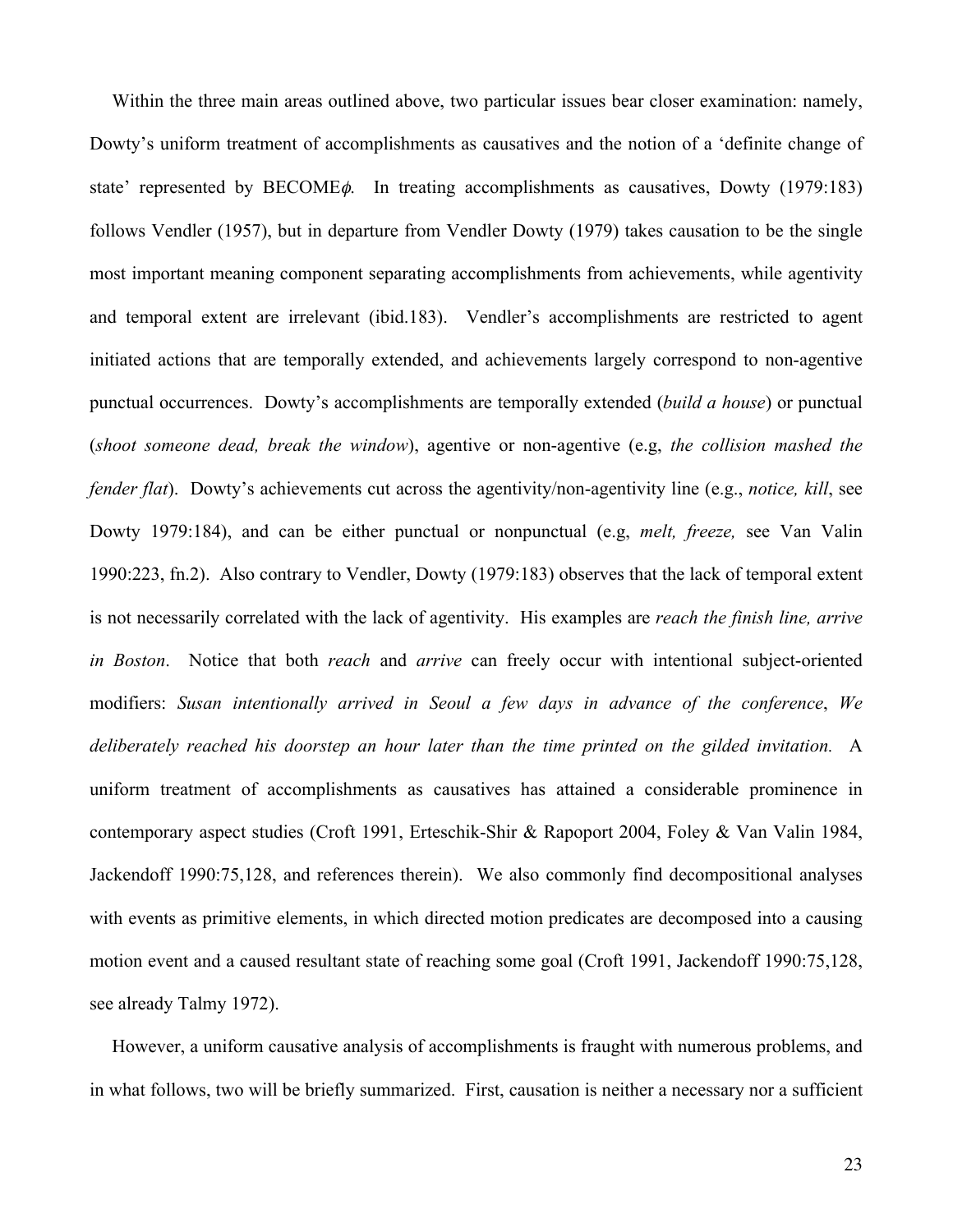property of accomplishments. It is not a sufficient property, because there are causatives that are not accomplishments: *The clowns walked the elephants around in a circle for five minutes/#in five minutes.* Neither is causation a necessary property of accomplishments, because there are accomplishments that are not causatives. A case in point is given by directed motion predicates like *John drove a car from Boston to Detroit*, which are analyzed as causatives in Dowty (1972, 1979:207- 213, 216), but which lack the properties of causatives, according to Van Valin & LaPolla (1997), Levin & Rappaport Hovav (1999), among others. Second, a uniform causative treatment of accomplishments has undesirable consequences for the analysis of complex predicates like those resulting from aspectual composition (Section 5.3), for instance: *John ate two apples* (accomplishment) vs. *John ate popcorn* (activity). Here, the accomplishment or activity interpretation depends on the quantificational properties of the Incremental Theme argument. From Dowty's (1979) analysis it would seem to follow that only accomplishment, but not activity, complex predicates of this type and possibly also their head verbs should be analyzed as causatives. But this means that it is the quantificational properties of the Incremental Theme argument (which determine the accomplishment interpretation of a whole sentence) that drives the decision whether a given complex predicate and possibly also its head verb are to be analyzed as causative. This is clearly unsatisfying, as Levin (2000) observes, also in the light of the fact that lexical causative verbs like *kill* or *break* are causative in all of their occurrences, and regardless of the quantificational properties of their objects. A causative analysis of verbs of consumption like *eat* is rejected by Higginbotham (2000), Levin (2000), van Valin & LaPolla (1997), to name just a few. These two problems suffice to illustrate that a uniform treatment of accomplishments as causatives is unjustified, and hence causation cannot be viewed as a meaning component that distinguishes between accomplishments and achievements. The idea that causation is dissociated from aspectual classes finds support in early approaches to aspect (see e.g., Bennett  $\&$ Partee 1972/78/2004, Garey 1957, Verkuyl 1972, McCawley 1976:117) that cross-classify aspectual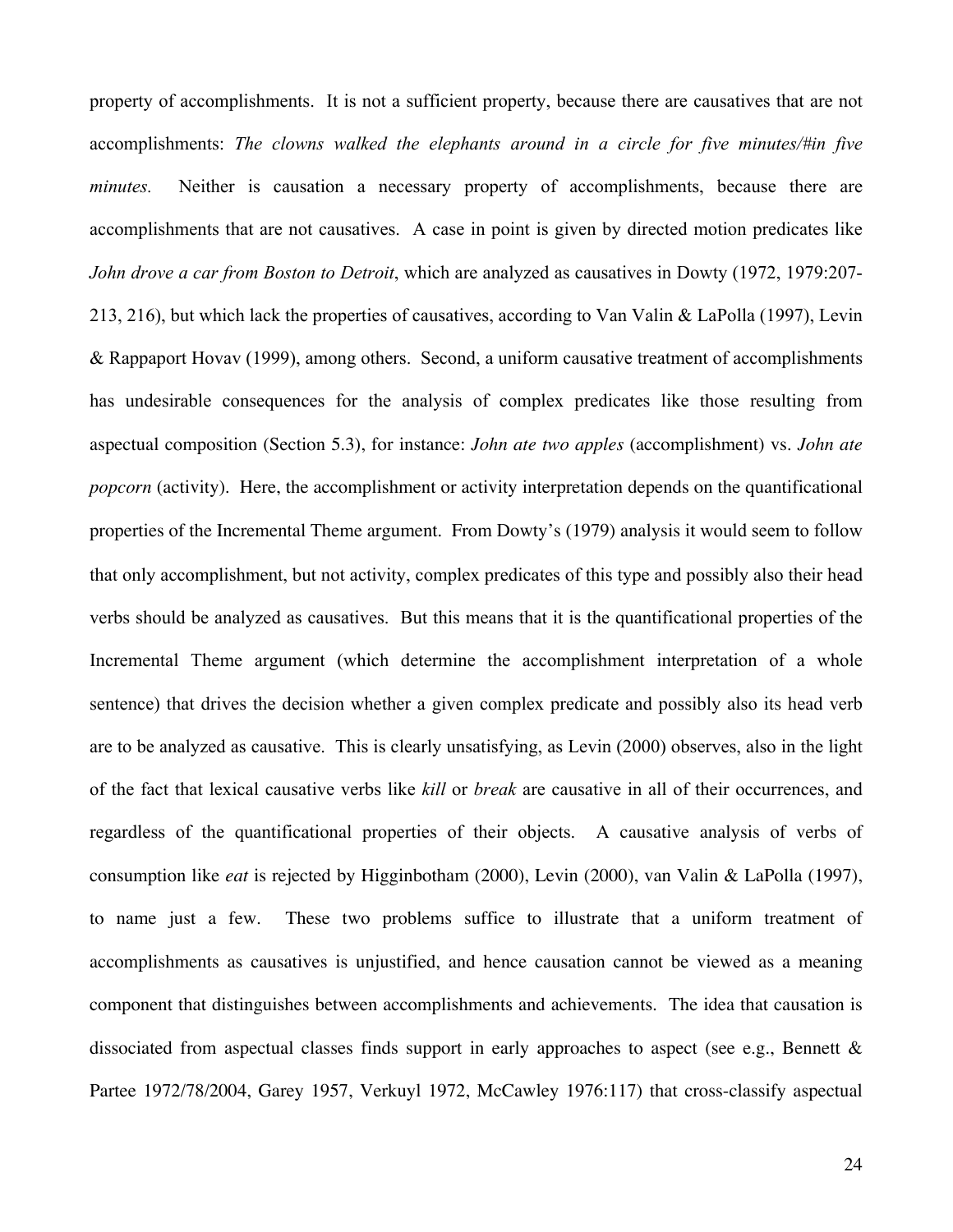classes without any recourse to causation, and the same holds true of mereologically-based theories (see Sections 5.2-5.3), which emphasize space-time analogies (Section 3 and 5.1) as the basis for a theory of aspectual classes.

Having seen that agentivity (represented by DO) is orthogonal to aspectual classes, as Dowty (1979) proposes, but causation (represented by CAUSE), as well, contrary to Dowty (1979), we are left with BECOME as the only aspectually relevant predicate in Dowty's aspect calculus. As has been observed, the notion of a 'definite change of state' represented by BECOME is now commonly taken to correspond to the inchoativity or transition core of telicity (see e.g., Pustejovsky 1991, Tenny & Pustejovsky (eds.) 2000). The question then arises whether it is adequate for the representation of all the relevant telicity phenomena in natural languages. It turns out that it is too narrow, since in BECOME $\phi$ ,  $\phi$  stands for an outcome of a result state or an activity, which excludes a number of telic predicates that cannot be plausibly claimed to entail any such outcome. Among the salient examples are paradigmatic telic predicates consisting of durational adverbials and activity verbs (Bach 1981:74) like *smile for an hour*. The telicity of such predicates is straighforwardly accounted for in approaches to aspect that base their understanding of telic predicates on space-time analogies, assimilating them to sortal predicates, as in Taylor (1977) (Section 3), and emphasize the criterial properties of indivisibility (following Taylor 1977, Section 3) or countability (following Mourelatos 1978/81, Section 5.1). These properties are formalized in mereological approaches to aspect by Bach (1981, 1986) and Krifka (1986/89, 1992) (Section 5.2-5.3), but they can also be found under a different elaboration in cognitive theories like those of Jackendoff (1983, 1990, 1991, 1996) and Talmy (1985), for example. The disparity between the view of telicity based on space-time analogies and the view of telic predicates based on the notion of a definite change of state represented by Dowty's (1979) BECOME can be highlighted by their differential treatment of semelfactives (from Latin *semel* 'once', 'a single time' and *factive* related to *factum* 'event', 'occurrence'). Mourelatos (1978/81) uses the semelfactive verb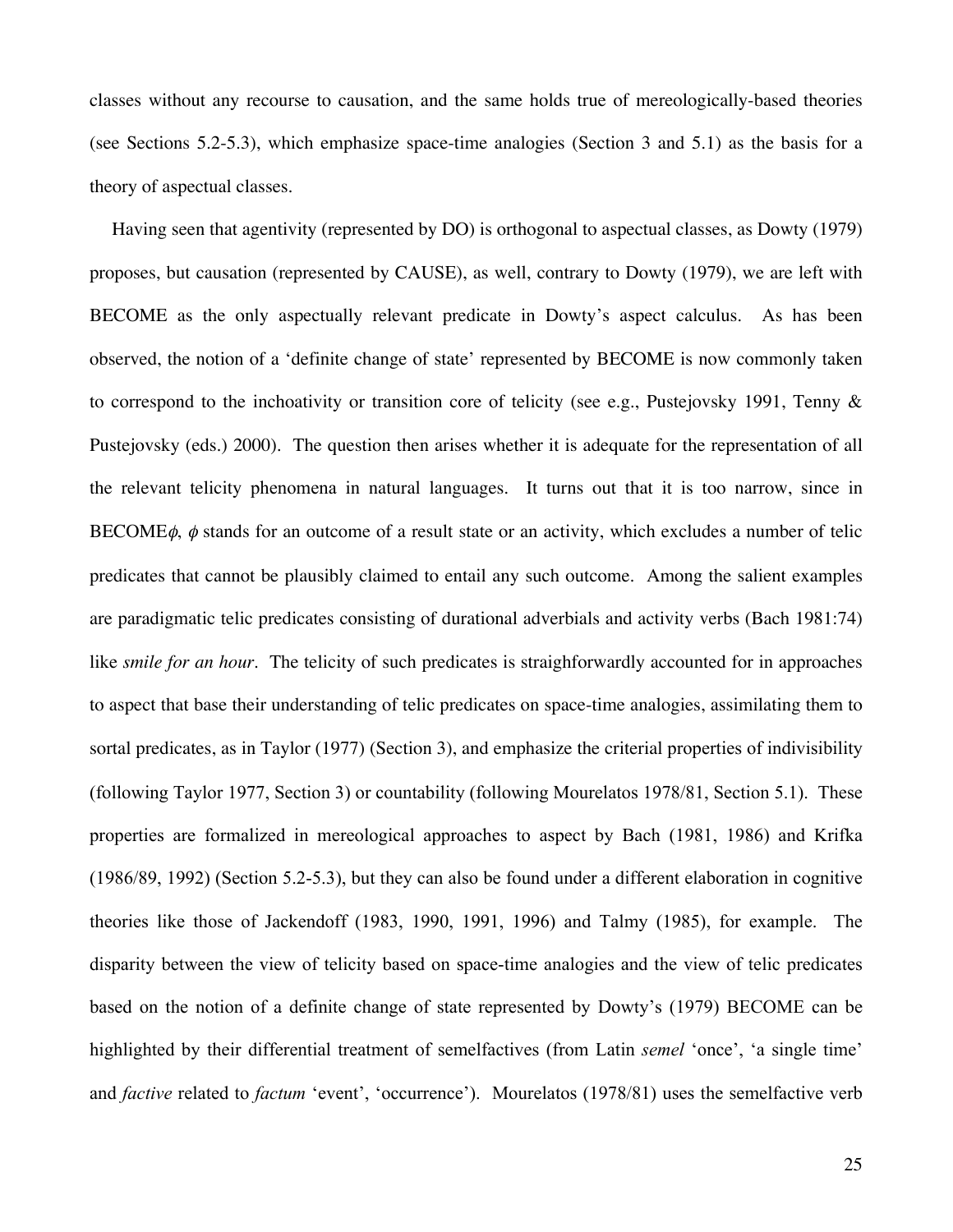*hit* as a paradigm example of a telic (his EVENT) predicate (Section 5.1). It belongs to the class of 'full-cycle resettable' verbs along with *knock, kick, slap, tap, blink, flash*, all of which describe situations that end with the return to the initial state (Talmy 1985). Hence, although it arguably entails a kind of definite change of state, it cannot be analyzed by means of  $BECOME\phi$ , since it entails no resultant state or activity. It may also be mentioned that there is another proposal advocated by Smith (1991:28) who argues that semelfactives neither fit Dowty's four aspectual classes nor are they telic, but instead ought to be treated as an atelic aspectual class *sui generis*. In sum, although the notion of telicity grounded in Dowty's (1979) BECOME is widespread, it represents just one among other valid intuitions about the nature of telicity. It is one of major current challenges in aspect studies to reconcile such disparate proposals in a comprehensive account of telicity.

The independence of BECOME in the aspect calculus also raises the question whether there is an independent level of logical (or lexical conceptual) representation based on the notion of a 'change of state' captured by BECOME, i.e., whether it is clearly distinct from other kinds of representation, and if so, what its properties are and how exactly they interact with properties of other types of representation of natural languages. (Article 19 (Levin & Rappaport Hovav) *Lexical Conceptual Structure*, Article 30 (Jackendoff) *Conceptual Semantics*). Crucial empirical evidence for distinguishing among different proposals for logical-conceptual decompositions (Article 17 (Engelberg) *Frameworks of decomposition*) bearing on this issue and for evaluating their empirical predictions is to be sought in the cross-linguistic comparison of lexicalization patterns (Article 19 (Levin & Rappaport Hovav) *Lexical Conceptual Structure*, Article 27 (Talmy) *Cognitive Semantics*).

## 5. Event semantics

# 5.1 Events in linguistics and philosophy

Event semantics rose to prominence in the late 1970s and the early 1980s when Davidson's (1967)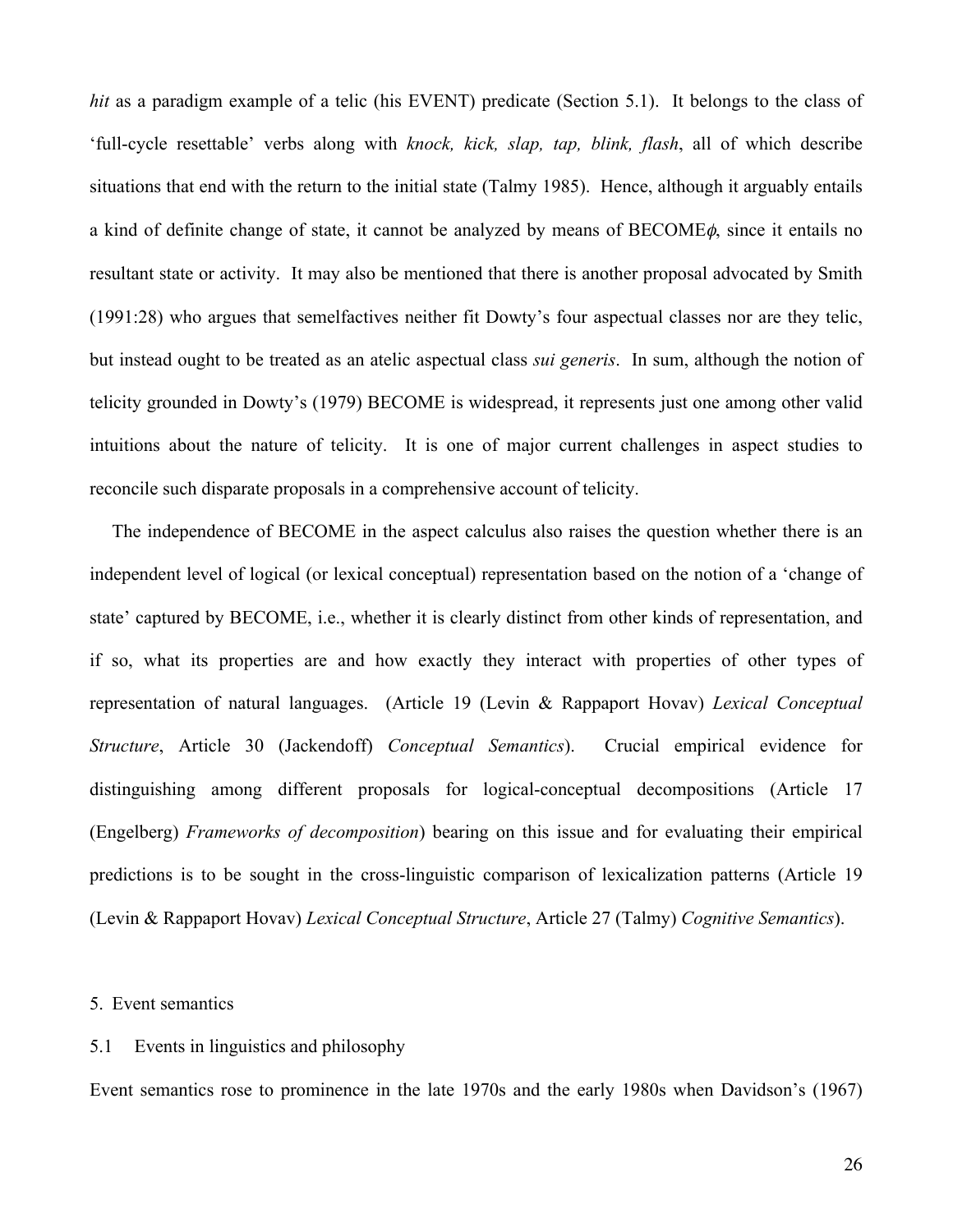analysis of action sentences led to adding of events, used as discourse referents, into the analysis of temporal structure at the discourse level within the Discourse Representation Theory (Kamp 1979, Kamp & Rohrer 1983) (Article 37 (Kamp & Reyle) *Discourse Representation Theory*). This stimulated a revived interest in Reichenbach's (1947) theory of tense and temporal anaphora (Partee 1984), with new connections to aspectual classes (Hinrichs 1986) as well as to dynamic semantic theories starting in the early 1990's (Kamp & Reyle 1993, ter Meulen 1995) (Article 38 (Dekker) *Dynamic semantics*).

On Davidson's account, action sentences involve implicit reference to and quantification over events (see also Ramsey 1927:37). Any *n*-place action verb (e.g., *butter* in (4a)) is represented by (*n*+1)-place predicates (4b), where the extra argument *e* is a singular term for an *event*, treated as a first-order variable of existential quantification. This implies that action sentences are indefinite descriptions of events. Davidsonian events constitute a basic ontological category along with ordinary objects, and are understood as particulars (particular datable occurrences that occur at a specific place and time), rather than universals (entities that can recur at different places and times), as in Montague (1974).

- (4) a. *Jones buttered the toast with a knife.*
	- b. ∃*e*[BUTTER(Jones*,*toast*,e*) ∧ WITH(knife*,e*)]
	- c. ∃*e*[BUTTER(*e*) ∧ AGENT(Jones*,e*) ∧ THEME(toast*,e*) ∧ WITH(knife*,e*)]

In event-based analyses of linguistic phenomena (Article 34 (Maienborn) *Event semantics*), Davidson's (1967) original proposal underwent substantial modifications and extensions. (See Partee 2000 for differences in the understanding of events in linguistics and philosophy.) Within the Neo-Davidsonian theory (a term coined by Dowty 1989, see Dowty 1991:553, fn.7), and following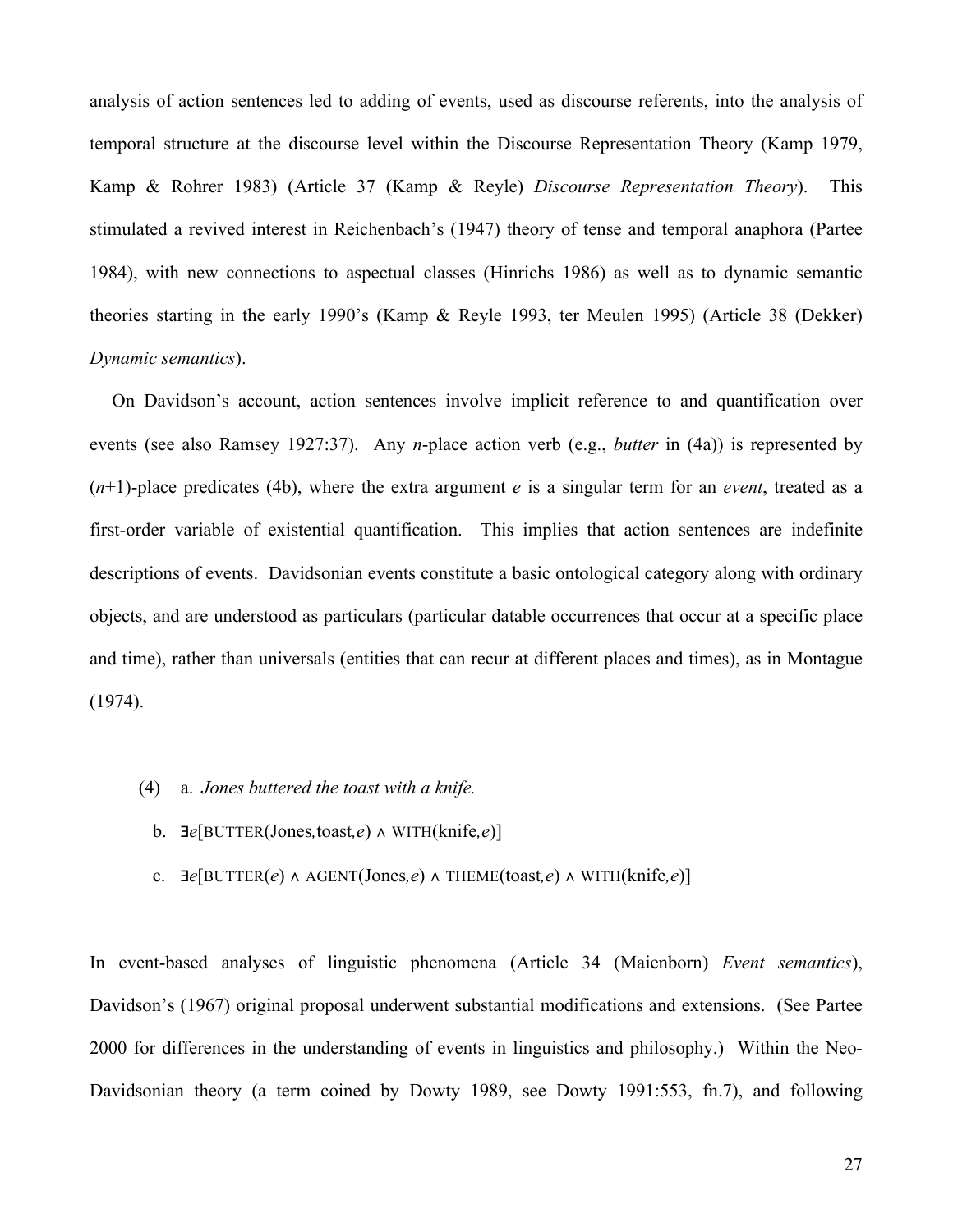Castañeda (1967), Parsons (1980) and Higginbotham (1983) propose to treat arguments in the same way as Davidson's (1967) adjuncts, i.e., as separate two-place predicates added conjunctively to the verb (4c). On this view, verbs are one-place predicates of events and their arguments two-place relations between participants and events, which are characterized as thematic relations in Parsons (1980).

A widening of ontological commitments beyond Davidson's view of events as changes in objects induced by agents raised questions whether an event argument is to be associated with every verbal predicate, including state predicates. Kratzer (1988/1995) argues that only stage-level predicates (in the sense of Carlson 1977) have an event argument (her situation argument). On another prominent view due to Higginbotham (1985, 2000), every predicate head of *V, N, A*, and *P* category in the *X*-bar system has an event argument, and introduces an explicit reference to the event argument as part of the word meaning. Davidson's analysis of action sentences is extended to all sentences in Bach (1981, 1986), and Parsons (1990) follows suit. Similarly as Mourelatos (1978/81), Bach uses the classification into STATES, PROCESSES and EVENTS (originally used in Comrie 1976:13,48-51, see Mourelatos 1978/81, fn.23) for which Bach (1981:69) coins the cover term 'eventualities', since the term EVENT predications is reserved for telic predications only.

(5) STATES: *The air smells of jasmine*. Mourelatos 1978/81:201 PROCESSES: *It's snowing.* EVENTS: (i) Developments: *The sun went down.*  (ii) Punctual Occurrences: *The pebble hit the water.* 

In an explicit departure from Vendler (1957) and Kenny (1963) (Section 2.1), Mourelatos (1978/81) separates aspectual classes from agentivity, and implicitly from causation, in contrast to Dowty (1979) (Section 4). Following Taylor's (1977) proposal (Section 3), among others, Mourelatos (1978/81)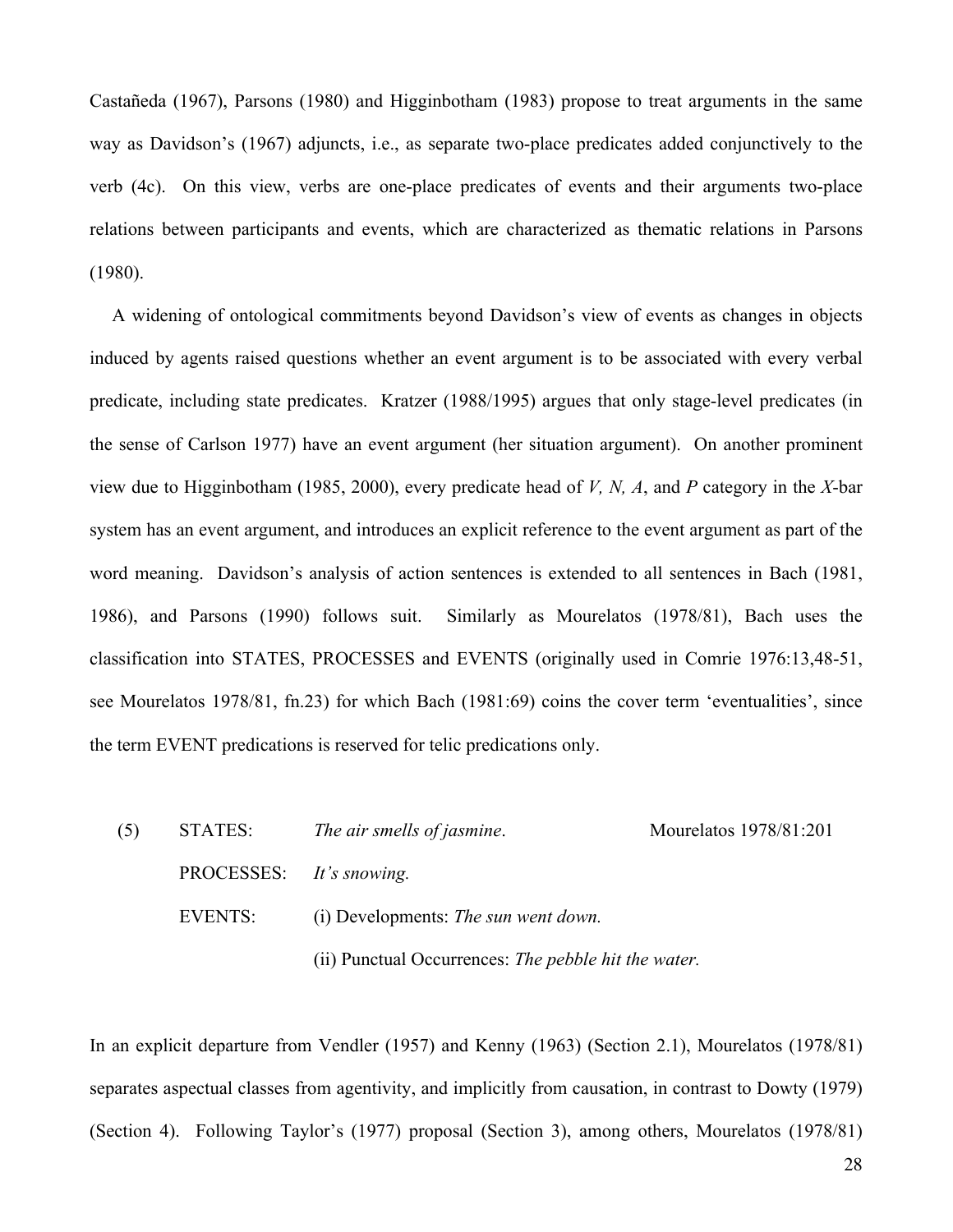motivates the properties of aspectual classes mainly with recourse to the analogy 'mass : count  $=$ process/state : event'. Telic predicates (his EVENT predicates) describe situations that "fall under SORTS that provide a PRINCIPLE of count" (Mourelatos 1978/81:209) and "can be directly or intrinsically counted" (ibid.). This semantic and ontological claim is supported by linguistic tests. (Mourelatos' strategy of supporting ontological categories by means of linguistic categories and tests is criticized by Gill 1993, who defends an autonomous metaphysical theory.) Only telic predicates are straightforwardly compatible with cardinal count adverbials, as in *fall asleep three times*. They are also realized in count-quantified existential constructions: *Vesuvius erupted three times* → *There were three eruptions of Vesuvius*. Atelic predicates cannot be combined with cardinal count adverbials, unless they first shift to telic interpretations, as in *run (\*)three times*, and they are realized in massquantified existential constructions: *Onlookers shoved and screamed* → *There was shoving and screaming*. Apart from its interaction with quantification in natural language (Article 43 (Keenan) *Quantifiers*), the direct structural analogy between individuals and event(ualitie)s is manifested in other linguistic phenomena, for instance in the domain of syntax and semantics of anaphora and reference, which can be taken to support Davidson's idea that events, similarly as individuals do, may often serve as referents of linguistic expressions in a semantic model (but see ter Meulen 2000 for differences between events and individuals in this regard).

# 5.2 Mereology and event semantics with lattice structures

In event semantics, the analogy 'mass : count = process : event', whose origins are in Taylor (1977) (Section 3) and Mourelatos (1978/81) (Section 5.1), is formalized by means of the algebraic device of a complete join semilattice that serves as the cornerstone for much of the research that takes events as basic entities in the domain of discourse. Bach (1981) lays the mereological foundation for this program, and Bach (1986) extends Link's (1983) lattice-theoretic semantics of plurals and mass terms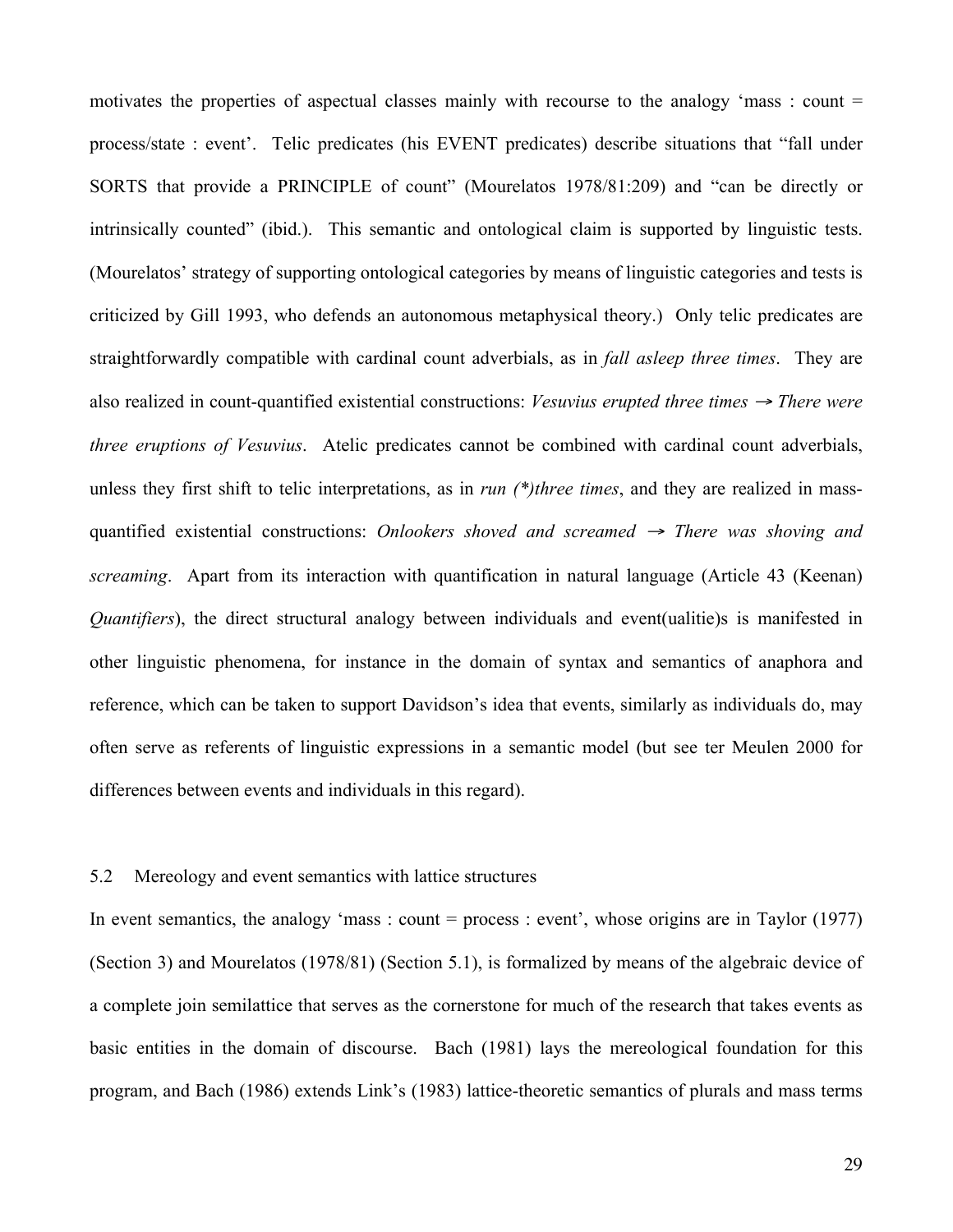to the domain of eventualities (Article 46 (Lasersohn) *Mass nouns and plurals*). The mereological approach assumes the basic binary relation *part*-*of* '≤' defined from the *sum* '⊕' operation for forming 'sum individuals' or 'plural individuals' (Link 1983, Sharvy 1980). In Link (1983), the denotation of count nouns, their singular (*boy*) and plural forms (*boys*), contains subdomains structured by join semilattices. In a domain with three boys, John, Bill and Tom, the singular form *boy* has as its denotation the set consisting of these three atomic individuals. The denotation of the plural form *boys* are the four non-atomic elements (on a 'strict plural' interpretation), including, for instance, the plural/sum individual *John*⊕*Bill*, i.e., John and Bill taken together. (There are also uses of plural nouns that have the entire semilattice as denotation, including its atomic elements.) The denotation of mass nouns (*coffee*) has the form of a non-atomic join semilattice. In the domain of eventualities, as Bach (1986) proposes, the denotation of EVENT (telic) verbs like *arrive* has the structure of an atomic join semilattice, while the denotation of PROCESS (atelic) verbs like *swim* has the form of a non-atomic join semilattice. Mass nouns and process predicates also share the property of ADDITIVITY. For instance, if *x* is some quantity of water, and *y* also, then their mereological sum  $x \oplus y$  is describable by *water*; if *e* falls under *run* and *e'* also, then *e*⊕*e'* is their sum describable by *run*. Count (sortal) nouns like *cat* and EVENT predicates like *build a cabin* have the property of ANTISUBDIVISIBILITY, because what they describe has no proper parts that are describable by *cat* and *build a cabin*.

Bach's event semantics with lattice structures straightforwardly motivates the cross-categorial constraints on the occurrence of quantifiers, observed by Mourelatos (1978/81) (Section 5.1): namely, some (e.g., *much*) have interpretations that restrict their application to the non-atomic domain of mass/process predicates: *much wine*, *he did not sleep much*. Others (e.g., *many, three*) operate over the domain of count/event predicates that is necessarily atomic: *many/three books; he arrived many/three times*. In subsequent research, such parallels in cross-categorial quantificational constraints are discussed in connection with the hypothesis that natural languages have two main types of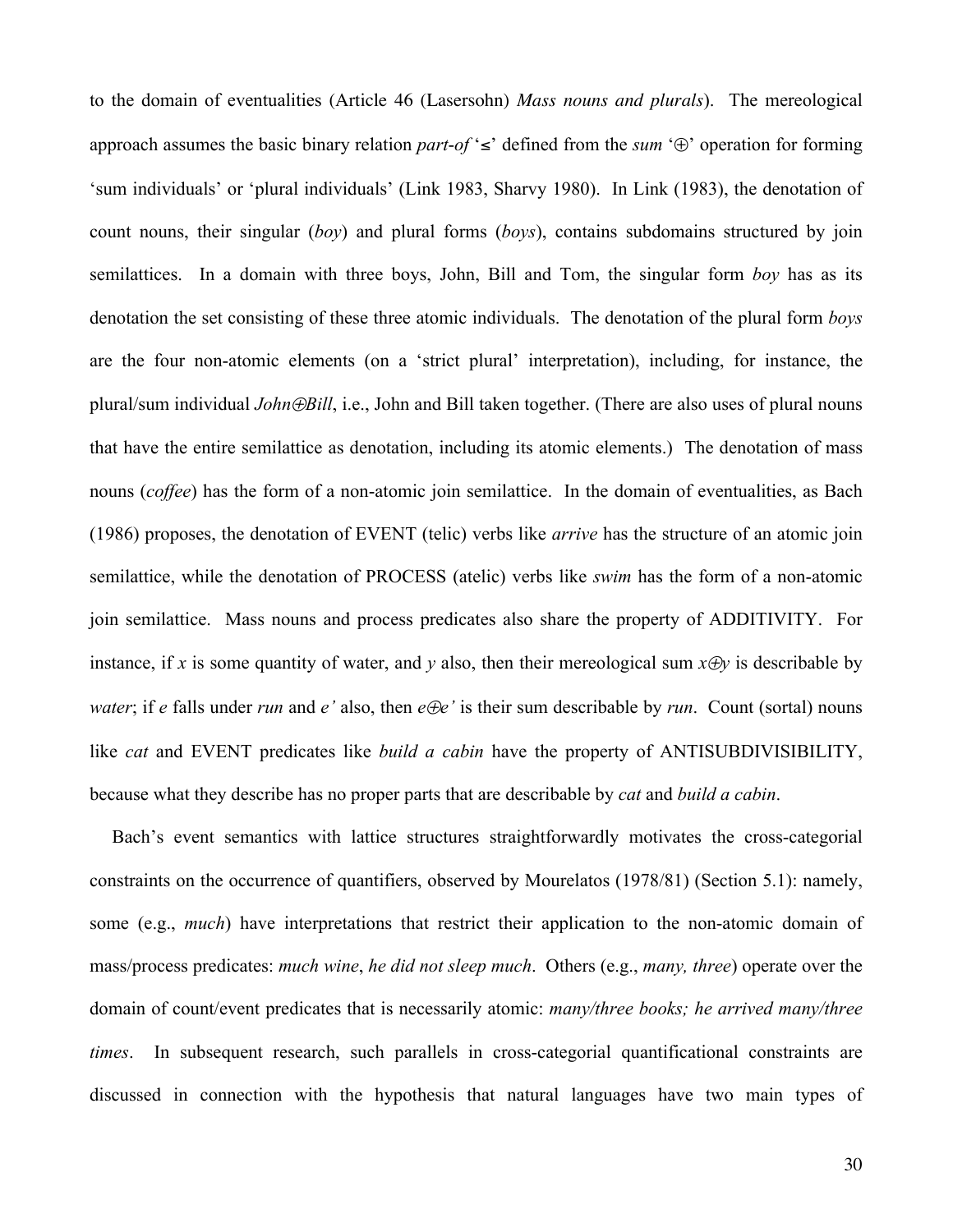quantificational ontology (Bach et al 1995): quantification over individuals paradigmatically expressed by determiners like *three* (D-quantification) and quantification over events often expressed by adverbials like *three times* (A-quantification).

Second, event semantics with lattice structures allows us to motivate a parallel between the 'imperfective paradox' (Dowty 1977, 1979) and the 'partitive puzzle' posed by the nominal *part of* construction (Bach 1986). For example, *This is part of Mozart's Requiem* can be true and felicitously uttered, even if the requiem never existed or will exist in its entirety. Similarly, *Mozart was composing the Requiem when he died* is true, even if its non-progressive counterpart *Mozart composed the Requiem* is false. The unifying requirement is that there be a (whole) *P* to which some *x* or *e* stands in a *part-of* relation (Bach 1986:12), which Krifka (1992:47) formalizes as follows: PART =  $\lambda P \lambda x' \exists x [P(x) \land x' \leq x]$  and  $PROG = \lambda P \lambda e' \exists e [P(e) \land e' \leq e]$ .

Third, cross-categorial parallels in shifting operations are generalized in terms of a many-to-one function (homomorphism) from count to non-count and also EVENT to PROCESS meanings. This amounts to an intriguing asymmetry in shifting operations, which has remained understudied. Count to non-count shifts and the parallel EVENT (telic) to PROCESS (atelic) shifts, as in *Much missionary was eaten at the festival* (by "Universal Grinder", see Pelletier 1975/1979, following Lewis's suggestion) and *John ate the sandwich bit by bit for an hour, but still didn't finish it*, are predictable, nearly unrestricted, since they can be understood as removing the criterion of individuation inherent in count/EVENT (telic) predicates, and hence they do not require much effort on the part of the interpreter. In contrast, the opposite shifts, non-count to count and PROCESS to EVENT, are much less systematic and require a considerable effort on an interpreter's part. Such shifts are common with nouns denoting foodstuffs bundled via "Universal Packager" (Bach 1986) into (conventional) PORTIONS, as in *After two beers he began to feel better,* or into KINDS, as in *He prefers Tuscan wines*. Almost any PROCESS (atelic) predicate can shift into an EVENT (telic) interpretation, as in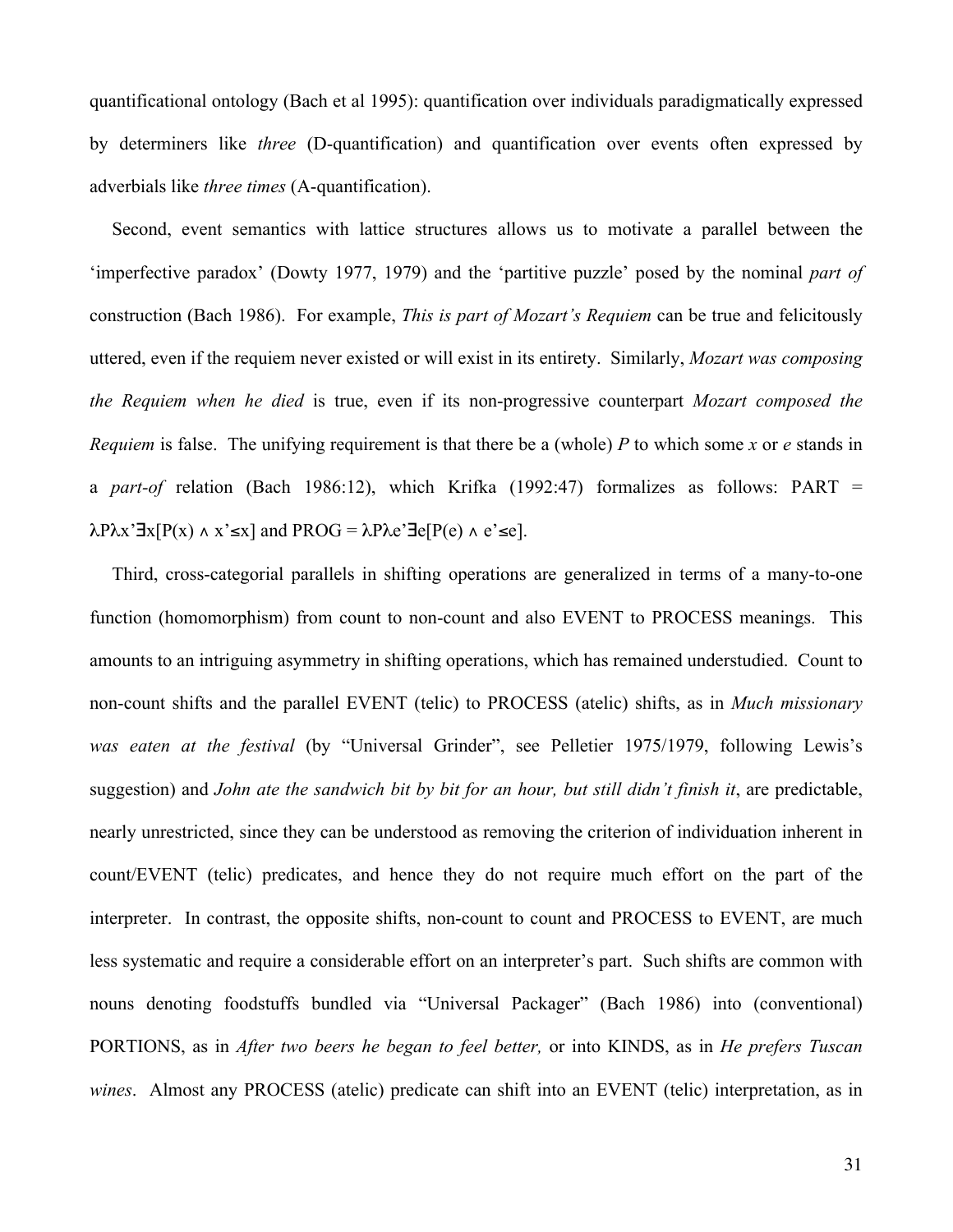*John ran* [e.g., a certain distance] *in an hour*, but this shift presupposes what is often a rather complex process identification of the requisite criterion of individuation for EVENT-hood in dependence on the linguistic and extra-linguistic context (Article 25 (de Swart) *Mismatches and coercion*).

#### 5.3 The mereological approach to aspectual composition

There are two main observations that any adequate theory of aspectual composition must explain. First, the count/mass distinction (Article 97 (Doetjes) *Count/mass distinction*) and quantificational properties (Article 43 (Keenan) *Quantifiers*) of nominal arguments systematically influence the (a)telicity of complex predicates. For example, as Garey (1957) observes, *he played a Beethoven sonata* is telic, i.e., it "designates something that has a structure with a temporal ending to it" (Garey 1957:107), because its direct object is a count term. In contrast, *he played a little Beethoven* with a mass object is atelic. Second, such systematic effects of nominal arguments on the (a)telicity of complex predicates depend on how the participants associated with them function in described eventualities, and hence on our knowledge that is lexical and pragmatic in nature. Implicitly, this idea is already present in Jacobsohn's (1933:297) proposal that verbs like 'build' with *accusativus effectivus* (6a), i.e, 'accusative of creation', occur in telic (his 'perfective') predicates, while verbs like 'beat' with *accusative affectivus* (6b) in atelic (his 'imperfective') predicates. Although both (6a) and (6b) contain a singular count direct object in the accusative case, only (6a) is telic, but (6b) is atelic. Intuitively, this difference stems from the observation that an extent of an object of creation delimits the (temporal) extent of an event during which it comes into existence. In contrast, the extent of an object whose surface is affected by contact with another object, but does not necessarily change as a result of it, does not delimit an event of surface contact.

# (6) a. Die Maurer bauten das Haus. b. Der Mann schlug den Hund. German

the bricklayers built the.ACC house.ACC the man beat the.ACC dog.ACC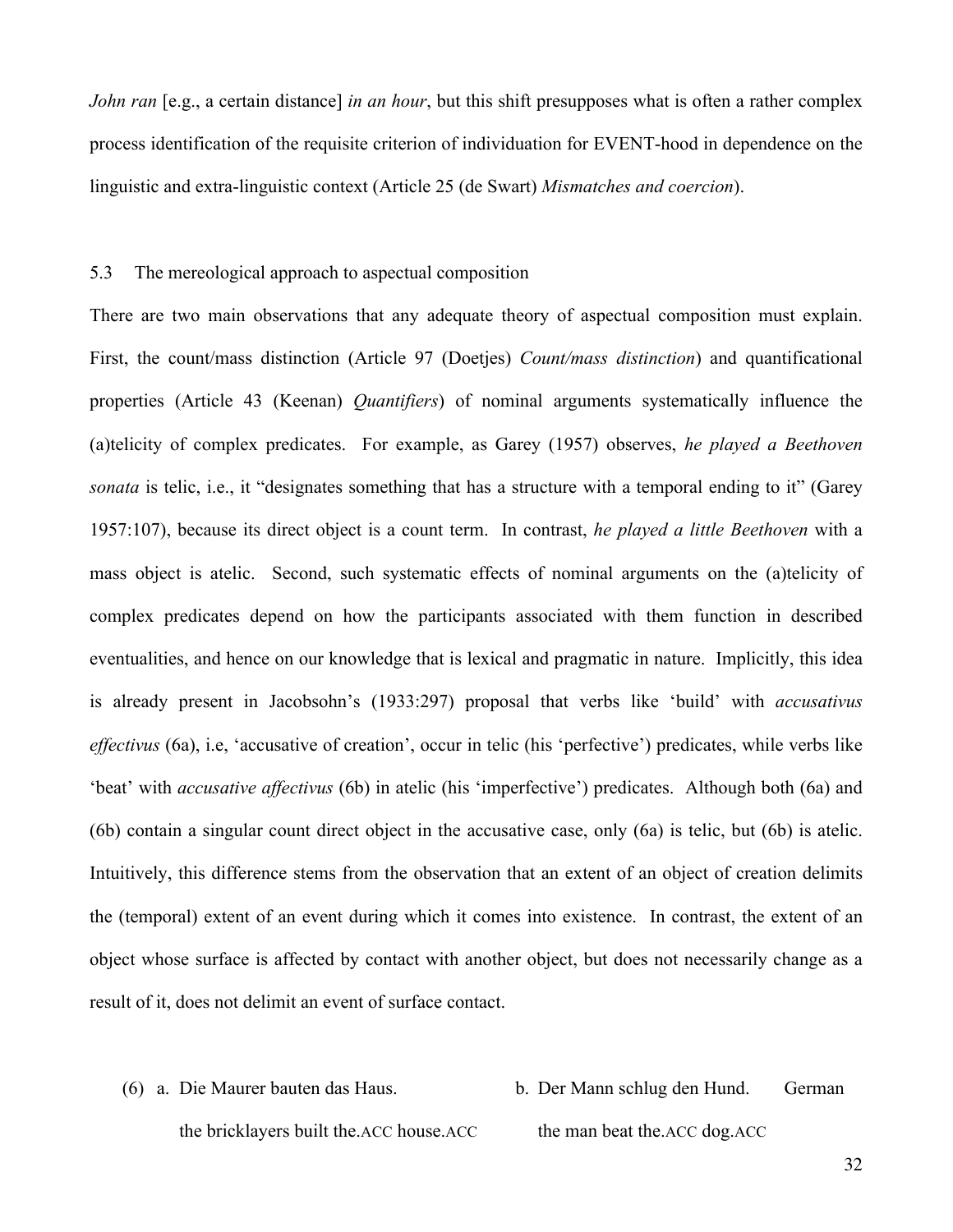'The bricklayers built the house.' 'The man beat the dog.'

The second observation clearly points to the meaning of verbs as the key motivating factor of aspectual composition, and it drives Krifka's (1986/89, 1992, 1998), and subsequently also Dowty's (1987, 1989, 1991), mereologically-based theories of aspectual composition. They propose that it depends on a particular thematic property, namely, an Incremental Theme (Article 18 (Davis) *Thematic roles*), which is an entailment of certain episodic verbs and defined in terms of a homomorphism between the lattice structure (part structure) associated with the Incremental Theme argument and the lattice structure associated with the event argument. (The term 'Incremental Theme' was coined by Dowty (1987) and replaced Krifka's (1986/89, 1992) 'gradual Patient' or 'successive Patient'.) The most robust aspectual composition effects are triggered by verbs that are *strictly incremental* (Krifka 1998). The paradigm examples are verbs of creation (*build, write*), consumption (*eat, drink*) and destruction (*destroy, burn*). Intuitively, their Theme argument refers to an object that undergoes a permanent change of state in its physical extent/volume, as it gradually comes into existence or disappears during the course of an event.

Traditionally, the phenomena falling under the aspectual composition are understood as manifestations of a 'semantic concord' (Leech 1969:137) with respect to the [±countable] feature of nominal and verbal predicates (Mourelatos 1978/81:204, Verkuyl 1972, Platzack 1979) (Article 16 (Bierwisch) *Semantic features and primes*). In order to capture this insight, Krifka (1986/89 and elsewhere) defines two cross-categorial mereological properties over the atomic and non-atomic lattice structures for objects and eventualities (see Link 1983, 1987; Bach 1986; Section 5.2). One is cumulativity, defined in (7a), which formalizes Quine's (1960:91) cumulative reference and Bach's (1981) additivity (Section 5.2). The other is quantization, which corresponds to Bach's (1981) antisubdivisibility (Section 5.2) and is defined in  $(7b)$ : A predicate P is quantized if and only if no entity that is *P* can be a subpart of another entity that is *P*.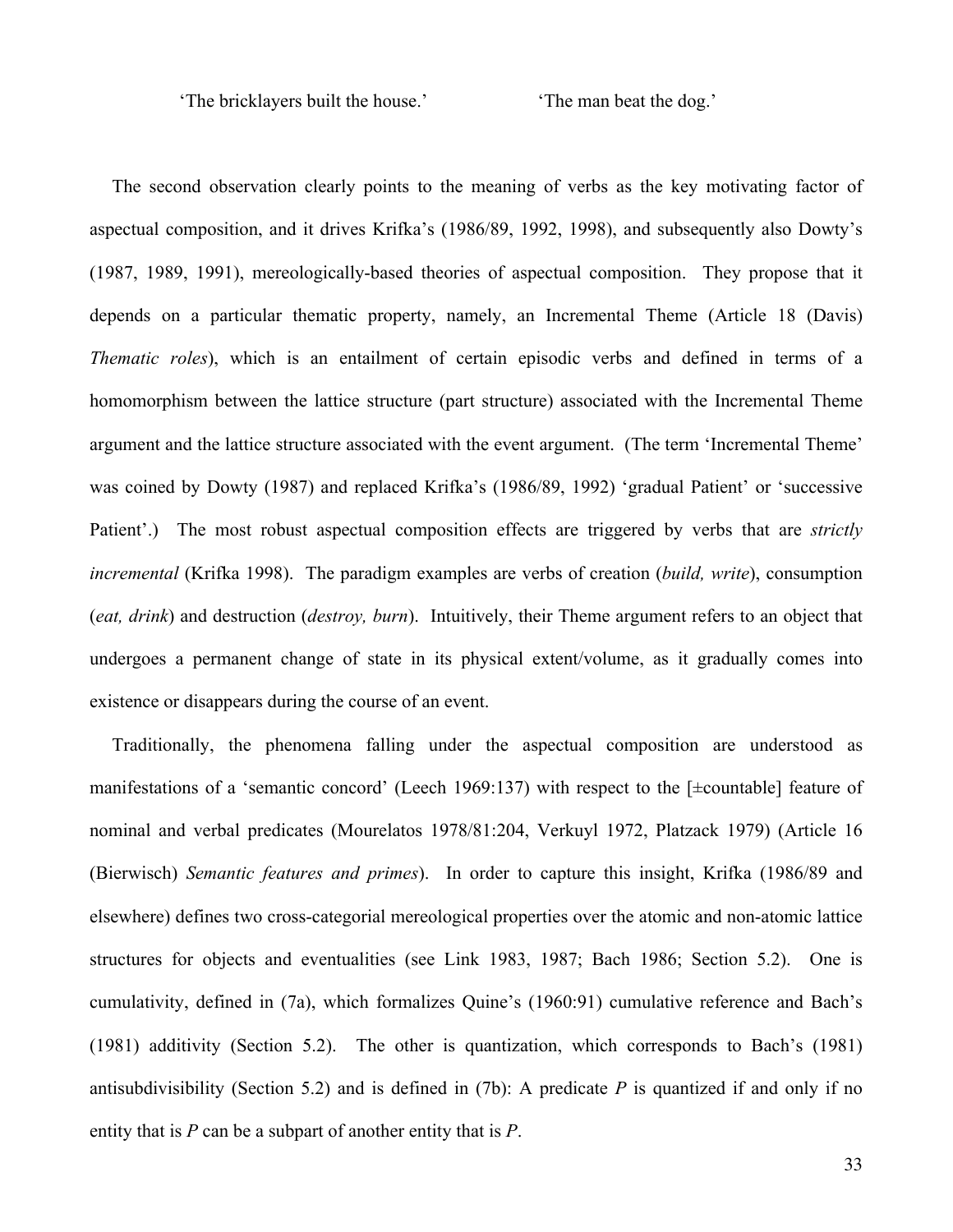\n- (7) a. CM(P) ↔ 
$$
\forall x, y [P(x) \land P(y) \rightarrow P(x \oplus y)] \land \exists x, y [P(x) \land P(y) \land \neg x = y]
$$
 *soup, apples*
\n- b. QUA(P) ↔  $\forall x, y [P(x) \land P(y) \rightarrow \neg y < x]$  *an apple, two apples, a bowl of soup/apples*
\n

Quantized predicates are atomic like *apple* or apply to entities that consist of atoms like *three apples* (Krifka 1998). Quantized predicates also apply to measured quantities expressed by measure phrases like *a bowl of soup/apples, a liter of wine*. They are derived from cumulative predicates (e.g., *soup*, *wine, apples*) by means of extensive measure functions expressed by words for standard measures like *liter* or words for non-standard measures derived from containers like *bowl.* All quantized verbal predicates are telic, but not vice versa (Krifka 1998).

With this apparatus in place, the homomorphism entailment straightforwardly motivates the aspectual composition: namely, an incremental verb composed with a quantized Incremental Theme argument yields a quantized verbal predicate, and with a cumulative Incremental Theme argument a cumulative predicate, provided the resultant combination is understood as referring to a singular eventuality. The homomorphism entailment motivates not only which verb-argument combinations must obey aspectual composition, but also which are exempt from it like *beat the dog* (6b) or *push a cart*, for instance. Since *beat* and *push* do not lexically specify an incremental relation, their Theme argument *on its own* has no effect on the (a)telicity of its predication. For instance, even if it is count like *the dog* or *a cart*, it does not enforce the telicity of its predication.

The distinct advantage of Krifka's (1986/89 and elsewhere) proposal is that the aspectual composition directly follows from the standard semantic composition of a sentence. Moreover, the homomorphism entailment also motivates the cross-linguistic variation in the encoding of telicity. In Krifka's theory, its counterpart in the grammar of natural languages guarantees the 'transfer' of the quantization and cumulativity properties between the semilattices of objects and eventualities, and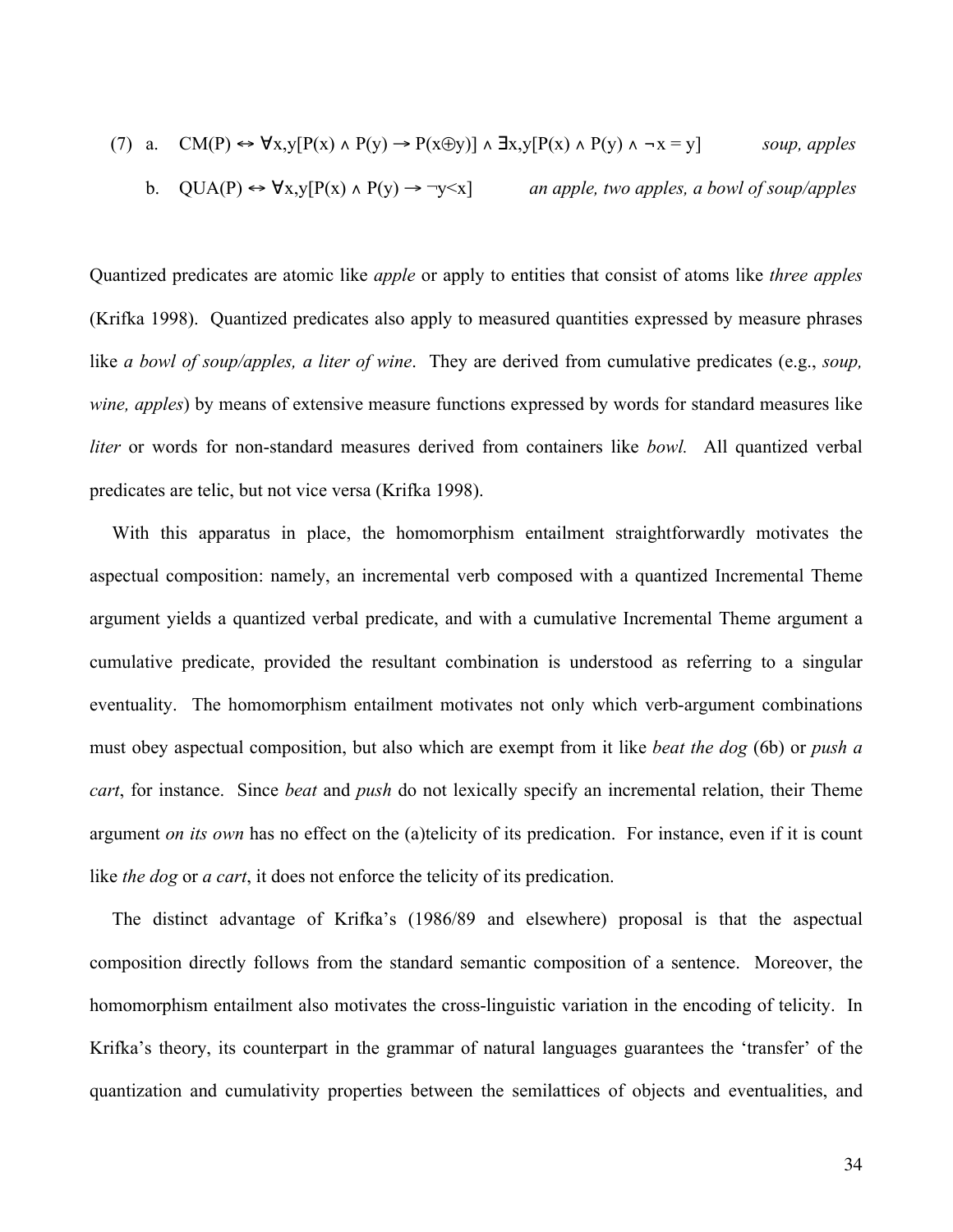since a homomorphism generally preserves the inverse map, the 'transfer' works in both directions between the semilattices. Hypothesizing that the two semantic properties of quantization and cumulativity are universally available, Krifka proposes that the encoding of telicity is a function of their overt expression either by a nominal predicate operator on the Incremental Theme argument (e.g., Germanic languages) whose denotational domain are objects, or by a verbal predicate operator applied to the incremental verb (e.g., Slavic languages, Hindi, Chinese) whose domain are eventualities. Incremental Theme operators are determiner quantifiers, measure expressions, case inflection, prepositions or morphological exponents of the grammatical category of number, which interact with the lexical count vs. mass distinction. Common verbal predicate operators are affixes and particles. Natural languages can be divided into two main classes depending on which of the two main strategies they employ as their dominant encoding strategy.

#### 6. Current trends

Semantic and pragmatic theories of aspectual classes and Aktionsart share two main theoretical assumptions. First, the meaning of verbs is the key motivating factor for a variety of (a)telicity phenomena. Second, events in the denotation of telic (accomplishment) predicates are delimited with respect to (measured) objects related to them, which presupposes that there is a systematic relation between events and the relevant (measured) objects. (See also Davidson's 1969 independent idea that events are often described and identified in terms of the objects to which they are 'in one way or another' related.) Consequently, telicity is generally viewed as yet another phenomenon in the grammar of natural languages that exploits systematic parallels between the ontological structure of event(ualitie)s and objects.

Three main types of object dimensions are distinguished with respect to which events can be delimited (see e.g., Tenny 1987, 1994, Ramchand 1997, Rappaport Hovav 2008, and references therein): (i) the extent/volume of an object (e.g., *John ate an apple*), (ii) the length of a path in physical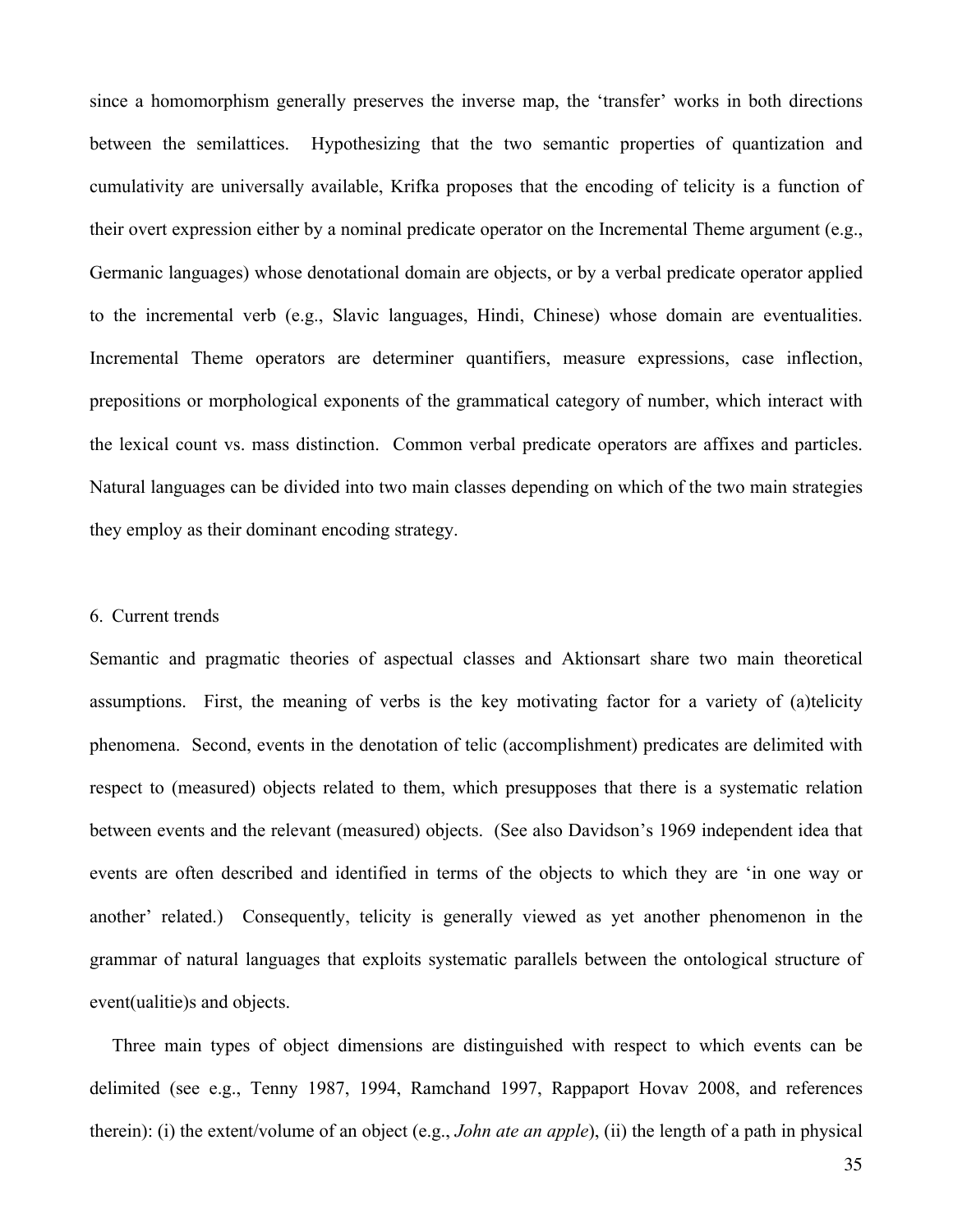space (e.g., *John drove from Boston to Chicago*), (iii) some other property of an object that can be measured on a scale (e.g., temperature, as in *The soup cooled*).

We may distinguish recent aspect theories according to which of these three object dimensions they emphasize in their theory formation. In (Neo-)Davidsonian event semantics (Section 5.1), it is largely driven by the phenomenon of aspectual composition, which ontologically presupposes that events are delimited with respect to the extent/volume of objects (Section 5.3). The path is the basic concept unifying a variety of telicity phenomena in the theories that are, to various degrees and often only implicitly, aligned with the tradition of Localism (Gruber 1965, Jackendoff 1972, 1983, 1990, 1996, and references therein). A paradigmatic example is the Conceptual Semantics approach to telicity by Jackendoff (1996) (Article 30 (Jackendoff) *Conceptual Semantics*). Assuming that our intuitions about the delimitation of events are the clearest for sentences with motion verbs (Jackendoff 1996:315), their telic interpretations are derived when the path has an explicit endpoint (e.g., *Bill floated into the cave \*for hours*) and atelic interpretations when it lacks such an endpoint (e.g., *Bill floated down the river for hours*)*.* The elements of conceptual structure that represent changes of Themes in their physical location and coming to be in/at a location on a path serve to model all other changes of state of Themes/Patients, including those that are measured by degrees on a property scale. For instance, in telic property resultatives, as in *Willy watered/made/got the plants flat*, the Theme/Patient argument (here *the plants*) comes to be in the final state expressed by the resultative phrase (here *flat*). 'Pathbased' approaches to telicity predominate in conceptual and cognitive frameworks (Article 27 (Talmy) *Cognitive Semantics*, Article 30 (Jackendoff) *Conceptual Semantics*) and they generally assume some metaphoric or analogical extension mechanism(s) from the spatial domain to other domains (Article 26 (Tyler & Takahashi) *Metaphors and metonymies*), which have received empirical support from psycholinguistic studies on analogical reasoning strategies (Article 109 (Landau) *Space in semantics and cognition*). The notion of a generalized path for modeling changes in a variety of event dimensions is also used in formal and model-theoretic approaches to aspect, as in Krifka (1998),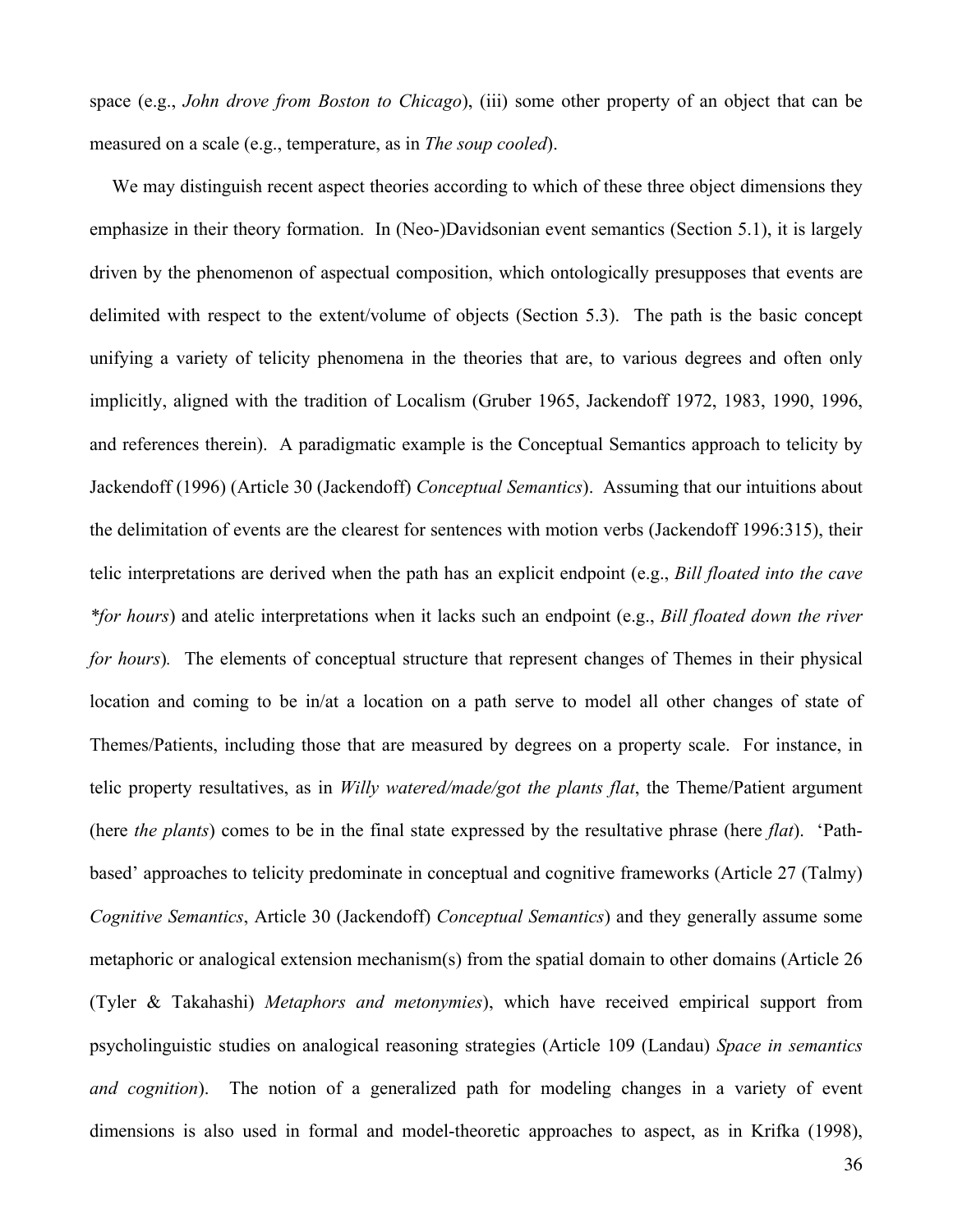Gawron (2005), Zwarts (2008), among others. The notion of a scale as the main explanatory mechanism for (a)telicity phenomena has been gaining prominence since Hay et al (1999) (see e.g., Beavers 2008, Filip 2008, Kearns 2007, Kennedy & Levin 2008, Rappaport Hovav 2008, and references therein). Scalar approaches to telicity are best developed for 'degree achievements' (in the sense of Dowty 1979). They are derived from gradable adjectives like *cool* or *darken* that lexicalize a scale measuring a property predicated of the referent of their Theme argument. All sentences with degree achievements (DAs) allow atelic interpretations. Telic interpretations are enforced by overt expressions of the difference value (Kennedy & Levin 2008) in the relevant property change, as in *The soup cooled (by) 17 degrees in 30 minutes/\*for 30 minutes*, where it is expressed by the measure phrase *17 degrees*. If the difference value is not expressed, the main challenge is to specify the semantic conditions and pragmatic factors (especially related to scalar implicatures) (Article 87 (Chierchia et al) *Grammatical view of scalar implicatures*) leading to telic (accomplishment) interpretations, given that they are favored by DAs lexicalizing closed scales like *darken*, as in *The sky darkened (in/for an hour)*, but resisted by certain DAs that lexicalize open scales like *widen*, as in *The gap widened (in/for ten minutes)*, which may only have an achievement interpretation with *in NP* temporal adverbials (Section 2.1) and are odd with endpointoriented modifications like *completely*, as in *#The gap widened completely in 90 seconds* (Kearns 2007).

While different theoretical approaches to aspect vary with respect to what constitutes the relevant 'measuring rod' for events (borrowing Kratzer's 2004 term), they all agree that it must be systematically related to events it delimits. There have been a variety of such object-event mapping relations proposed, including a homomorphism (Krifka 1986/89, 1992), also referred to as 'incremental relations' or 'incrementality' (Krifka 1998), the 'ADD TO' relation (Verkuyl 1972, 1989, 1993), the 'measuring out' relation captured by the telic MEASURE aspectual role (Tenny 1987, 1994), and 'structure-preserving binding relations' (Jackendoff 1996), to name just the most cited ones. Disagreements concern two main issues: (i) the relation of such mapping relations to telicity, and (ii) their source, namely, in particular the extent to which they are determined by the lexical properties of verbs, their context of use or by pragmatic factors, and if they are a lexical property of verbs, what effects, if any, they have on argument selection (Article 83 (Pesetsky) *Argument structure*).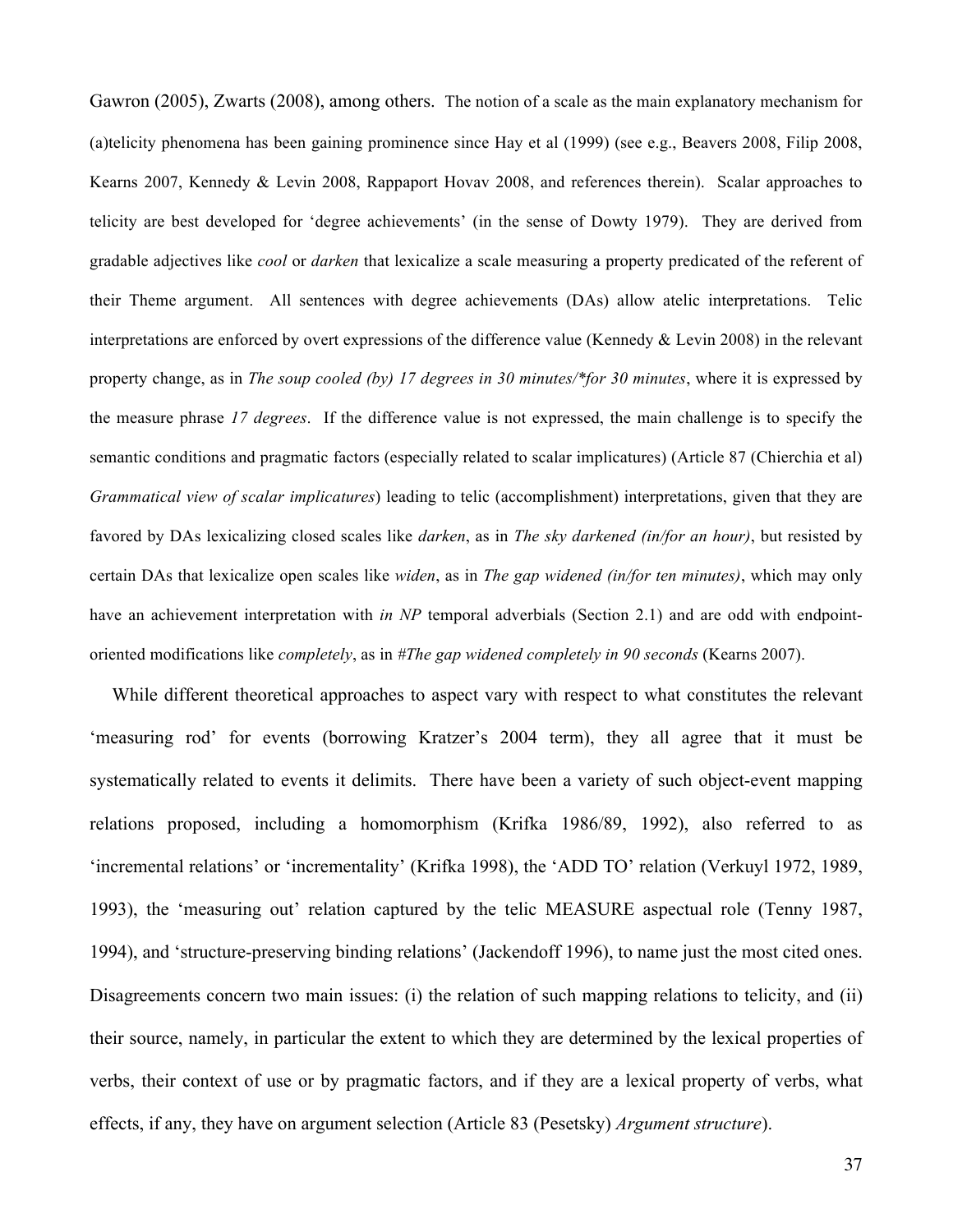As far as the first issue is concerned, in most semantic and pragmatic theories, telicity and the relevant mapping relations are fully independent of each other, as is suggested in the original proposal in mereologically-based theories (Section 5.3, Dowty 1991, Filip 1989, 1993/99, inter alia). Incrementality is not necessary for telicity, because there are telic verbs that are not incremental like *hit* (Section 5.1), neither is it sufficient for telicity, because there are incremental predicates that are atelic like *eat apples/soup.* Consequently, incremental verbs like *eat*, which can head either telic (accomplishment) or atelic (activity) predications, are unspecified for telicity. In contrast, in syntactically-based theories of aspect, incrementality and telicity are conflated in a single representational device, as in the telic MEASURE aspectual role in Tenny (1987, 1994) or the denotation of the inflectional head feature *[telic]* in Kratzer (2004).

Regarding the second main issue, the idea that verbs are lexically specified for object-event mapping relations was defended early on in the syntactic theories like Verkuyl's (1972 and also his later work). Subsequently, this idea enters the formulation of the *Aspectual Interface Hypothesis* by Tenny (1987, 1994), on which certain episodic verbs are specified for the telic MEASURE aspectual role, which generalizes over Themes of changes of state and Themes of changes of location in the lexical conceptual structure. The telic MEASURE aspectual role is uniformly linked to the (internal) direct object in the deep structure, which amounts to the claim that argument selection is both lexically and aspectually driven. The systematic telicity-direct object link is also the cornerstone of current syntactic theories of aspect. It motivates not only the licensing of telicity by a dedicated functional projection above the VP, but also the independence of telicity from verb meaning (e.g., see Borer 2005, Kratzer 2004, Travis 1991, Verkuyl et al. 2005, and references therein), in departure from Tenny's Hypothesis. Aspectual phenomena are motivated by the syntactic telicity-direct object link, which in turn is exploited to determine argument selection. Hence, both aspect/telicity and argument selection are severed from the lexical semantics of verbs.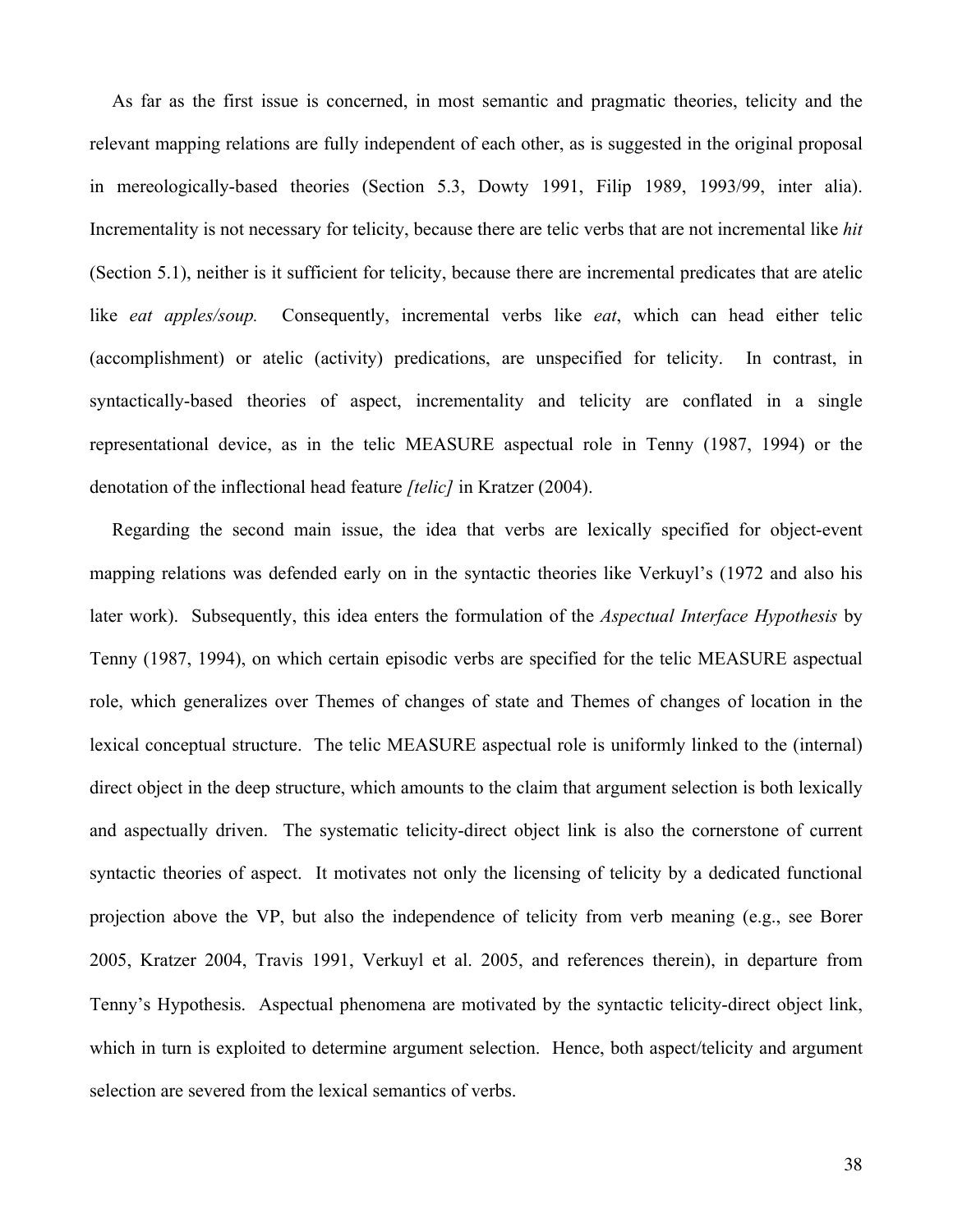Current semantic and pragmatic theories of aspect are unified by the agreement that neither incrementality nor telicity are systematically linked to the direct object or due to a specific syntactic projection (see e.g., Ackerman & Moore 2001, Filip 1993/99, Jackendoff 1996, Rappaport Hovav & Levin 2005, and references therein). The main disagreements amongst them concern the claim that incremental relations are a lexical property of verbs, proposed by Krifka (1986/1989, 1992) and integrated into Dowty's (1987, 1991) theory of thematic proto-roles and argument selection. On Dowty's view, they define the Incremental Theme property, one among other verbal entailments in the cluster concept of Proto-Patient, which may be lexicalized as the direct object or the subject of transitives, as in *At the turtle race, the winning turtle crossed the finish line in 42 seconds* (Dowty 1991, see also Filip 1990 and related examples in Declerck 1979). Both Krifka and Dowty also observe that incremental relations have a variety of verb-external sources, both semantic and pragmatic. For instance, *Mary saw seven zebras (for three minutes*/*in three minutes)* (Krifka 1986/89) may have a telic (accomplishment) interpretation involving successive events of seeing of zebras, despite the fact that *see* on its own is non-incremental, which is facilitated by the quantificational properties of the direct object *seven zebras* and our general knowledge about visual perception. Incremental relations may also hold between an event argument and a semantic argument that is not syntactically realized, as in *John drove from Pittsburgh to Washington*, where it is a covert path implied by the source and goal PPs, or in *John was becoming an architect but was interrupted before he could finish his degree* (see Dowty 1991:569), where the 'path' consists of the implied training stages.

Virtually any non-incremental episodic verb can be used as a basic building bloc of a telic sentence, provided we can establish incremental relations between its event argument and some suitable path or scale that has an explicit upper bound and with respect to which events described by that telic sentence can be delimited. What constitutes the 'suitable' path or scale is determined by the verb's meaning,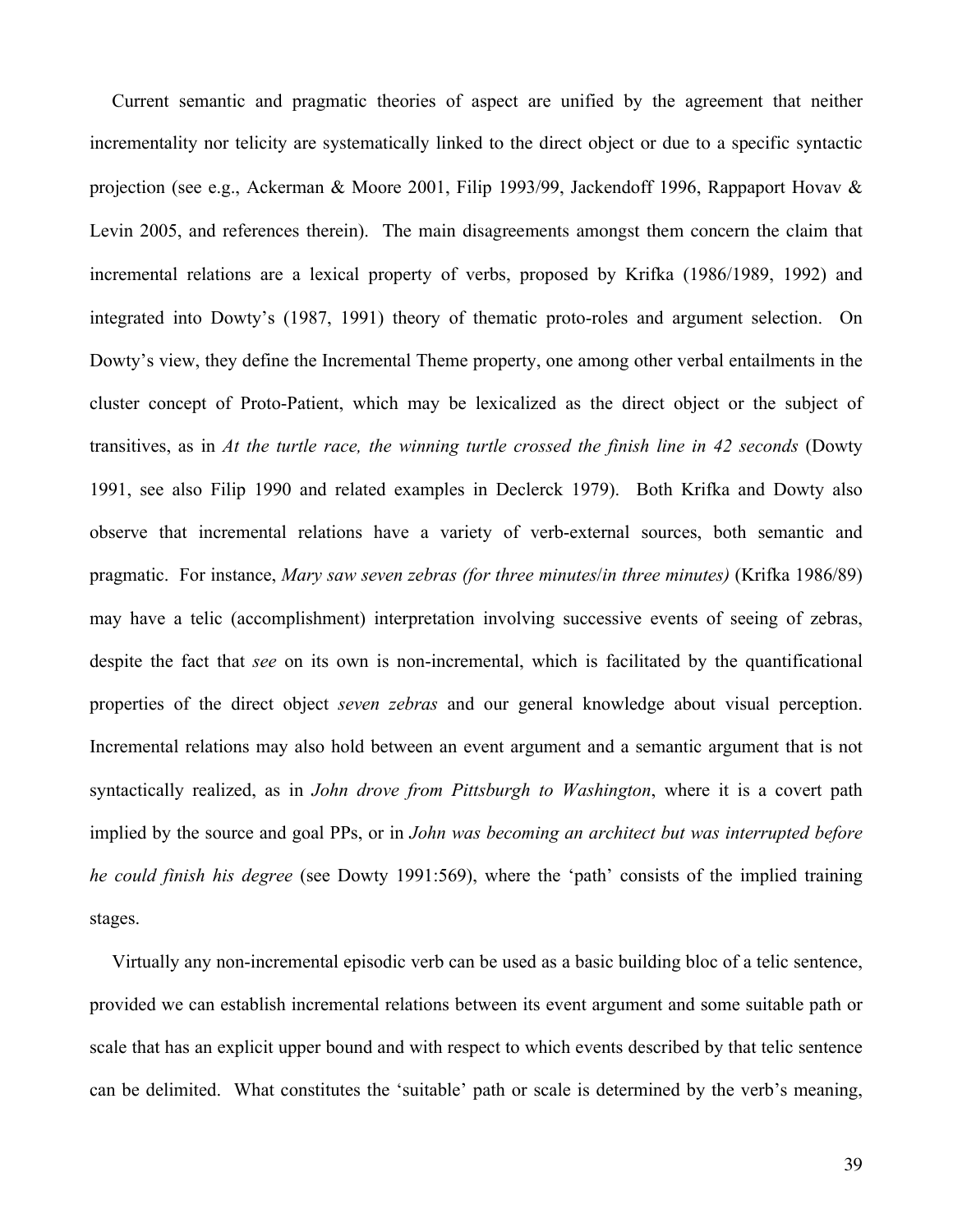other lexical material in a sentence and their interaction with pragmatic factors and cognitive principles of interpretation. This clearly indicates that incremental relations and the derivation of telic interpretations cannot be just confined to semantics. However, neither can they be entirely delegated to pragmatics. If the latter were true, then the telicity of a given predicate ought to be generally cancelable in a suitable linguistic or extra-linguistic context, but this prediction is not borne out for all the relevant cases. For instance, there are telic predicates resisting a shift into an atelic interpretation by means of the durative *for NP* adverbial, as in *John proved the theorem \*for an hour* (Zucchi 1998:351), and also disallowing continuations that negate the final stage of events in their denotation, as in *John proved the theorem, \*but died before he could finish proving it*. This behavior strongly suggests that telicity is an *entailment* of such predicates, and since it is systematically linked to predicates headed by strictly incremental verbs, at least this class of verbs may be taken to be lexically specified for an Incremental Theme.

Based on such observations, Filip (1993/99) proposes that incremental relations generalize over a variety of telicity sources, and at least some verbs are lexically specified for Incremental Theme with all the relevant argument selection consequences, as in Krifka's and Dowty's theories, but incremental relations can also be a property of certain grammatical constructions, with the requisite homomorphism generalized to a structure-preserving mapping between parts of eventualities and parts of *scales* that measure incremental changes in a variety of dimensions. Rappaport Hovav & Levin (2002, 2005:284- 5) conclude that incremental relations are a lexical property of verbs motivating a range of telicity phenomena, but play no role in lexically constrained argument selection. Jackendoff (1996:315) argues that Incremental Theme is not a lexical property of verbs and pragmatic factors inducing incrementality in interaction with the lexical structure of the verb have no effect on argument structure.

Starting in the early 1990s path-based and scalar approaches to aspect have stimulated a broadening of the empirical focus from data covered by aspectual composition (Section 5.3) to telicity data that are of non-compositional nature, and whose analyses require pragmatic and cognitive principles of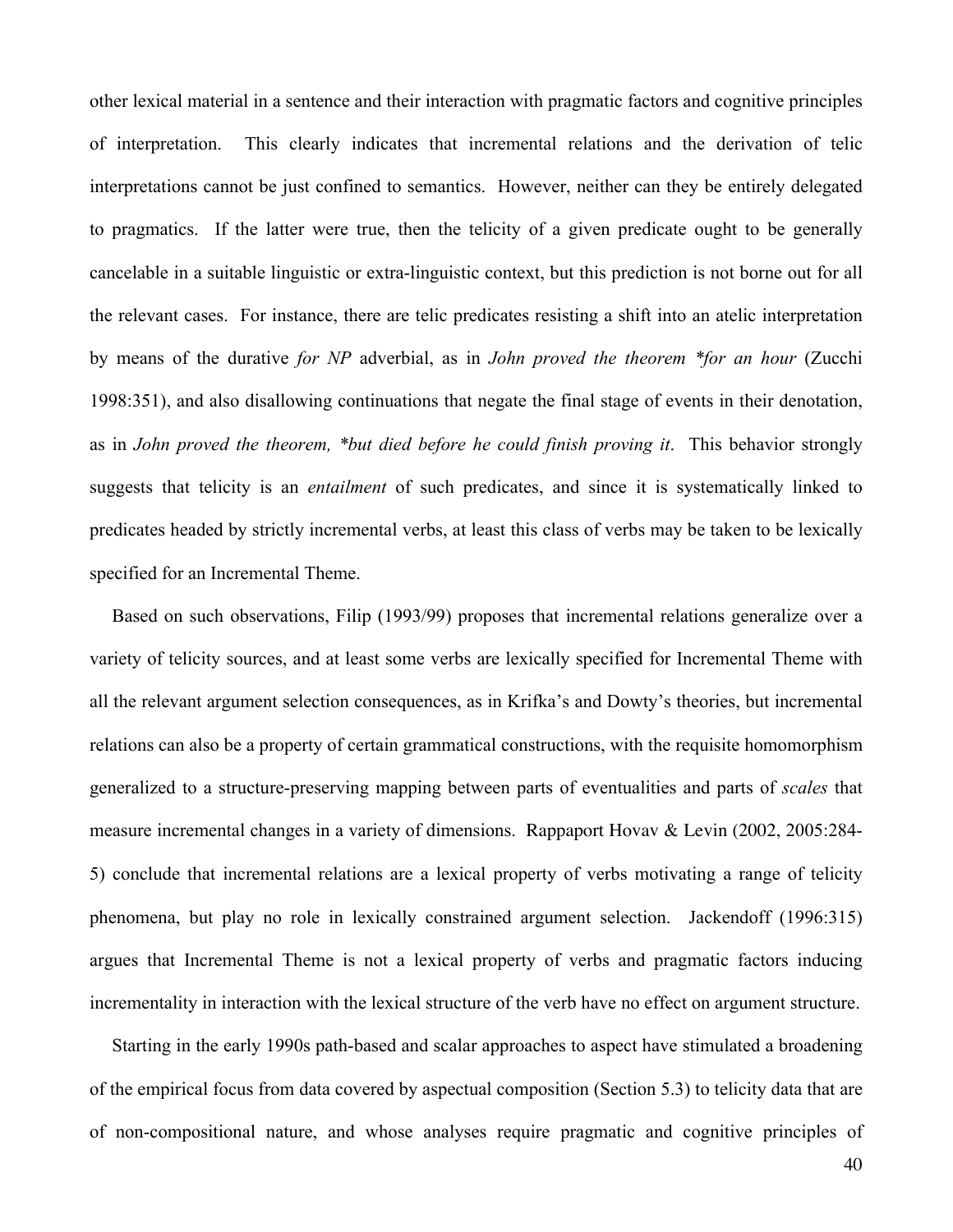interpretation. In this larger empirical domain, the phenomenon of aspectual composition, which dominated the formation of early contemporary theories of aspect, now constitutes a special, rather than a central, case. The widening of the empirical domain also raised new questions about a unified analysis for the whole range of the relevant (a)telicity data, and about how much of the explanation should rest on pragmatics (see e.g., Depraetere 2007, Jackendoff 1996, Rappaport Hovav 2008). One of the main challenges for future research is to provide a representational system that integrates insights from semantic theories of event structure and pragmatic theories. The notion of a scale and scalar (quantity) implicature (Article 87 (Chierchia et al) *Grammatical view of scalar implicatures*) have recently been added to the key elements in articulating this integration (see e.g., Beavers 2008, Filip 2008, Filip & Rothstein 2005, Hay et al 1999, Kearns 2007, Kennedy & Levin 2008, Kratzer 2004, Krifka 1998, Rappaport Hovav 2008, Rothstein 2004, 2008a, Wechsler 2005, and references therein). The notion of a scale, conceived of as an ordered set of units of measurements, establishes a link to Krifka's (1986/1989, 1990 and elsewhere) mereological event semantics (Section 5.3), where the notion of measure function, imported from the measurement research that focuses on the relation between measures and mereological part-whole relations, serves to derive quantized predicates. While the notion of quantization is not unproblematic (see e.g., Filip 2000, 2005, Zucchi & White 2001, and references therein), when it comes to the characterization of telicity, the notion of measure function and other tools from the grammar of measurement like a scale have proven to be important meaning components in the analysis of aspectual classes (Filip 2000, 2005, Kennedy & Levin 2008, and references therein). The grammar of measurement in natural languages may also provide some answers to the perennially thorny issues in the domain of aspectual classes like the motivation for the prohibition against more than one delimitation being expressed within a single predication (see e.g., Bach 1981, Goldberg 1992/95, Tenny 1987, 1994), as illustrated by \**run a mile for two hours*, \**wash the clothes clean white.*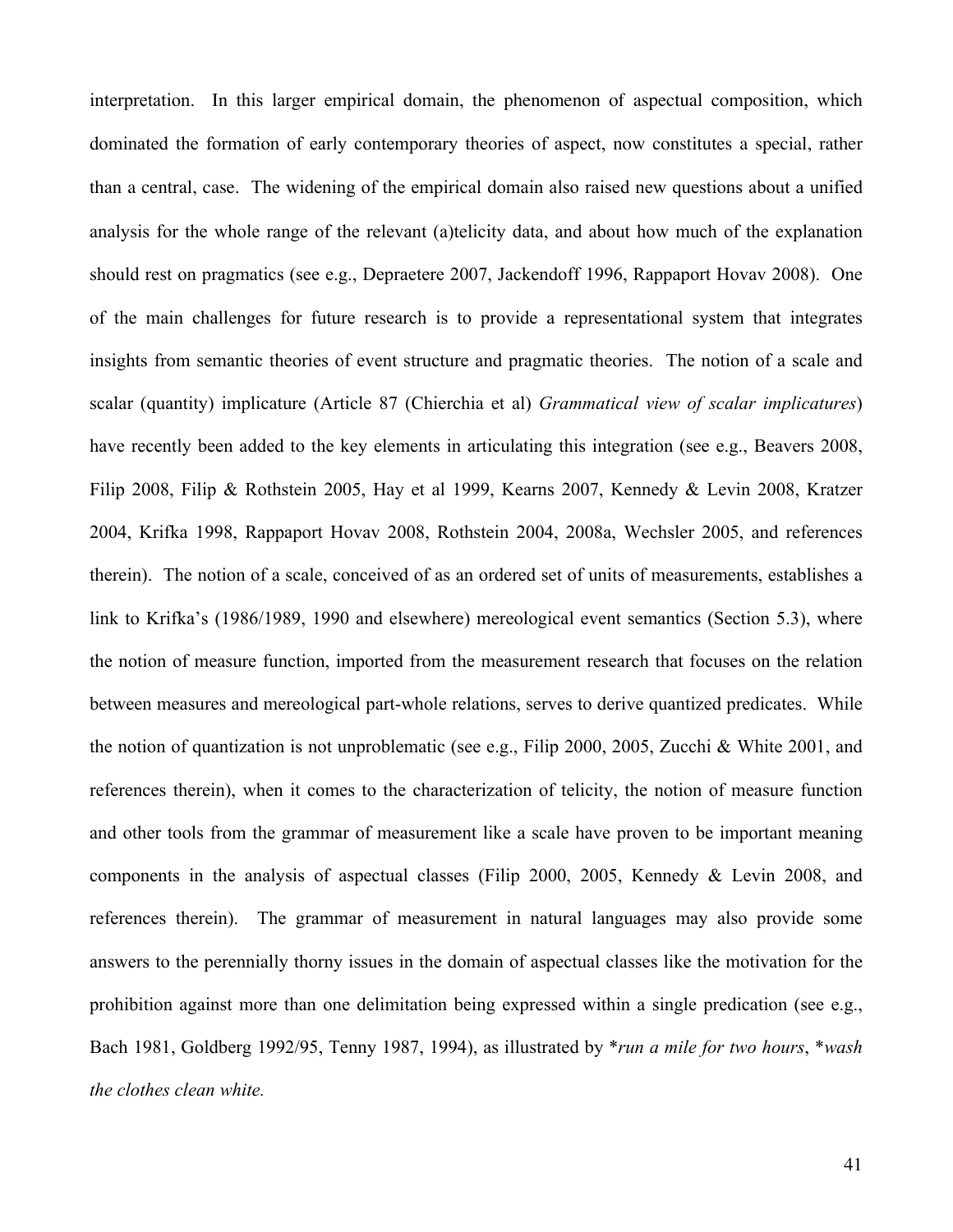#### 7. References

- Abraham, Werner. & Theo Janssen (eds.) 1989. *Tempus-Aspekt-Modus. Die lexikalischen und grammatischen Formen in den germanischen Sprachen.* Linguistische Arbeiten. Band 237. Tübingen: Max Niemeyer Verlag.
- Ackerman, Farrell & John Moore 2001. *Proto-properties and Argument Encoding: a Correspondence Theory of Argument Selection*. Stanford, CA: CSLI Publications.
- Agrell, Sigurd 1908. Aspektänderung und Aktionsartbildung beim polnischen Zeitworte: Ein Beitrag zum Studium der indogermanischen Präverbia und ihrer Bedeutungsfunktionen. In *Lunds Universitets Arsskrift*, new series, I, iv.2.
- Alexiadou, Artemis, Elena Anagnostopoulou & Martin Everaert (eds.) 2004. *The Unaccusativity Puzzle. Explorations at the Syntax-Lexicon Interface*. Oxford: Oxford University Press.

Anderson, Stephen R 1982. Where's Morphology? *Linguistic Inquiry* 13:571-612 .

Bach, Emmon 1981. On Time, Tense, and Aspect: An Essay in English Metaphysics. In Cole, P. (ed.), 63-81.

Bach, Emmon 1986. The Algebra of Events. *Linguistics and Philosophy* 9:5-16.

- Bach, Emmon, E. Jelinek, Angelika Kratzer & Barbara Partee (eds.) 1995. *Quantification in Natural Languages*. Studies in Linguistics and Philosophy, 54. London, Dordrecht, Boston: Kluwer Academic Publishers Group.
- Bäuerle, Rainer, Christoph Schwarze & Arnim von Stechow (eds.) 1983. *Meaning, Use, and Interpretation of Language*. Berlin - New York: Walter de Gruyter.
- Beavers, John 2008. Scalar complexity and the structure of events. In Dölling & Heyde-Zybatow (eds.), 245-267.
- Bennett, Michael & Barbara H. Partee 1972. Toward the Logic of Tense and Aspect in English. Santa Monica, California: System Development Corporation. Reprinted with an Afterword by Indiana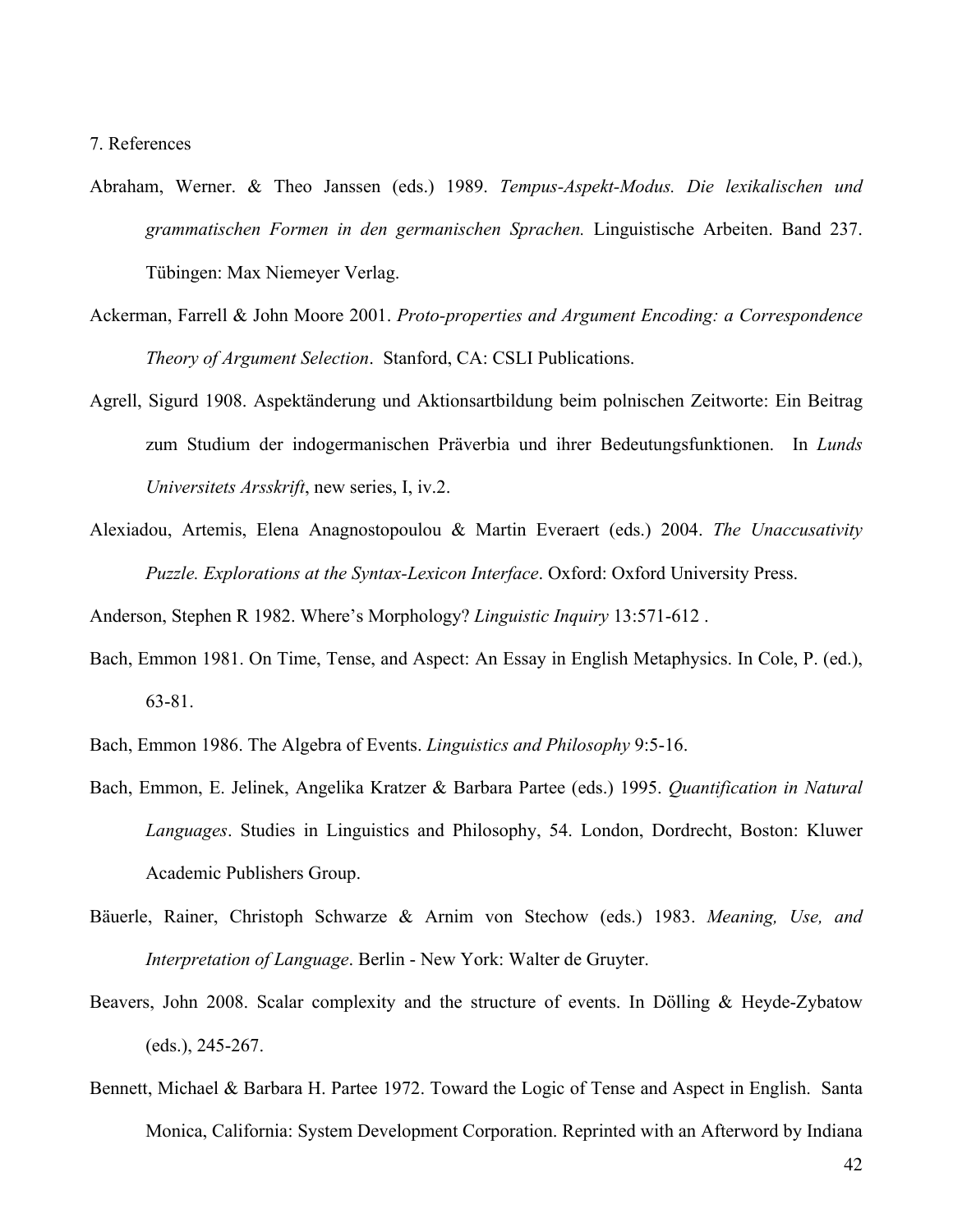University Linguistics Club, Bloomington, 1978. Reprinted in Partee 2004, 59-109.

Benthem van, Johan 1983. *Modal Logic and Classical Logic*. Napoli: Bibliopolis.

- Binnick, Robert I 1991. *Time and the Verb: A Guide to Tense and Aspect.* New York: Oxford University Press.
- Borer, Hagit 2005. *In Name Only. Structuring Sense, Volume I*. *The Normal Course of Events. Structuring Sense, Volume II.* Oxford: Oxford University Press.
- Castañeda, Hector-Neri 1967. Comments on Donald Davidson's 'The logical form of action sentences'. In Rescher (ed.), 104-12.
- Carlson, Gregory N 1977. A Unified Analysis of the English Bare Plural. *Linguistics and Philosophy* 1, 413-58.
- Carlson, Gregory N. and Francis J. Pelletier (eds.) 1995. *The Generic Book*. Chicago: The University of Chicago Press.
- Carlson, Gregory N. & Francis J. Pelletier (eds.) 2005. *Reference and Quantification: The Partee Effect*. Festschrift for Barbara Hall Partee. Stanford, CA: CSLI Publications.

Carlson, Lauri 1981. Aspect and Quantification. P. Tedeschi & A. Zaenen (eds.), 31-64.

- Chierchia, Gennaro 1995. Individual-Level Predicates as Inherent Generics. In Carlson, G. N. & F. J. Pelletier (eds.), 176-223.
- Chierchia, Gennaro 2004. A Semantics for Unaccusatives and its Syntactic Consequences. In Alexiadou et al., 22-59. (Circulated since 1989.)
- Cole, Peter. (ed.) 1981. *Radical Pragmatics*. New York: Academic Press.
- Comrie, Bernard 1976. *Aspect. An Introduction to the Study of Verbal Aspect and Related Problems*. Cambridge: Cambridge University Press.
- Croft, William 1991. *Syntactic categories and grammatical relations: The cognitive organization of information*. Chicago: University of Chicago Press.
- Dahl, Ö 1985. *Tense and Aspect Systems*. London New York: Blackwell Publishing.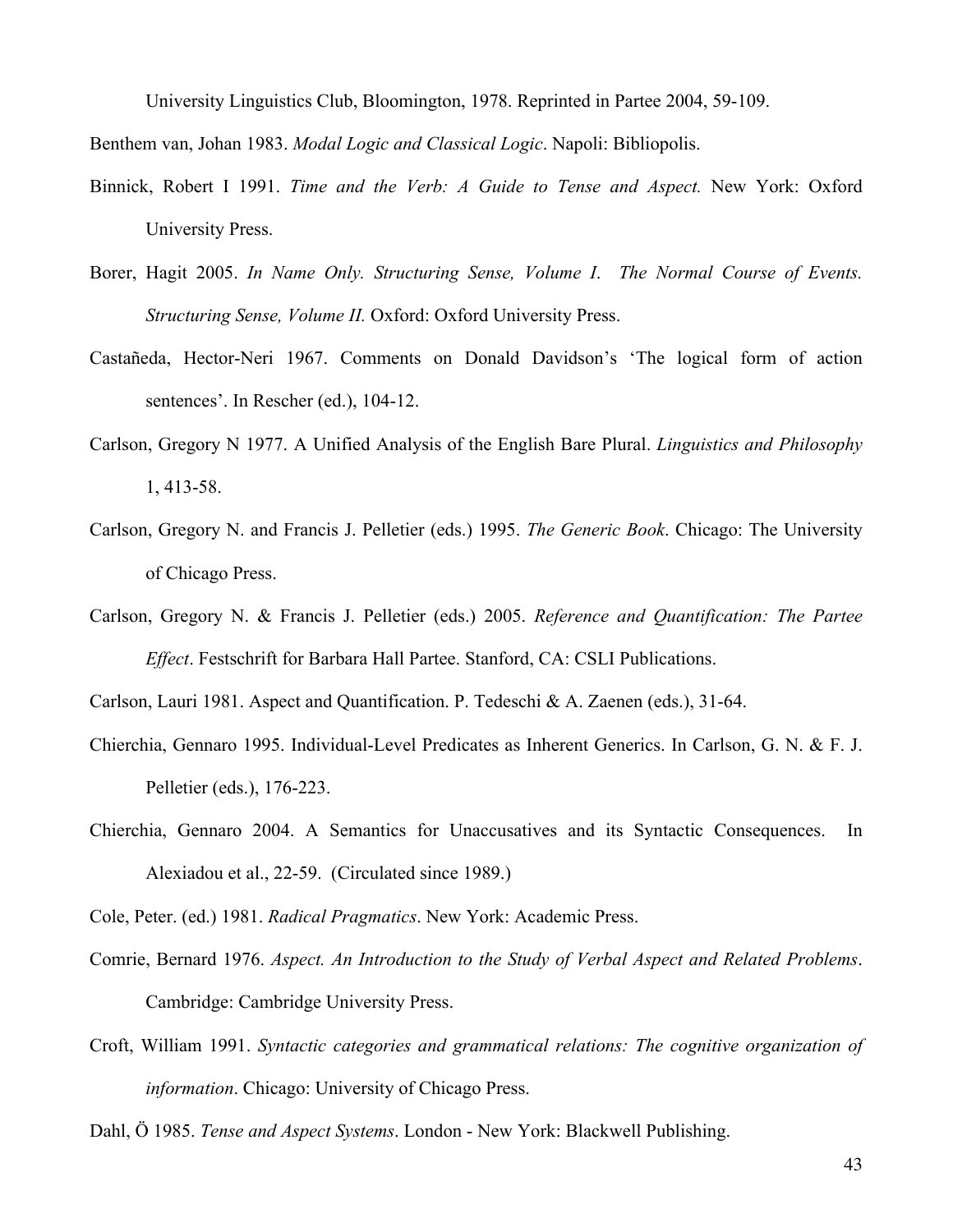Davidson, Donald 1967. The Logical Form of Action Sentences. In N. Rescher (ed.), 81-95. [Reprinted in Davidson 1980, 105–22.]

Davidson, Donald 1969. The Individuation of Events. In N. Rescher (ed.), 216-234.

Davidson, Donald & Gilbert Harman (eds.) 1972. Semantics of Natural Language. Dordrecht: Reidel.

- Declerck, Renaat 1979. Aspect and the Bounded/Unbounded (Telic/Atelic) Distinction. *Linguistics*  17:761–794.
- Depraetere, Ilse 1995. On the necessity of distinguishing between (un)boundedness and (a)telicity. *Linguistics and Philosophy* 18:1-19.

Depraetere, Ilse 2007. (A)telicity and intentionality. *Linguistics* 45.2:243-269.

- Dölling, Johannes & Tatjana Heyde-Zybatow (eds.) 2008. *Event Structures in Linguistic Form and Interpretation.* Berlin: Mouton de Gruyter.
- Dowty, David R 1972. *Studies in the Logic of Verb Aspect and Time Reference in English*. Ph.D. dissertation, University of Texas at Austin.
- Dowty, David R 1977. Toward a semantic analysis of verb aspect and the English 'Imperfective' progressive. *Linguistics and Philosophy* 1:45-79.
- Dowty, David R 1979. *Word Meaning and Montague Grammar. The Semantics of Verbs and Times in Generative Semantics and in Montague's PTQ*. Dordrecht: Reidel.
- Dowty, David R 1982. Tense, Time Adverbs and Compositional Semantic Theory. *Linguistics and Philosophy* 5:23-59.
- Dowty, David R (ed.) 1986. *Tense and Aspect in Discourse*. *Linguistics and Philosophy* 9(1). (Special issue).
- Dowty, David R 1987. Aktionsarten, NP semantics, and the structure of events. Paper presented at the joint Association for Symbolic Logic/Linguistic Society of America Conference on Logic and Natural Language, Stanford University.

Dowty, David R 1989. On the semantic content of the notion 'thematic role'. In Partee et al. (eds.), 69-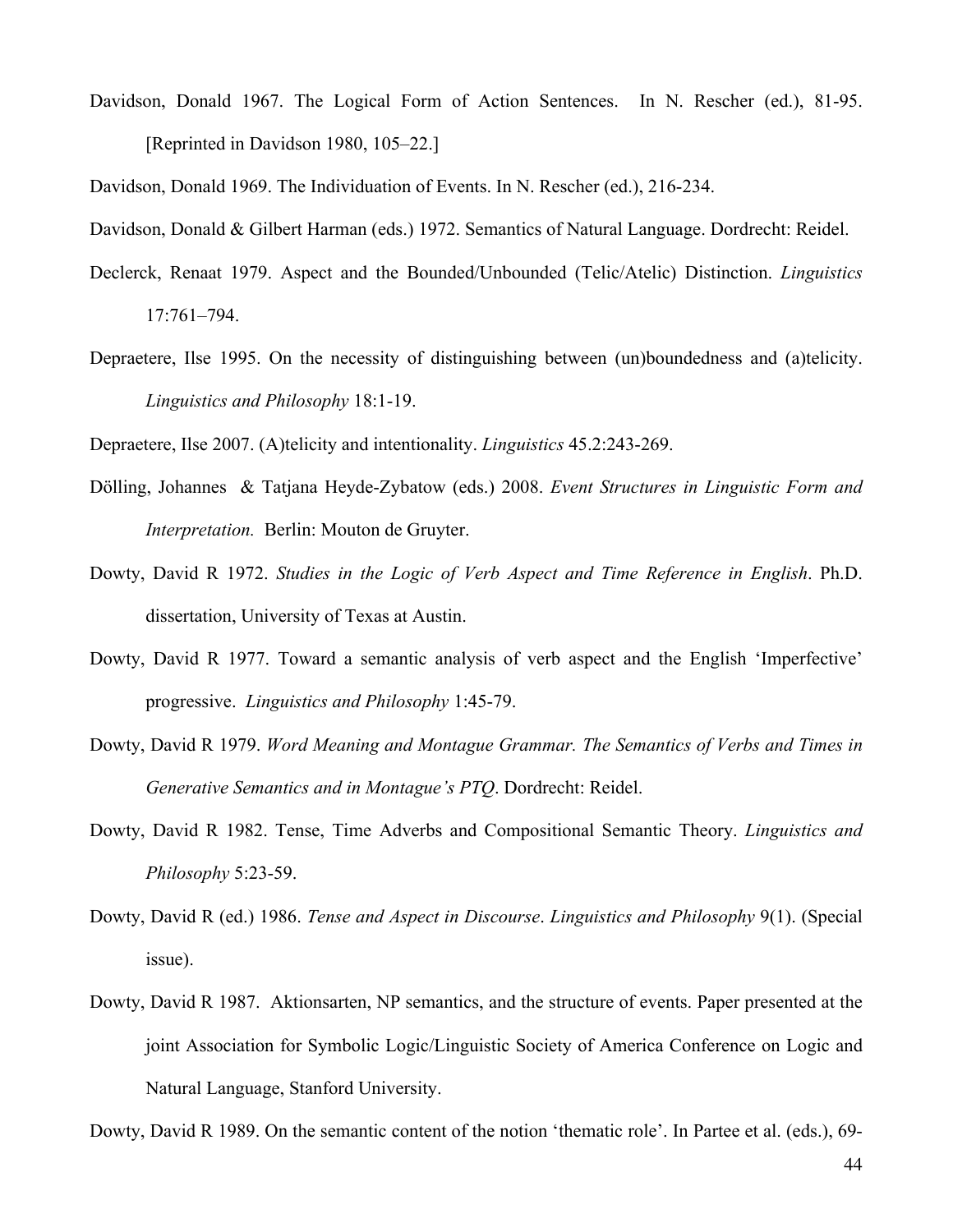130.

- Dowty, David R 1991. Thematic Proto-Roles and Argument Selection. *Language* 67:547-619.
- Erteschik-Shir, Nomi & Tova Rapoport 2004. Aspectual Focus: Bare Aspect. In Guéron & Lecarme (eds.), 217-234.
- Erteschik-Shir, Naomi. and & Tova Rapoport (eds.) 2005. *The Syntax of Aspect*. Oxford: Oxford University Press.
- Fernald, Theodore B 2000. *Predicates and Temporal Arguments*. Oxford: Oxford University Press.
- Filip, Hana 1989. Aspectual Properties of the AN-Construction in German. In Abraham & Janssen (eds.), 259-292.
- Filip, Hana 1993. *Aspect, Situation Types and Noun Phrase Semantics*. Ph.D. dissertation, University of California at Berkeley. Published in 1999 as *Aspect, Eventuality Types, and Noun Phrase Semantics.* New York: Routledge, Taylor & Francis Group.
- Filip, Hana 2000. The Quantization Puzzle. Pustejovsky, J. & C. Tenny (eds.) *Events as grammatical objects, from the combined perspectives of lexical semantics, logical semantics and syntax.*  Stanford: CSLI Press, 3-60.
- Filip, Hana 2005. Measures and Indefinites. In Carlson, G. N. & F. J. Pelletier (eds.), 229-288.
- Filip, Hana 2008. Events and Maximalization. In S. Rothstein (ed.), 217-256.
- Filip, Hana & Susan Rothstein 2005. Telicity as a Semantic Parameter. In *Formal Approaches to Slavic Linguistics (FASL) XIV*. *The Princeton University Meeting*, J. Lavine, S. Franks, H. Filip & M. Tasseva-Kurktchieva (eds.), 139-156. Ann Arbor, MI: University of Michigan Slavic Publications.
- Fillmore, Charles J. & Terence Langendoen (eds.) 1971. *Studies in Linguistic Semantics*. New York: Holt, Rinehart and Winston.
- Foley, William A., & Robert D. Van Valin, Jr 1984. *Functional Syntax and Universal Grammar*. Cambridge: Cambridge University Press.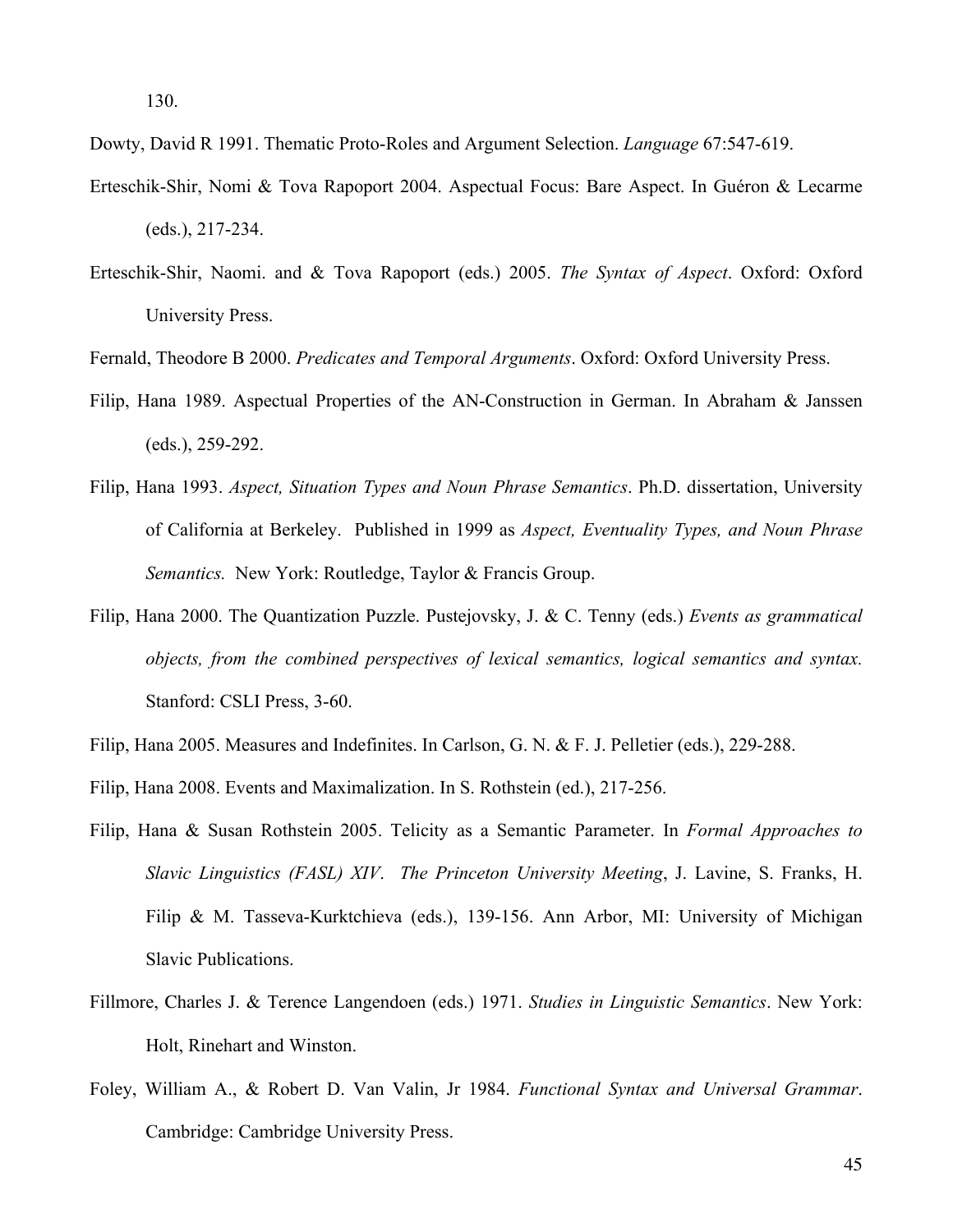Forsyth, J 1970. *A Grammar of Aspect. Usage and Meaning in the Russian Verb*. Cambridge: Cambridge University Press.

Garey, Howard B 1957. Verbal Aspects in French. *Language* 33:91-110.

- Gawron, Jean Mark 2005. Generalized paths. *Semantics and Linguistic Theory* (SALT) 15, Ithaca, New York: Cornell University.
- Geis, Jonnie 1970. Some aspects of verb phrase adverbials in English. Urbana: Ph.D. dissertation, University of Illinois.
- Geuder, Wilhelm. & Miriam Butt (eds.) 1998. *The Projection of Arguments: Lexical and Syntactic Constraints*. Stanford, CA: CSLI Publications.
- Guéron, Jacquelin. & Jacqueline Lecarme (eds.) 2004. *The Syntax of Time.* Cambridge/Mass.: The MIT Press.
- Gill, Kathleen 1993. On the Metaphysical Distinction Between Processes and Events. *Canadian Journal of Philosophy* 23: 365-384.
- Goldberg, Adele E 1992/1995*. Argument Structure Constructions*. Ph.D. dissertation. University of California at Berkeley. Published by the University of Chicago Press, Chicago, 1995.
- Groenendijk, Jeroen, Dick de Jongh & Martin Stokhof (eds.) 1987. *Studies in Discourse Representation Theory and the Theory of Generalized Quantifiers*. GRASS 8. Dordrecht: Foris.

Gruber, Jeffrey S 1965*. Studies in Lexical Relations*. Ph.D. dissertation. MIT. Cambridge: Mass.

Gruber, Jeffrey S 1967. Look and see. *Language* 43:937-947.

- Hay, Jennifer, Kennedy, Christopher & Beth Levin 1999. Scale Structure underlies telicity in 'degree achievements'. *Semantics and Linguistic Theory* (SALT) 9, Ithaca, New York: Cornell University, 127-144.
- Heny, Frank 1982. Tense, Aspect and Time Adverbials, Part II. *Linguistics and Philosophy* 5:109-54.
- Higginbotham, James 1983. The Logic of Perceptual Reports: An Extensional Alternative to Situation Semantics. *Journal of Philosophy* 80:100-127.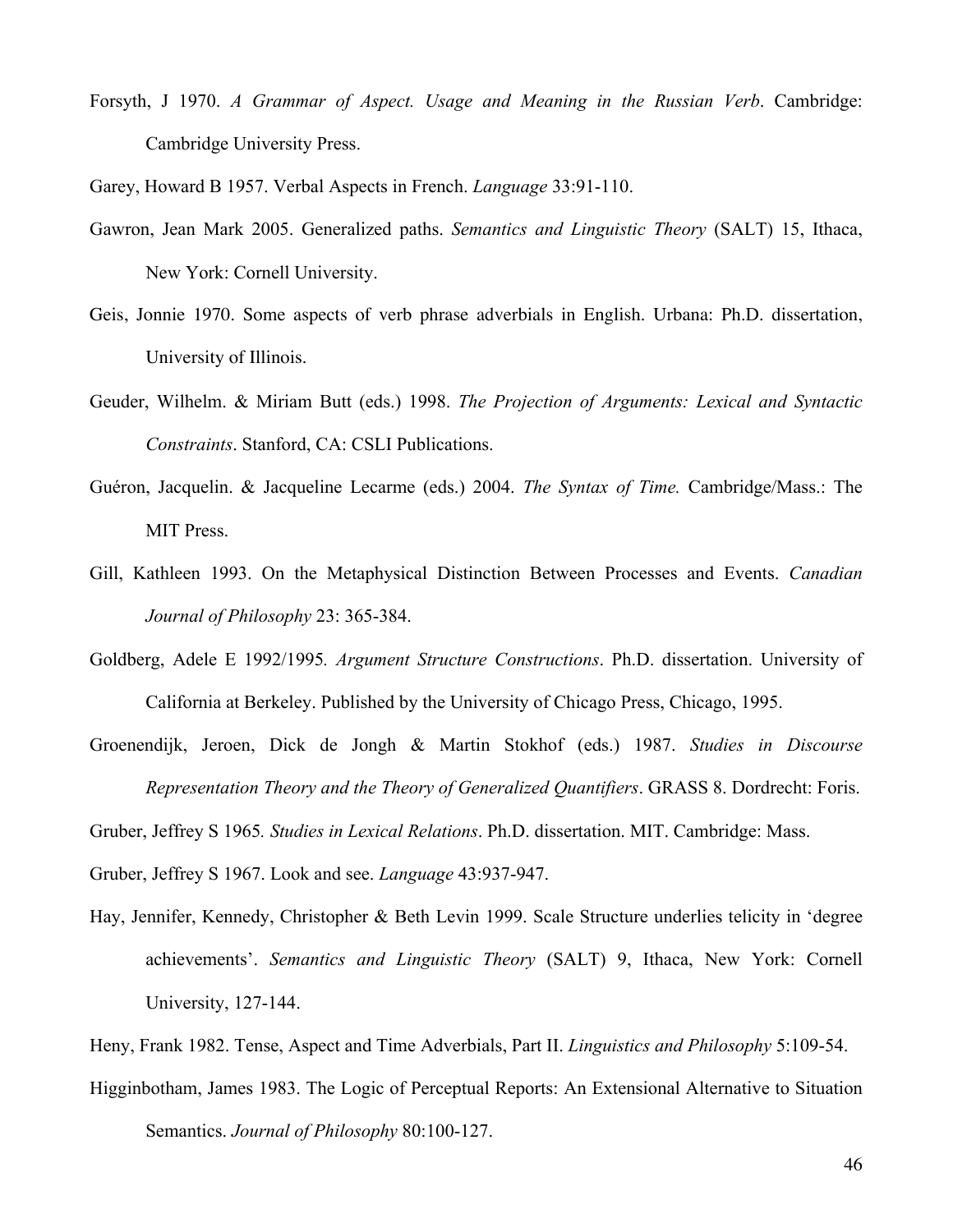Higginbotham, James 1985. On semantics. *Linguistic Inquiry* 16: 547–593.

Higginbotham, James 2000. On Events in Linguistic Semantics. In: J. Higginbotham et al. (eds.), 49- 79.

Higginbotham, James 2004. The English Progressive. In: J. Guéron & J. Lecarme (eds.), 329-58.

- Higginbotham, James, Fabio Pianesi, and & Achille C. Varzi (eds.) 2000. *Speaking of Events*. New York, Oxford: Oxford University Press.
- Hinrichs, Erhard 1985. *A Compositional Semantics for Aktionsarten and NP Reference in English*. Ph.D. dissertation, Ohio State University.

Hinrichs, Erhard 1986. Temporal anaphora in discourses of English. In*:* D. R. Dowty (ed.), 63-82.

- Isačenko, Aleksandr V 1962. *Die russische Sprache der Gegenwart, Part I, Formenlehre*. Halle (Saale): Niemeyer.
- Jackendoff, Ray S 1983. *Semantics and Cognition*. Cambridge, Mass.: The MIT Press.

Jackendoff, Ray S 1990. *Semantic Structures*. Cambridge, Mass.: The MIT Press.

Jackendoff, Ray S 1991. Parts and Boundaries. *Cognition* 41:9-45.

Jackendoff, Ray S 1996. The Proper Treatment of Measuring out, Telicity, and perhaps even Quantification in English. *Natural Language and Linguistic Theory* 14:305–354.

Jacobsohn, Hermann 1933. Aspektfragen. *Indogermanische Forschungen* LI:292–318.

Jakobson, Roman 1936. Beitrag zur allgemeinen Kasuslehre: Gesamtbedeutung der russischen Kasus.

*Travaux du Cercle Linguistique de Prague* 6:240-288. [Reprinted in Jakobson 1971, 23-71.

Jakobson, Roman 1971. *Selected Writings, vol. 2: Word and Language*. The Hague-Paris: Mouton.

Kamp, Hans 1980. Some Remarks on the Logic of Change. In: C. Rohrer (ed.), 103-114.

- Kamp, Hans 1979. Events, instants and temporal reference. In: R. Bäuerle, U. Egli & A. von Stechow (eds.). *Semantics from Different Points of View*. Berlin: Springer, 376-417.
- Kamp, Hans & Christian Rohrer 1983. Tense in Texts. In: R. Bäuerle, C. Schwarze & A. von Stechow (eds.). *Meaning, Use and Interpretation of Language*. Berlin: Gruyter, 150-169.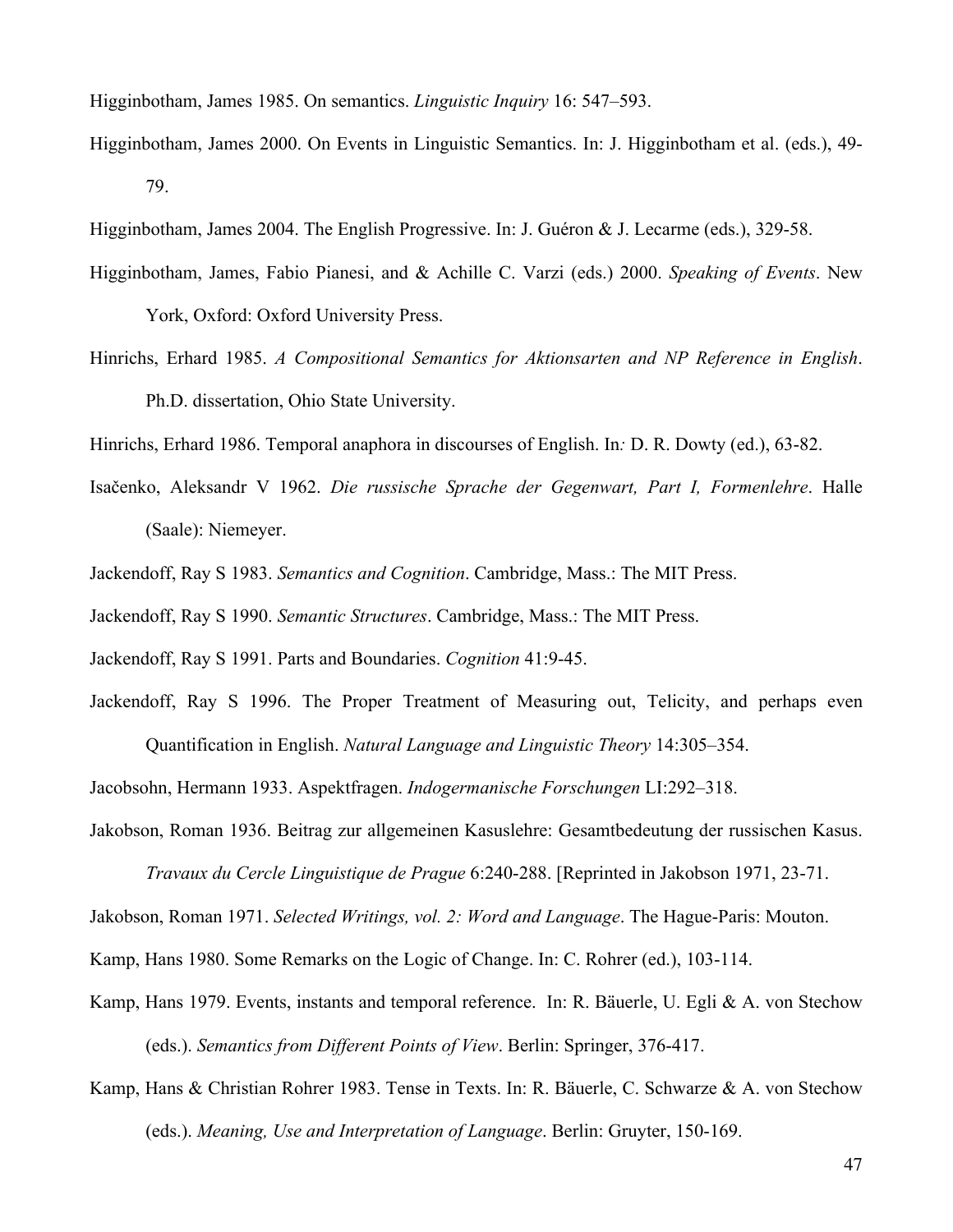Kamp, Hans & Uwe Reyle 1993. *From Discourse to Logic. Introduction to Modeltheoretic Semantics of Natural Language, Formal Logic and Discourse Representation Theory*. Dordrecht: Kluwer.

Kearns, Kate 2007. Telic senses of deadjectival verbs. *Lingua* 117:26–66.

- Kennedy, Christopher & Beth Levin 2008. Measure of Change: The Adjectival Core of Degree Achievements. In: L. McNally & C. Kennedy (eds.), 156-182.
- Kenny, Anthony 1963. *Action, Emotion and Will*. London: Routledge and K. Paul. New York: Humanities Press.
- Klein, Wolfgang. 1994. *Time in Language*. London, New York: Routledge.
- Kratzer, Angelika 1988. Stage-Level and Individual-Level Predicates. In: M. Krifka (ed.). *Genericity in Natural Language*. *Proceedings of the 1988 Tübingen Conference, SNS-Bericht 88-42*, 247- 284. Reprinted in G. Carlson & F.J. Pelletier (eds.), 125-175.
- Kratzer, Angelika 2004. Telicity and the Meaning of Objective Case. In: J. Guéron & J. Lecarme (eds.), 389-424.
- Krifka, Manfred 1986. *Nominalreferenz und Zeitkonstitution. Zur Semantik von Massentermen, Individualtermen, Aspektklassen*. Ph.D. dissertation, University of Munich, Germany. Published in 1989. München: Wilhelm Fink Verlag.
- Krifka, Manfred 1992. Thematic Relations as Links between Nominal Reference and Temporal Constitution. In: I. Sag & A. Szabolsci (eds.), 29-53.
- Krifka, Manfred 1998. The Origins of Telicity. In: S. Rothstein (ed.), 197-235.
- Lakoff, George 1965. *On the Nature of Syntactic Irregularity*. Ph.D. dissertation. Indiana University. Published by Holt, Rinhard and Winston as *Irregularity in Syntax* 1970.
- Lakoff, George 1968. Instrumental adverbs and the Concept of deep structure. *Foundations of Language* 4: 4-29.
- Lambert, Karel (ed.) 1970. *Philosophical Problems in Logic*. Dordrecht: D. Reidel Publishing Company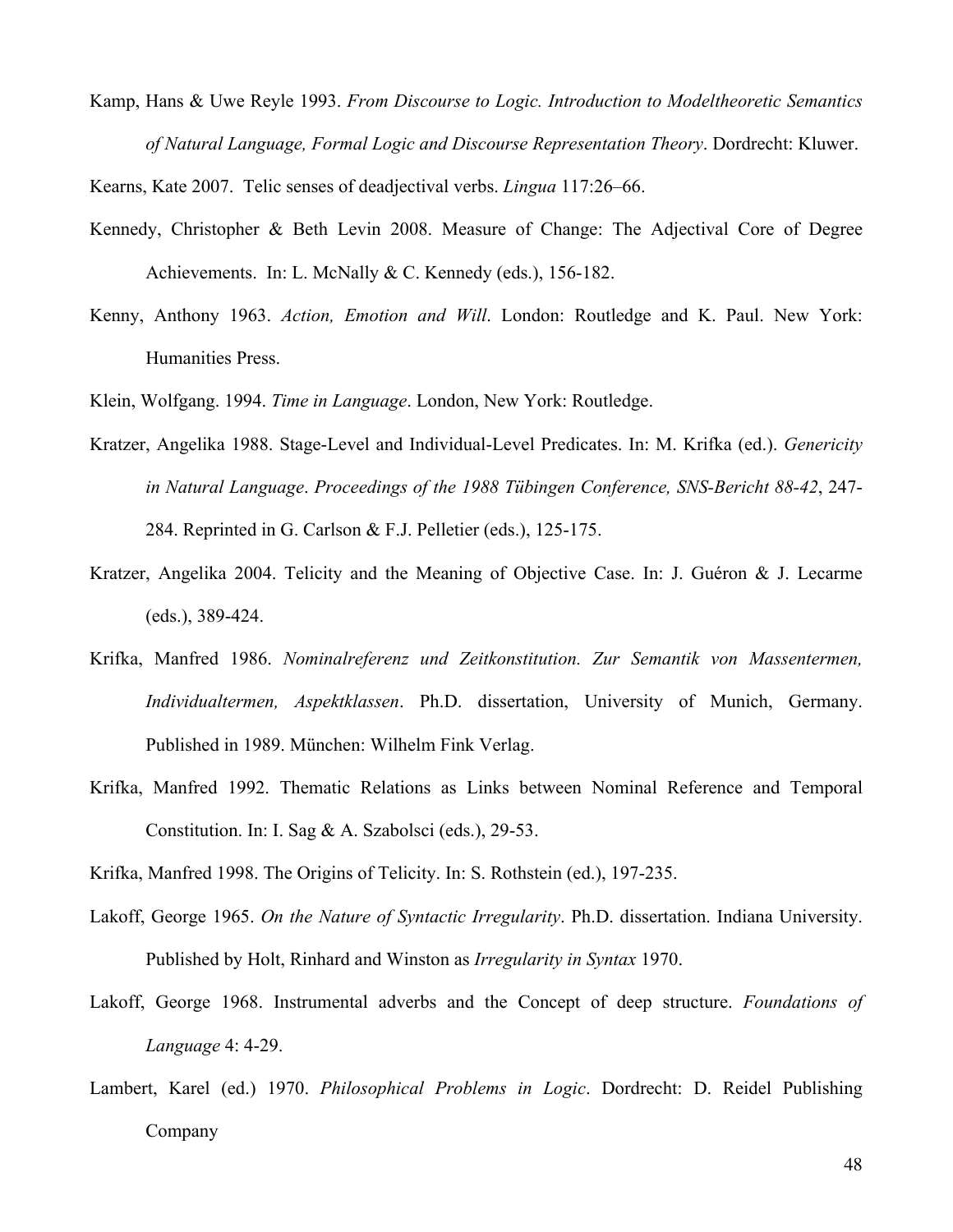Landman, Fred 1992. The Progressive. *Natural Language Semantics* 1:1-32.

- Langacker, Ronald W 1990. *Concept, image, and symbol: The cognitive basis of grammar*. Berlin; New York: Mouton de Gruyter.
- Leech, Geoffrey N 1969. *The New English Grammar: A Descriptive Introduction*. Cambridge. Mass.
- Levin, Beth 2000. Aspect, Lexical Semantic Representation, and Argument Expression*. Proceedings of the Berkeley Linguistic Society* (BLS) 26, Berkeley, California, 413-429.
- Levin, Beth & Malka Rappaport Hovav 1995. *Unaccusativity: At the Syntax-Lexical Semantics Interface.* Cambridge, Mass.: The MIT Press.
- Levin, Beth & Malka Rappaport Hovav 1998. Building Verb Meanings. In: M. Butt & W. Geuder (eds.), 97-134.
- Levin, Beth & Malka Rappaport Hovav 1999. Two Structures for Compositionally Derived Events. *Semantics and Linguistic Theory* (SALT) IX, Ithaca, New York: Cornell University, 199-223.
- Levin, Beth & Malka Rappaport Hovav 2005. *Argument Realization*. Cambridge: Cambridge University Press.
- Lepore, E. & and Brian McLaughlin (eds.) 1985. *Actions and Events: Perspectives on the Philosophy of Donald Davidson*. Oxford: Blackwell Publishing.

Link, Godehard 1983. The Logical Analysis of Plurals and Mass Terms. In: R. Bäuerle et al, 302-323.

- Link, Godehard 1987. Algebraic Semantics of Event Structures. In: J. Groenendijk, M. Stokhof & F. Veltman (eds.). *Proceedings of the Sixth Amsterdam Colloquium*. Amsterdam:ITLI, University of Amsterdam, 243-272.
- Meulen, Alice G.B. ter 1995. *Representing Time in Natural Language. The Dynamic Interpretation of Tense and Aspect*. Cambridge, Mass.: The MIT Press.

Meulen, Alice G.B. ter 2000. How to tell events apart. In: C. Tenny & J. Pustejovsky (eds.), 377-392.

McCawley, James D 1971. Tense and Time Reference in English. In: C.J. Fillmore & T. Langendoen (eds.), 97-113.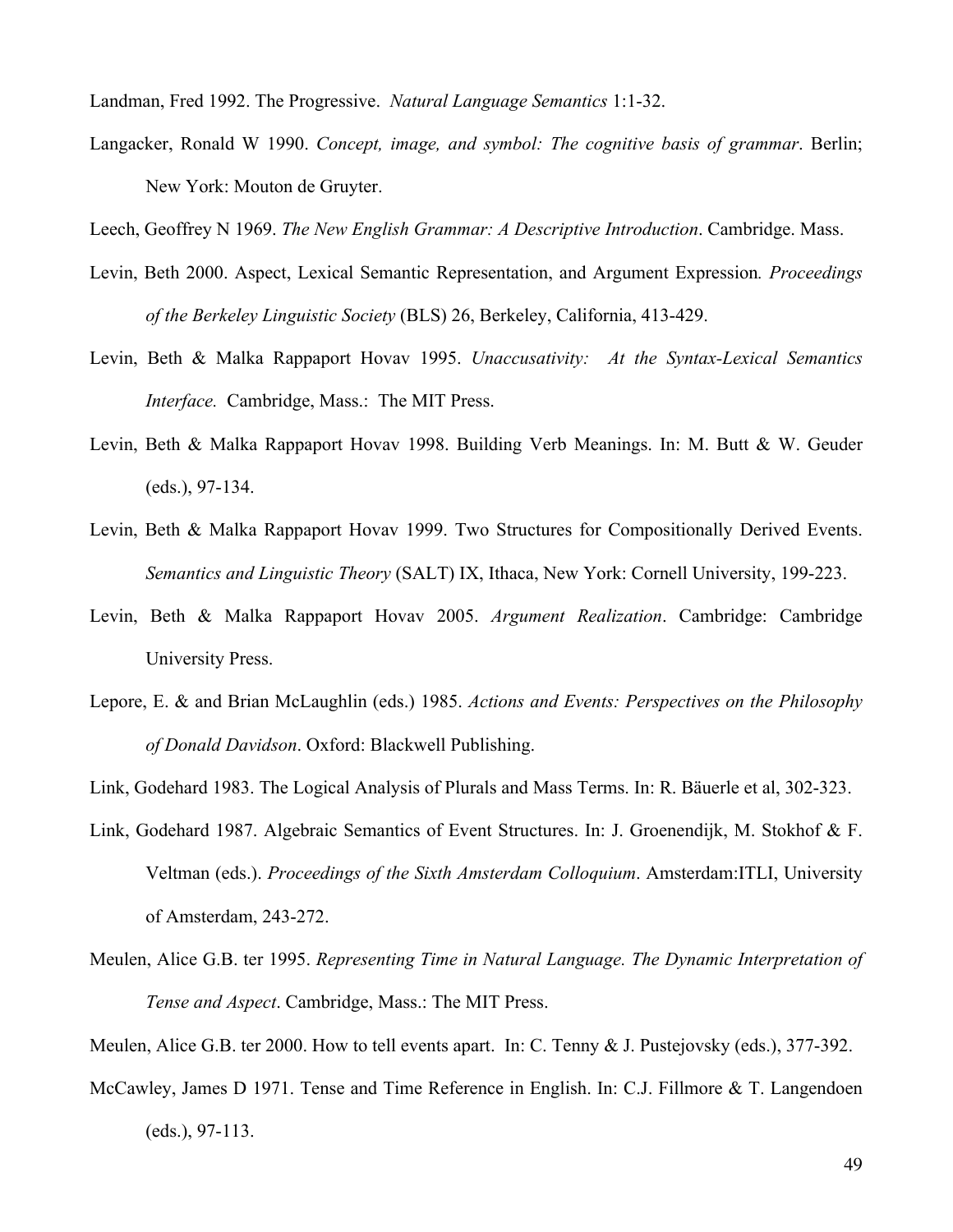- McCawley, James D. 1976. Remarks on What Can Cause What. In: M. Shibatani (ed.) *Syntax and Semantics 6: The Grammar of Causative Constructions*, 117-129. New York: Academic Press.
- McNally, Louise. & Christopher Kennedy (eds.) 2008. *Adjectives and Adverbs: Syntax, Semantics and Discourse*. Oxford: Oxford University Press.

Miklosich, Franz 1868-74. *Vergleichende Grammatik der slavischen Sprachen*. Wien.

- Miller, George A. & Phillip N. Johnson-Laird 1976. *Language and Perception*. Cambridge, Mass.: Harvard University Press.
- Montague, Richard 1968. Pragmatics. In: R. Klibanski (ed.). *Contemporary Philosophy*. Florence: La Nuova Italia Editrice, 102-121. [Reprinted in Montague 1974, 95-118.]
- Montague, Richard 1973. The proper treatment of quantification in ordinary English. In: J. Hinttika, J. M. Moravcsik & P. Suppes (eds.). *Approaches to Natural Language*. Dordrecht: Reidel, 221- 242. [Reprinted in Montague 1974, 247-270.
- Montague, Richard 1974. *Formal Philosophy. Selected Papers of Richard Montague*. Edited and with an introduction by Richmond H. Thomason. New Haven/London: Yale University Press.
- Mourelatos, Alexander P. D 1978. Events, Processes and States. *Linguistics and Philosophy* 2:415- 434. [Reprinted in P. Tedeschi & A. Zaenen (eds.) 1981, 191-212.]
- Parsons, Terence 1980. Modifiers and Quantifiers in Natural Language. *Canadian Journal of Philosophy* (Supplement) 6:29-60.
- Parsons, Terence 1985. Underlying Events in the Logical Analysis of English. In: E. LePore & B. McLaughlin (eds.). *Actions and Events: Perspectives on the Philosophy of Donald Davidson*. Oxford: Blackwell Publishing.
- Parsons, Terence 1987/88. Underlying States in the Semantical Analysis of English. *Proceedings of the Aristotelian Society* 88:13–30.
- Parsons, Terence 1990. *Events in the Semantics of English: A Study in Subatomic Semantics.* Current Studies in Linguistics Series 19. Cambridge, Mass.: The MIT Press.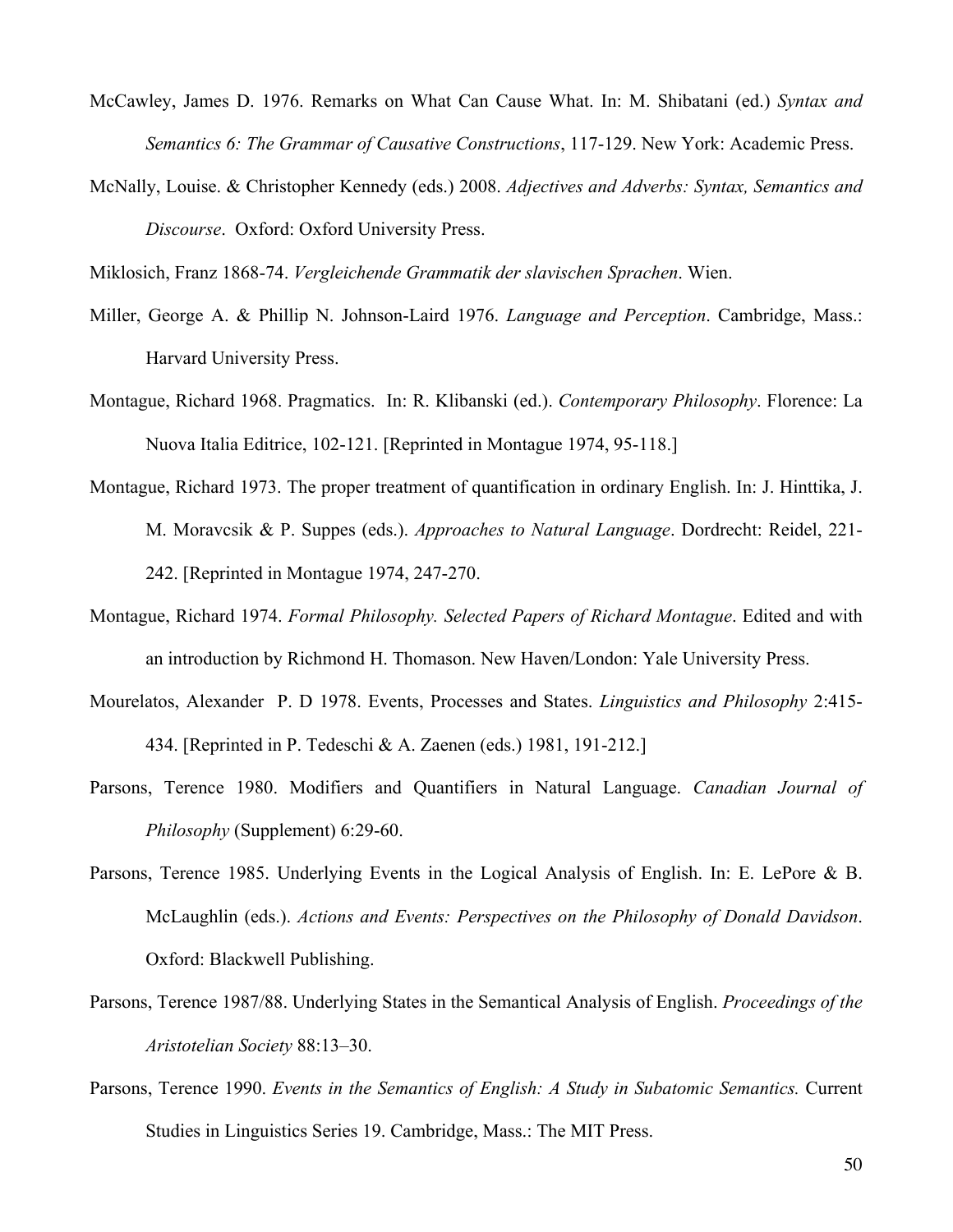Partee, Barbara Hall 1984. Nominal and temporal anaphora. *Linguistics and Philosophy* 7: 243-286.

- Partee, Barbara Hall 1999. Nominal and temporal semantic structure: Aspect and quantification. Hajičová, E., Hoskovec, T., Leska, O. & P. Sgall (eds.), *Prague Linguistic Circle Papers* 3: 91- 108.
- Partee, Barbara Hall. 2000. Some remarks on linguistic uses of the notion of 'Event'. In: C. Tenny & J. Pustejovsky (eds.)*,* 483-495.
- Partee, Barbara Hall. 2004. *Compositionality in Formal Semantics: Selected Papers by Barbara H. Partee*. Oxford: Blackwell Publishing.
- Pelletier, Francis J 1975. Non-Singular Reference. *Philosophia* 5. Reprinted in Pelletier (1979), 1-14. In: F. J. Pelletier (ed.), 1-14.
- Pelletier, Francis J. (ed.) 1979. *Mass Terms: Some Philosophical Problems*. Dordrecht: Reidel.
- Perlmutter, David M. & Carol Rosen (eds.) 1984. *Studies in Relational Grammar 2*. Chicago: University of Chicago Press.
- Platzack, Christer 1979. *The Semantic Interpretation of Aspect and Aktionsarten: A Study of Internal Time Reference in Swedish.* Dordrecht: Foris.
- Portner, Paul 1998. The Progressive in Modal Semantics. *Language* 74(4):760-87.
- Prior, Arthur N 1957. *Time and Modality*. Oxford: Oxford University Press.
- Prior, Arthur N 1967. *Past, Present and Future*. Oxford: Oxford University Press..
- Pustejovsky, James 1991. The Syntax of Event Structure. *Cognition* 41:47-81.
- Pustejovsky, James 1995. *The Generative Lexicon*. Cambridge: Mass.: The MIT Press.
- Quine, Willard V. O 1960. *Word and Object*. Cambridge, Mass.: The MIT Press.
- Ramchand, Gillian C 1997. *Aspect and Predication. The Semantics of Argument Structure*. Oxford: Clarendon Press.

Ramsey, Frank 1927. Facts and Propositions. *Aristotelian Society Supplementary Volume 7*:153–170.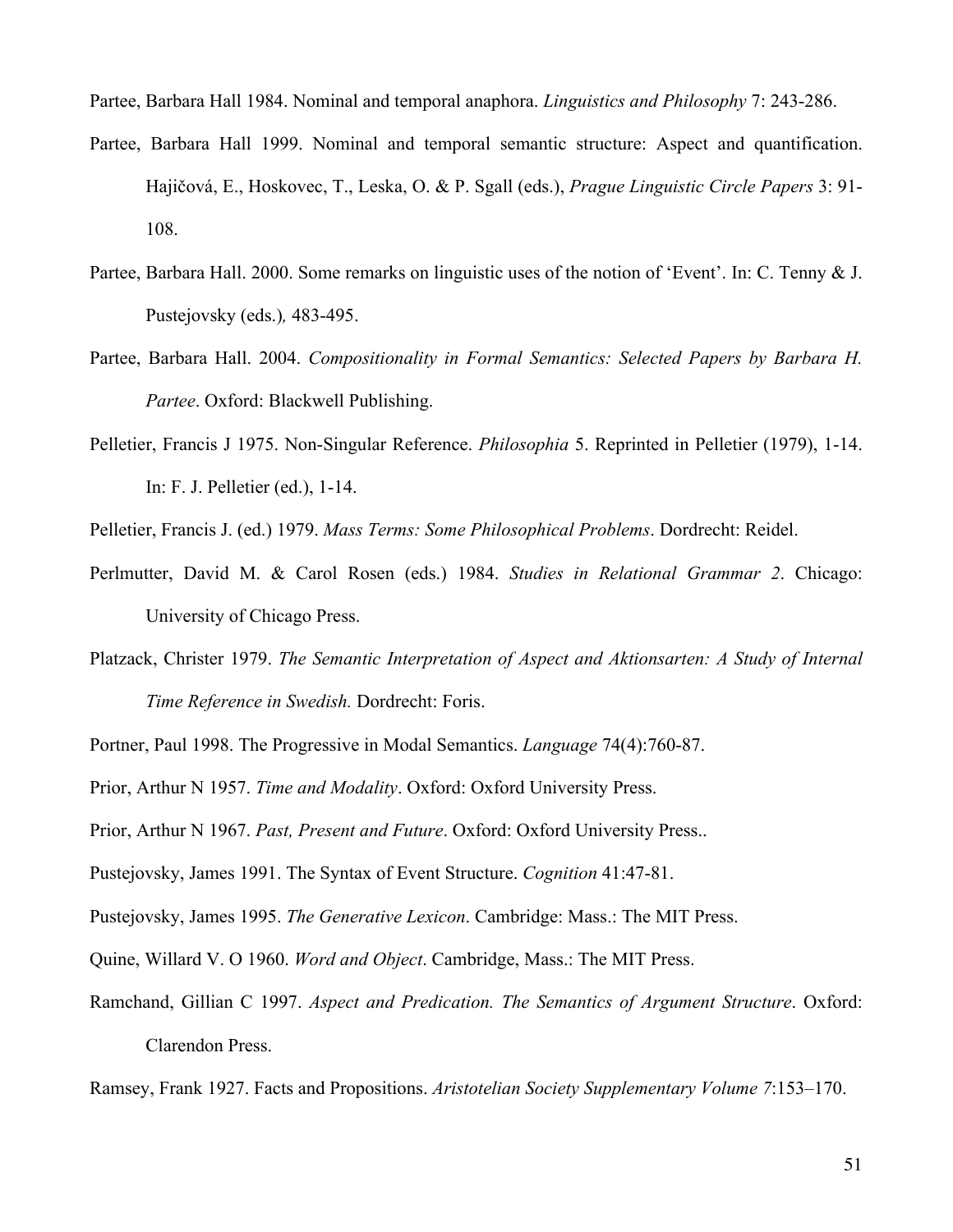- Rappaport Hovav, Malka 2008. Lexicalized Meaning and the Internal Temporal Structure of Events. In: S. Rothstein (ed.), 13-42.
- Rappaport Hovav, Malka & Beth Levin 2005. Change of State Verbs: Implications for Theories of Argument Projection. In: N. Erteschik-Shir & T. Rapoport (eds.), 274-286.

Reichenbach, Hans 1947. Elements of symbolic logic. New York: Macmillan.

- Rescher, Nicholas (ed.) 1967. *The Logic of Decision and Action.* Pittsburgh: University of Pittsburgh Press.
- Rescher, Nicholas (ed.) 1969. *Essays in Honor of C. G. Hempel*. Dordrecht: Reidel.
- Richards, Barry 1982. Tense, Aspect, and Time Adverbials, Part I. *Linguistics and Philosophy* 5:59- 107.
- Rohrer, Christian (ed.) 1980. *Time, Tense, and Quantifiers*. Tübingen: Niemeyer.
- Rosen, Carol. 1984. The interface between semantic roles and initial grammatical relations. In: D. Perlmutter & C. Rosen (eds.), 38-80.
- Ross, John R 1972. Act. In: D. Davidson & G. Harman (eds.), 70–126.
- Rothstein, Susan. (ed.) 1998. *Events and Grammar*. Dordrecht/Boston/London: Kluwer Academic Publishers.
- Rothstein, Susan 2004. *Structuring Events*. Oxford: Blackwell Publishing.
- Rothstein, Susan 2008a. Telicity, atomicity and the Vendler classification of verbs. In: S. Rothstein (ed.), 43-77.
- Rothstein, Susan. (ed.). 2008b. *Theoretical and Crosslinguistic Approaches to the Semantics of Aspect.*  Amsterdam: John Benjamins.
- Ryle, Gilbert 1949. *The Concept of Mind*. Barnes and Noble. London.
- Sag, Ivan A. & Anna Szabolsci (eds.) 1992. *Lexical Matters*. Stanford: CSLI Publications.
- Sasse, Hans-Jürgen 2002. Recent activity in the theory of aspect: Accomplishments, achievements, or just non-progressive state? *Linguistic Typology* 6, 199-271.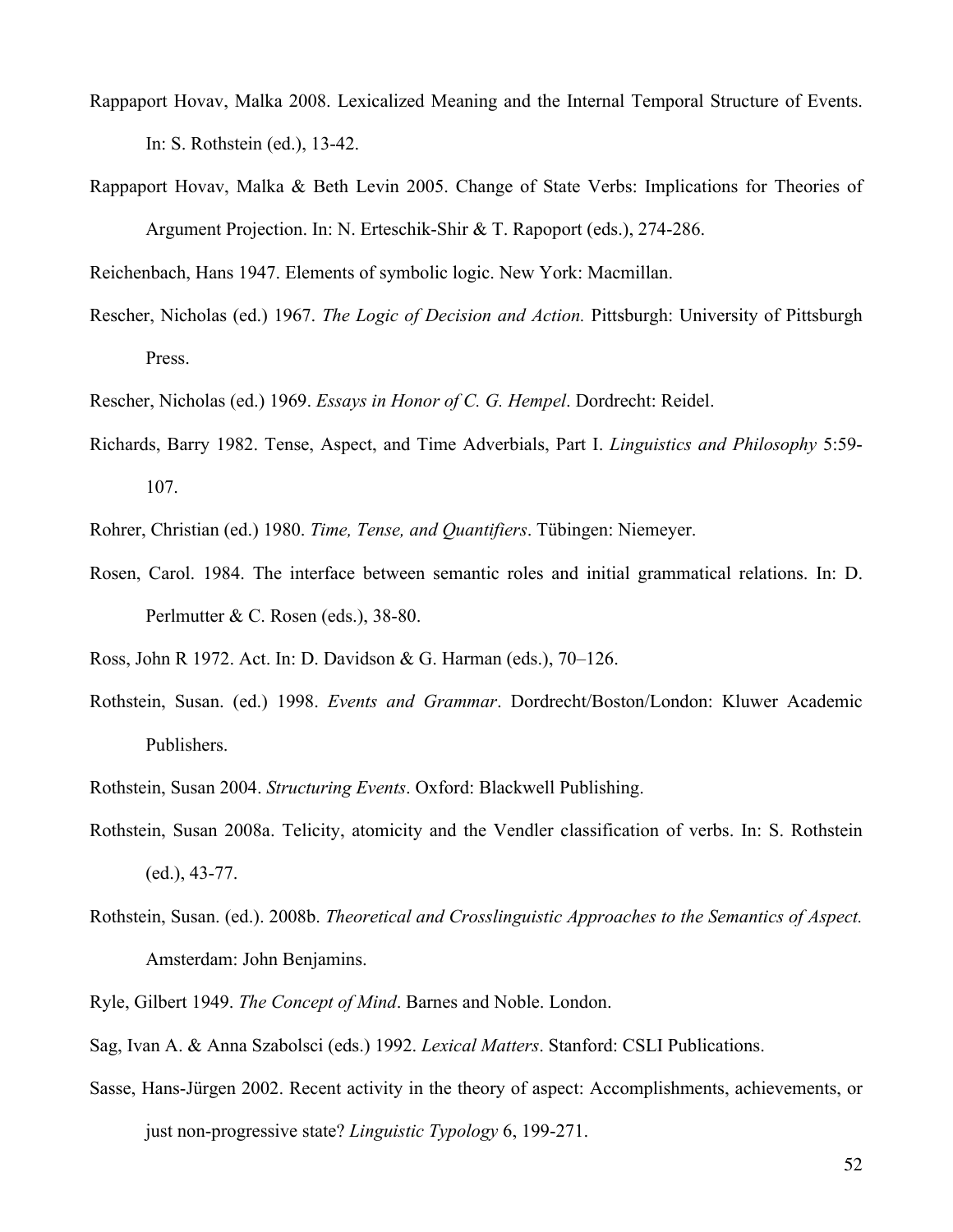- Schank, Roger 1973. Identification of Conceptualizations Underlying Natural Language. In: R. Schank & K. Colby (eds.), 187-247.
- Schank, Roger. & Kenneth Colby (eds.) 1973. *Computer Models of Thought and Language*. San Francisco: W.H. Freeman Co.

Scott, Dana 1970. Advice in modal logic. In: K. Lambert (ed.), 143-173.

- Sharvy, Richard 1980. A more general theory of definite descriptions. *Philosophical Review* 89:607- 624.
- Shopen, Timothy (ed.) 1985. *Language Typology and Syntactic Description: volume III: Grammatical Categories and the Lexicon.* Cambridge: Cambridge University Press,
- Smith, Carlota S 1991. *The Parameter of Aspect*. Dordrecht. The Netherlands: Kluwer Academic Publishers. [Reprinted in 1997.]

Smotritsky, Meletiy 1619. *Grammar of Church Slavonic*. Kiev.

- Stechow von, Arnim 1995. Lexical decomposition in syntax. In: U. Egli, P. E. Pause, C. Schwarze, A. von Stechow & G. Wienold (eds.). *Lexical Knowledge in the Organization of Language*. Amsterdam: John Benjamins, 81-117.
- de Swart, Henriette 1998. Aspect shift and coercion. *Natural Language and Linguistic Theory* 16:347- 85.
- Talmy, Leonard 1972. *Semantic Structures in English and Atsugewi*. Ph.D. dissertation. Department of Linguistics, University of California, Berkeley.
- Talmy, Leonard 1985. Lexicalization patterns: Semantic structure in lexical forms. In: T. Shopen (ed.), 130-176.
- Taylor, Barry 1977. Tense and Continuity. *Linguistics and Philosophy* 1:199-220.
- Tedeschi, Philip L. & Annie Zaenen (eds.) 1981. *Syntax and Semantics 14. Tense and Aspect*. New York: Academic Press.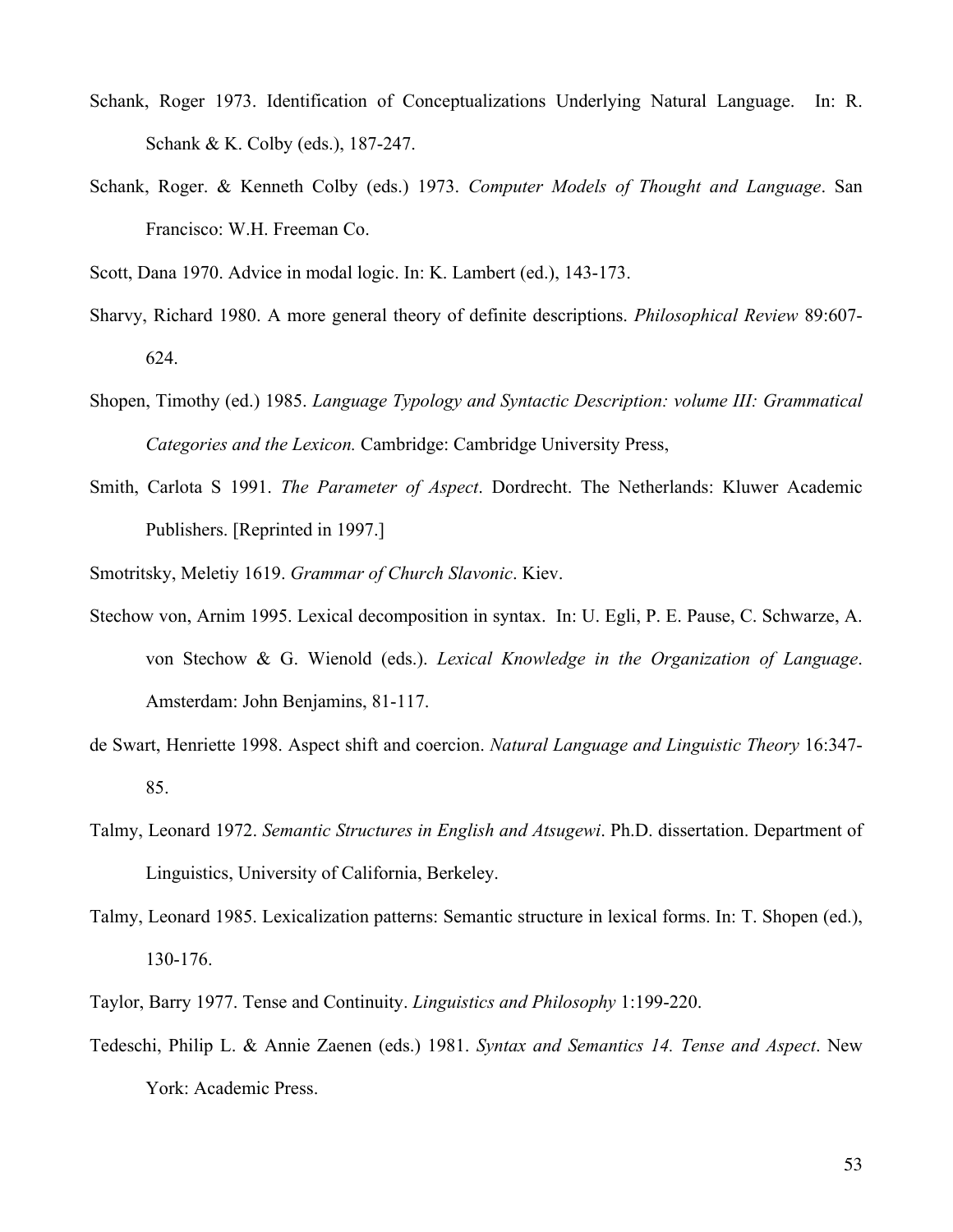- Tenny, Carol L 1987. *Grammaticalizing Aspect and Affectedness*. Ph.D. dissertation, MIT. Cambridge: Mass.
- Tenny, Carol L. 1994. *Aspectual Roles and the Syntax-Semantics Interface.* Dordrecht: Kluwer Academic Publishers.
- Tenny Carol L. & James Pustejovsky (eds.) 2000. *Events as grammatical objects, from the combined perspectives of lexical semantics, logical semantics and syntax.* Stanford: CSLI Press.
- Tenny Carol L. & James Pustejovsky. 2000. A History of Events in Linguistic Theory. In: C.L.Tenny & J.Pustejovsky (eds.), 3-37.
- Travis, Lisa 1991. Inner Aspect and the Structure of VP. *Cahiers de Linguistique de l'UQAM* 1: 132- 146.
- Van Valin, Robert D Jr. 1990. Semantic Parameters of Split Intransitivity. *Language* 22:221-260.
- Van Valin, Robert D., Jr. & Randy J. LaPolla 1997. *Structure, meaning and function*. Cambridge: Cambridge University Press.
- Vendler, Zeno 1957. Verbs and Times. *Philosophical Review* 56, 143-160. [Reprinted as Chapter 4 in *Linguistics in Philosophy* 1967, 97-121.]
- Verkuyl, Henk J 1972. *On the Compositional Nature of the Aspects*. Dordrecht: D. Reidel Publishing Company. (A published version of a Ph.D. Dissertation completed in 1971.)
- Verkuyl, Henk 1989. Aspectual classes and aspectual composition. *Linguistics and Philosophy* 12:39- 94.
- Verkuyl, H. J 1993. *A Theory of Aspectuality: The Interaction between Temporal and Atemporal Structure*. Cambridge: Cambridge University Press.
- Verkuyl, Henk, Henriette de Swart & Angeliek van Hout (eds.) 2005. *Perspectives on Aspect. Studies in Theoretical Psycholinguistics*, Volume 32. Dordrecht: Springer.
- Wechsler, Stephen. 2005. Resultatives Under the Event-Argument Homomorphism Model of Telicity. In: N. Erteschik-Shir & T. Rapoport (eds.), 255-273.